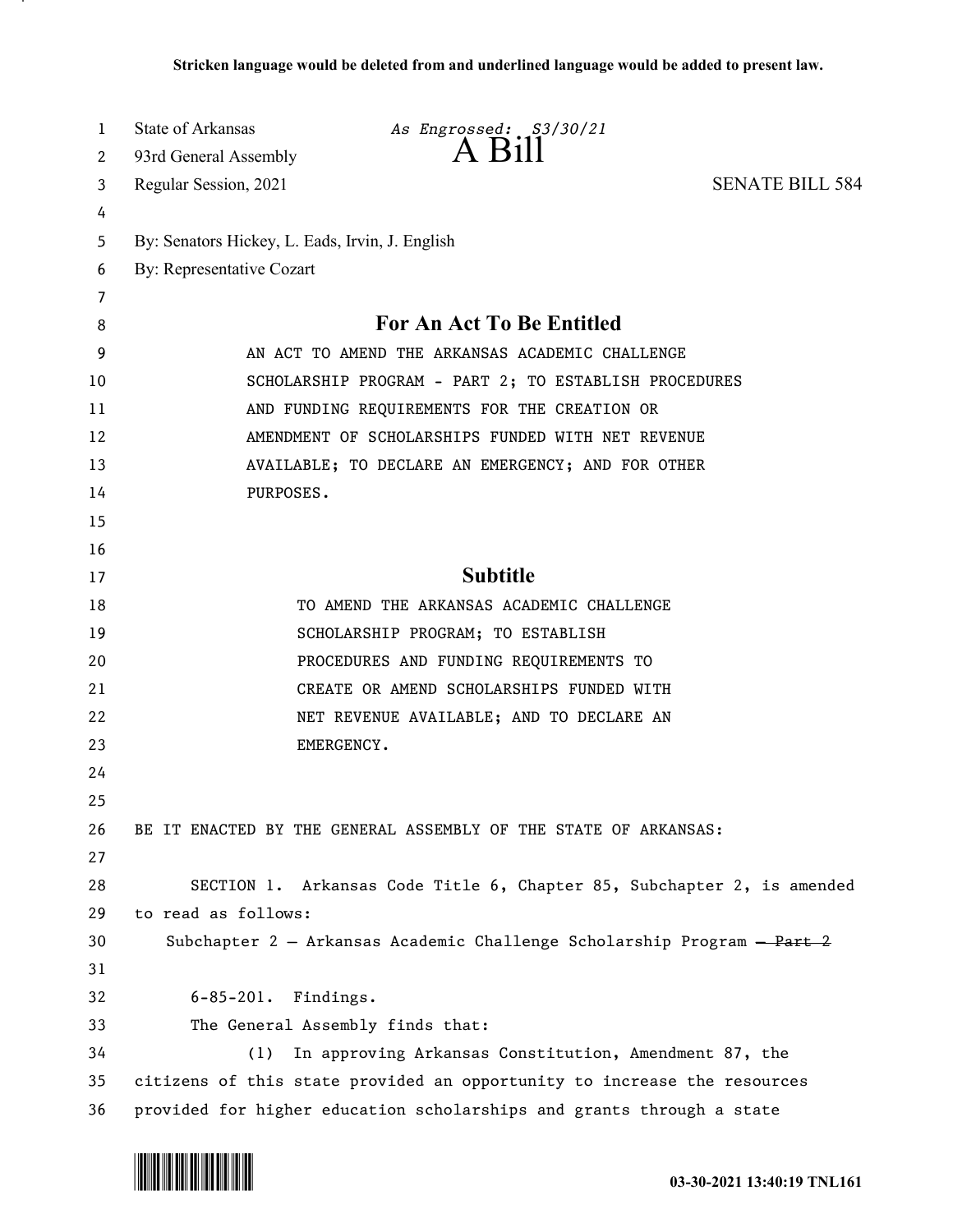lottery; (2) The net proceeds from the state lottery, in addition to existing nonlottery state educational resources for scholarships and grants, will: (A) Encourage associate degree, certificate of proficiency program, and technical certificate program recipients and university juniors to complete a baccalaureate degree; (B) Provide opportunities for students more than one (1) year out of high school to enter or reenter higher education; (C) Provide an improved system of communication to students and parents about opportunities for higher education scholarships and grants in Arkansas; and (D) Provide an evaluation and analysis of all state funding for scholarships and grants and how the funding advances the state's goals for higher education; and (3) Changes to the Arkansas Academic Challenge Scholarship 17 Program – Part 2 may be necessary from time to time to ensure the solvency of the program by spreading the program liabilities over a period of time while ensuring that there are scholarship dollars available for students who successfully complete their courses. 6-85-202. Creation. 23 The Arkansas Academic Challenge Scholarship Program - Part 2 is hereby created and established. 6-85-203. Applicability. (a) This subchapter is applicable to students who apply for a scholarship under the Arkansas Academic Challenge Scholarship Program — Part 29 2 for the academic year 2010-2011 and each academic year thereafter.  $\left(\frac{b}{b}\right)$  Except to the extent of an award amount under § 6-85-107(b)(2), a recipient of a scholarship under the Arkansas Academic Challenge Scholarship Program — Part 1, § 6-85-101 et seq., is not eligible for an additional scholarship under this subchapter. 34 (e) Recipients of Arkansas Governor's Distinguished Scholarships are prohibited from receiving Arkansas Academic Challenge Scholarships under this

subchapter.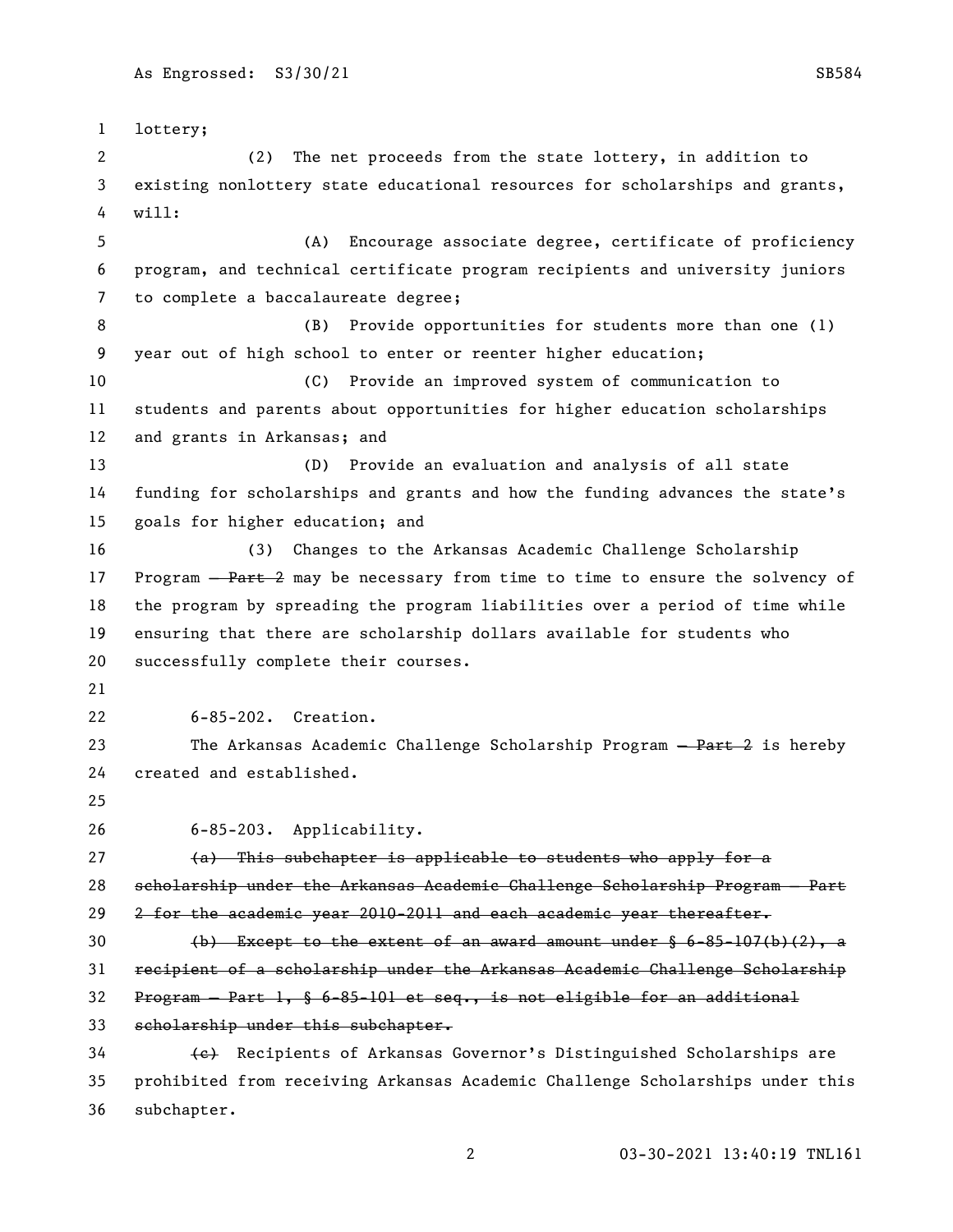6-85-204. Definitions. As used in this subchapter: 4 (1) "ACT" means the ACT Assessment administered by ACT, Inc.; 5 (2) "ACT equivalent" means the SAT, COMPASS, Accuplacer ACCUPLACER, or other nationally normed test that is correlated with the ACT and approved by the Division of Higher Education for use by institutions of higher education to assess a person's college readiness; (3) "Approved institution of higher education" means an institution of higher education approved by the division to participate in 11 the Arkansas Academic Challenge Scholarship Program - Part 2 and that is: (A) A state-supported two-year or four-year college or university; (B) A private, nonprofit two-year or four-year college or university with its primary headquarters located in Arkansas that is eligible to receive Title IV federal student aid funds; or (C) An approved school of nursing, subject to the provisions of § 6-85-213(c); (4) "Approved school of nursing" means a school of nursing with its primary headquarters located in Arkansas that: (A) Prepares students as registered nurses; (B) Grants nursing diplomas; (C) Is eligible to participate in the Higher Education Act of 1965, Title IV federal student aid programs; (D) Is approved by the Arkansas State Board of Nursing; (E) Has been approved by the division as eligible to participate in the Arkansas Academic Challenge Scholarship Program; and (F) Is not a two-year or four-year college or university; (5) "Arkansas resident" means a natural person who provides evidence deemed sufficient by the division that: (A) For the twelve-month period required under § 6-85- 206(1), the person: (i) Maintained a permanent home in Arkansas where the person resides for an average of no less than four (4) days and nights per calendar week; and (ii) Either: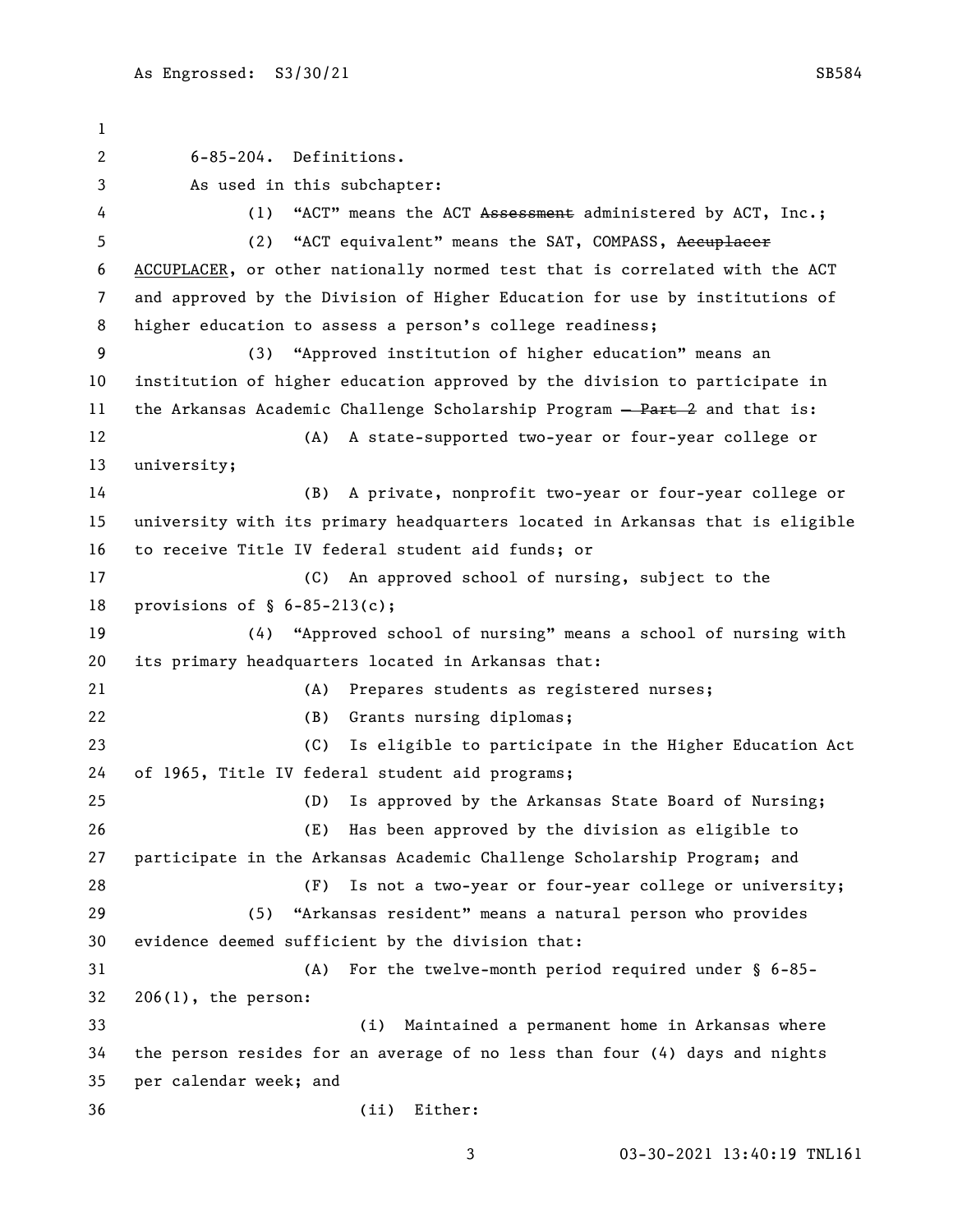(a) Is an Arkansas registered voter; (b) Holds a valid Arkansas motor vehicle driver's license; (c) Receives benefits under an Arkansas public assistance program; (d) Uses an Arkansas residence address for federal or state tax purposes; or (e) Claims Arkansas as a residence to hold public office or for judicial actions; or (B) Before the deadline for filing a scholarship application under this subchapter the applicant: 12 (i) Is on active military status; 13 (ii) Qualifies for in-state tuition and fees under § 6-60-205; and (iii) Meets one (1) of the conditions under subdivision (5)(A)(ii) of this section; (6) "Continuously enrolled" means: 18 (A) For a traditional student, he or she successfully completes at an approved institution of higher education twenty-seven (27) semester hours in the first academic year as a recipient and, except as 21 provided in  $\frac{6-85-212(e)(1)(A)(iv)(e)}{8}$   $6-85-212(d)(1)(A)(iv)(c)$ , successfully completes thirty (30) semester hours each academic year thereafter; (B) For a full-time nontraditional student, he or she successfully completes at an approved institution of higher education at least fifteen (15) semester hours of courses in consecutive semesters; **Examber 19 Text** a full-time current achiever student, he or shet (i) Before receiving a scholarship under this subchapter, successfully completed at least twelve (12) semester hours of courses in consecutive semesters; and (ii) As a recipient of a scholarship under this subchapter, successfully completes at an approved institution of higher education at least fifteen (15) semester hours of courses in consecutive semesters;  $(B)+(C)$  For a part-time nontraditional student, he or she successfully completes at an approved institution of higher education at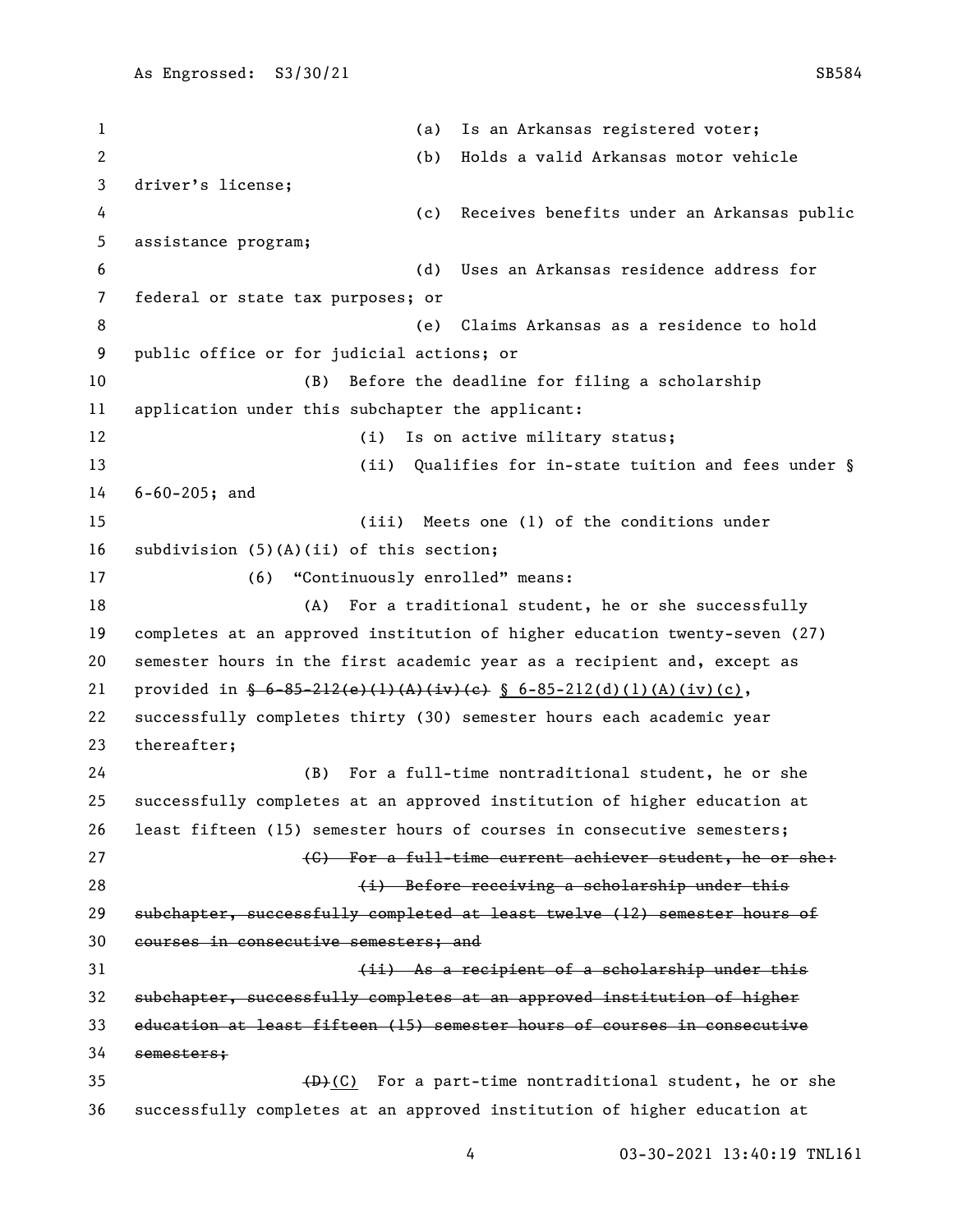least six (6) semester hours of courses in consecutive semesters; and 2 (E)(D) For a student who is enrolled in a degree plan that has a maximum number of semester hours in a semester that is less than the 4 requirements of subdivisions  $\left(6\right)$   $\left($ A)- $\left($ D $\right)$   $\left($   $\left($ A)- $\left($ C $\right)$  of this section, he or she successfully completes at an approved institution of higher education the maximum number of hours required by the degree plan for the semester; (7) "Current achiever student" means a student: 8 (A) Who meets the requirements of § 6-85-209; and (B) Is not a traditional student or a nontraditional student; (8) "End-of-course assessment" means an examination taken at the 12 completion of a course of study to determine whether a student demonstrates 13 attainment of the knowledge and skills necessary for mastery of that subject;  $(9)(7)$  "Enrolled" means that the approved institution of higher education where the student is attending class counts the student as enrolled for the hours claimed on the last day to add or drop a class at the approved institution of higher education; (10) "High school equivalency test" means a test measuring the knowledge and skills usually learned in high school that is administered by a state-approved institution or organization; 21 (11)(8) "High school grade point average" means the numbered grade average on a student's high school transcript calculated: (A) For a traditional student, using the first seven (7) of the last eight (8) semesters the student completed prior to graduating high school; or (B) For a nontraditional student, using the last eight (8) semesters the student completed before graduating high school; 28 (12)(9) "Lawful permanent resident" means a non-United States citizen who resides in the United States under a legally recognized and lawfully recorded permanent residence and who may receive state public benefits under 8 U.S.C. § 1622; 32 (13)(10) "Net proceeds from the state lottery" means lottery proceeds for one (1) fiscal year less the operating expenses defined in § 23- 115-103 for the fiscal year; (14)(11) "Nonlottery state educational resources" means the funding available for state-supported scholarships and grants for students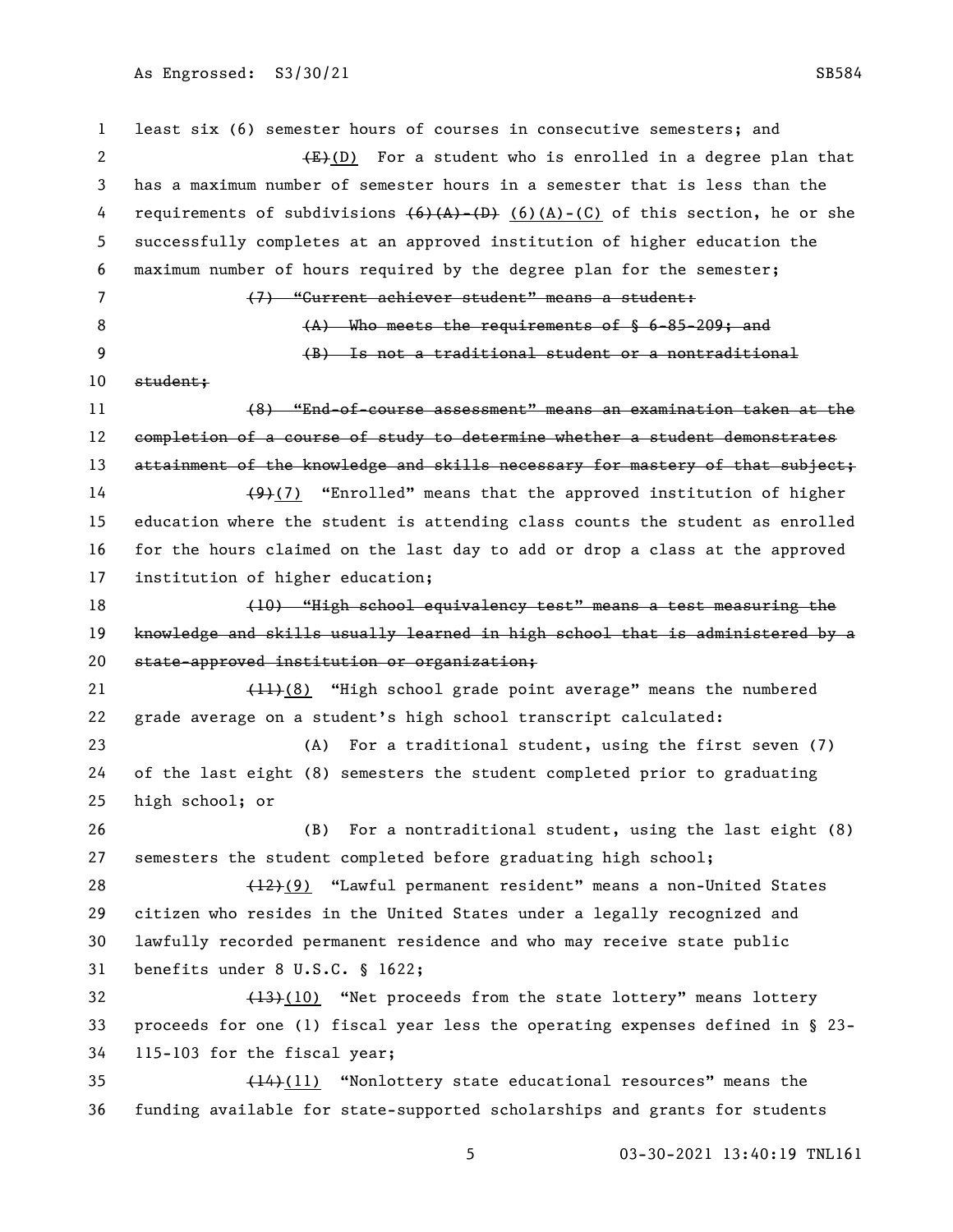enrolled in postsecondary education in this state that: (A) The General Assembly makes available from general revenue to the Higher Education Grants Fund Account without consideration of the availability of proceeds from the state lottery; and (B) The Department of Finance and Administration estimates is available for distribution to the Higher Education Grants Fund Account during a fiscal year from the Educational Excellence Trust Fund; (15) "Nontraditional student" means a student who is not a traditional student or a current achiever student; (16) "Personally identifiable student data" means any information that, alone or in combination with other available information, is linked or linkable to a specific student that would allow a reasonable 13 person in the student's school community to identify the student with 14 reasonable certainty; (17) "Postsecondary grade point average" means the cumulative numbered grade average for college credit courses as calculated using a 4.0 17 seale; 18 (18)(12) "Qualified certificate program" means a program: (A) That is offered by an approved institution of higher education; (B) For which credit hours are awarded that are creditable toward an associate degree or baccalaureate degree; and (C) Recognized by the United States Department of Education for financial aid purposes; 25 (19)(13) "Recipient" means an applicant awarded a scholarship 26 funded through the Arkansas Academic Challenge Scholarship Program  $-\frac{\text{Part-2}}{2}$ ; (20) "Scholarship hold" means the temporary suspension of a scholarship award to a traditional student under this subchapter approved by the division under § 6-85-221;  $(21)(14)$  "Semester" means one-half  $(\frac{1}{2})$  of a traditional academic year at an institution of higher education, or an equivalent approved by the division, in which a student enrolls for not less than: (A) Fifteen (15) credit hours as a full-time student, except that in the first semester as a first-time full-time freshman, a traditional student shall enroll in not less than twelve (12) credit hours; or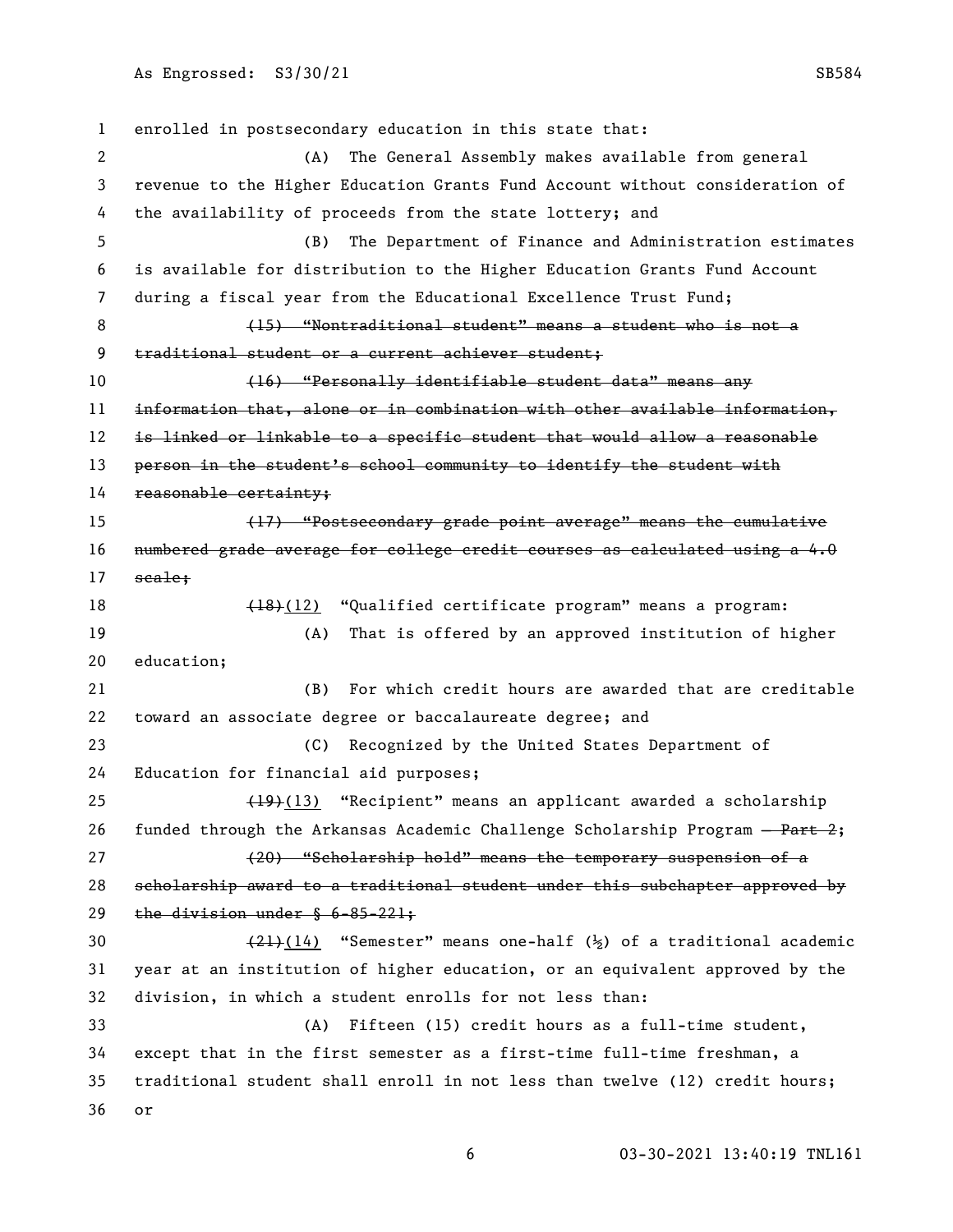(B) Six (6) credit hours as a part-time student; (22) "Smart Core" means: (A) The college and career readiness curriculum by that name under rules of the State Board of Education; or 5 (B) A college and career readiness curriculum that is: (i) Established by rules of the State Board of Education in coordination with the division; and 8 (ii) Substituted for the curriculum named "Smart Core"; 10 (23)(15) "State-supported student financial assistance" means a state-supported scholarship, grant, tuition waiver, or tuition reimbursement funded with state funds or net proceeds from the state lottery awarded by: (A) The division; or (B) A scholarship or grant awarded by an institution of higher education in this state in whole or in part by state funds, including without limitation: (i) Scholarships awarded on the basis of entrance exam scores or high school academic achievement; (ii) Tuition waivers based on age, military service, occupation, or other factors; (iii) Out-of-state tuition waivers for undergraduate students from contiguous states in close proximity to a college or university; (iv) Scholarships for transfers from two-year institutions; (v) Performance scholarships for band, musical performing groups, arts, theater, forensics, and similar activities that are not awarded on the basis of entrance exam scores or high school academic achievement; and (vi) Any other publicly funded program under which students are not charged or are reimbursed by the institution of higher education for tuition, fees, books, or other costs of attendance; (24) "Successfully completed" means that a student completed a course at an institution of higher education and received the equivalent of a minimum letter grade of "D";  $\left(\frac{25}{16}\right)$  (A) "Superscore" means the final composite score that is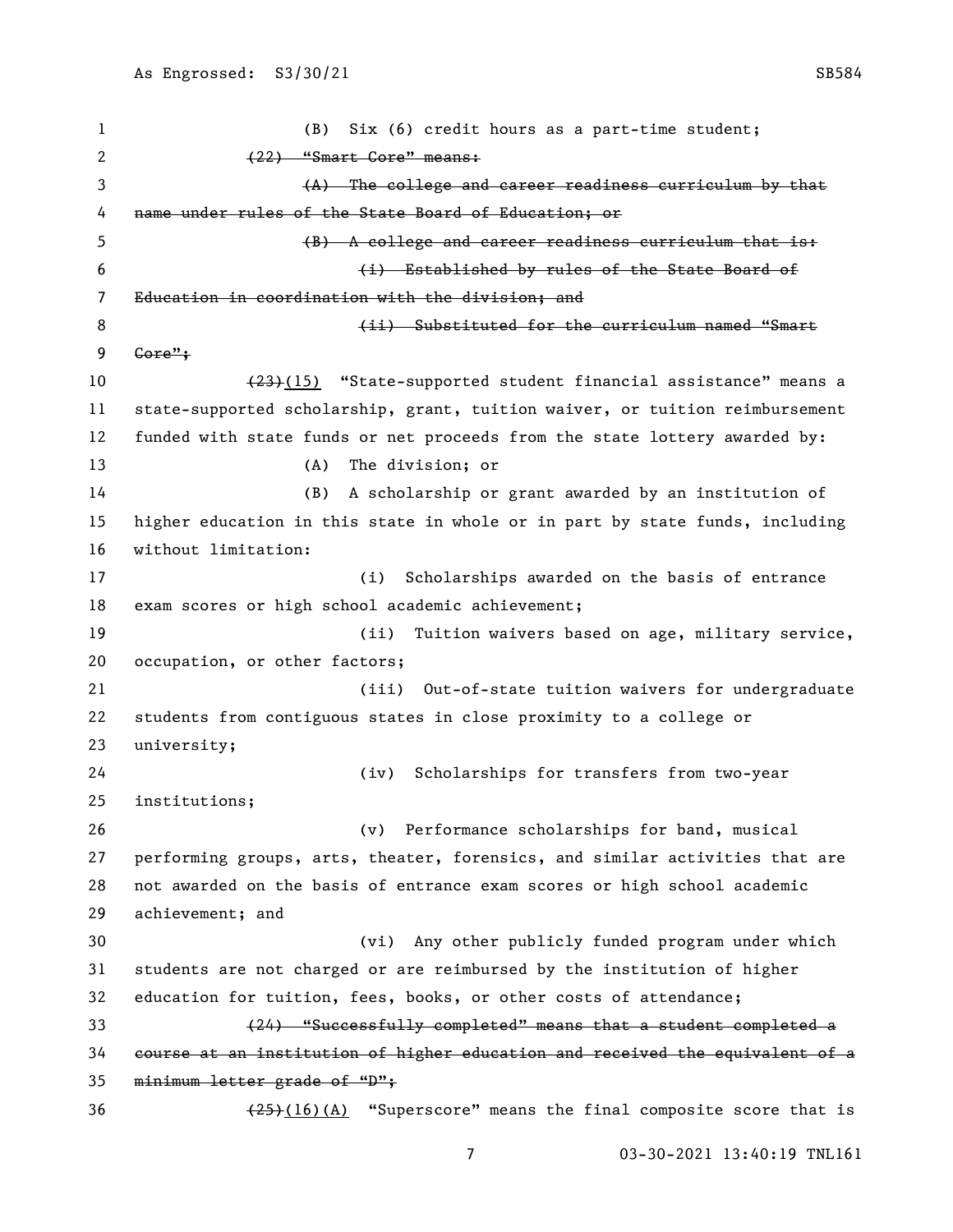calculated according to a combination of the highest individual section 2 scores across all of the ACT tests taken by an individual $\ddagger$ . (B)(i) The division shall promulgate rules in consultation with ACT, Inc. to determine the mechanism for calculating and disseminating an applicant's superscore on the ACT. (ii) However, a rule promulgated under subdivision (16)(B)(i) of this section shall not result in a negative amount of net 8 revenue available; and 9 (26)(A)(17)(A) "Supplant" means that the net proceeds from the state lottery are used in place of, not in addition to, state nonlottery educational resources provided for state-supported student financial assistance for a specified fiscal year. (B) Supplanting does not occur if the General Assembly provided the state nonlottery educational resources as if the lotteries under the Arkansas Scholarship Lottery Act, § 23-115-101 et seq., do not exist; and  $(27)(A)(18)(A)$  "Traditional student" means a student who: (i) Will enter postsecondary education as a full- time first-time freshman on or before the fall semester of the academic year that begins immediately following: (a) The student's graduation from high school; or (b) The last day of the school year: (1) That would have been the student's junior or senior year of high school; and (2) In which the student completes the requirements for high school graduation and obtains a Certificate of General Educational Development instead of receiving a diploma; and (ii) Remains continuously enrolled as a full-time student. (B) "Traditional student" includes a student who otherwise meets this definition but delays entering postsecondary education under a scholarship hold approved by the division. (C) "Traditional student" does not include a current achiever student. 6-85-205. Authority and duties of the Division of Higher Education.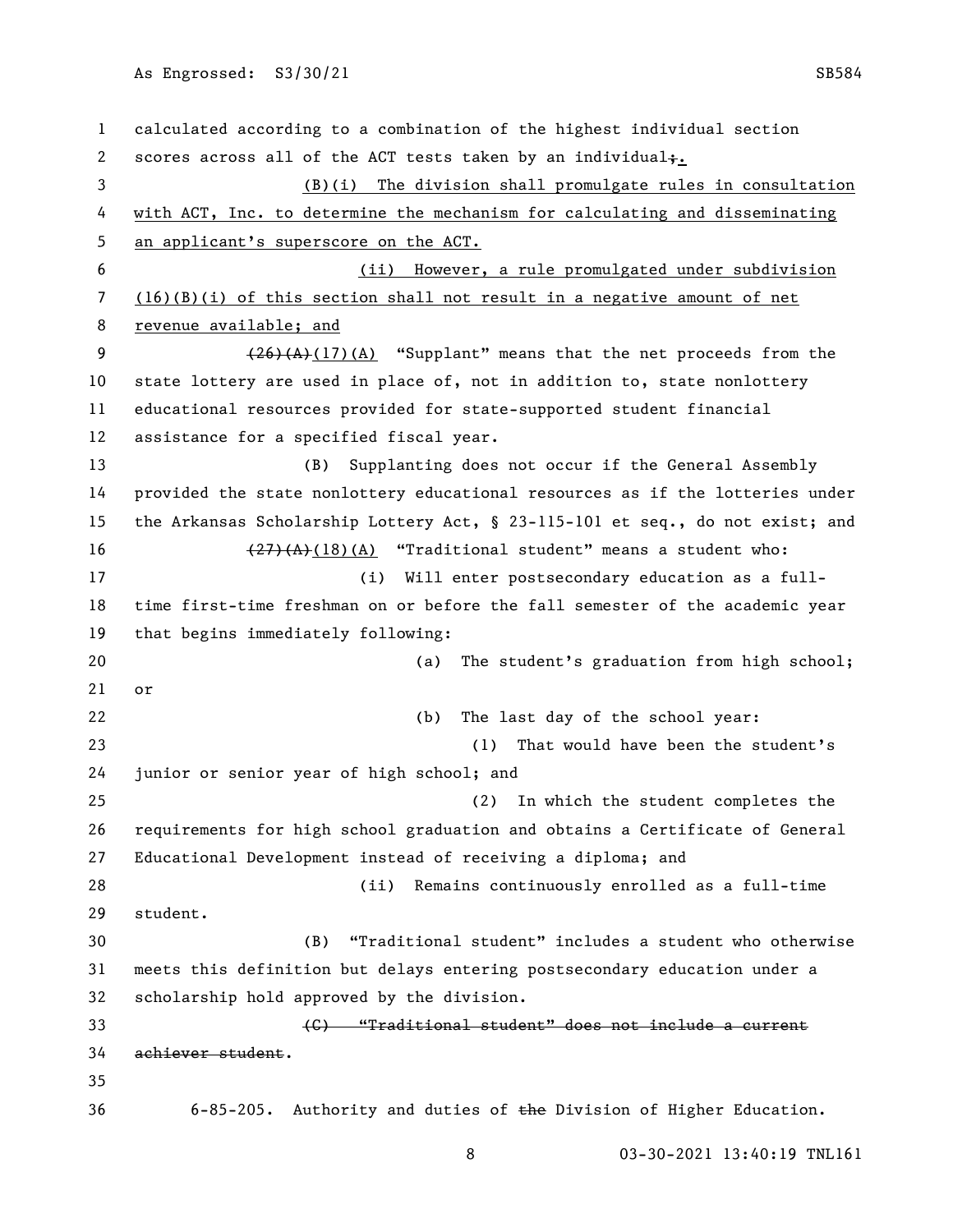(a) The Division of Higher Education shall develop and promulgate rules for the administration of the Arkansas Academic Challenge Scholarship Program consistent with the purposes and requirements of this subchapter. (b) The rules developed and promulgated by the Division of Higher Education under this section shall pertain to: (1) Student eligibility criteria based on this subchapter; (2) The method for selecting scholarship recipients and for determining continuing eligibility; (3) The procedures for making payment to an approved institution of higher education where the recipient is enrolled; and (4) Other administrative procedures that may be necessary for the implementation and operation of the program. (c) The Division of Higher Education shall implement a complete financial aid management system that uses a single application form that may be accessed as a web-based application for all Arkansas state-supported student financial assistance administered by the Division of Higher Education, including: (1) Scholarships awarded under this subchapter or other state law that are funded with net proceeds from the state lottery; and (2) Scholarships, grants, or other financial assistance for higher education students funded with nonlottery state educational resources. (d)(1) The Division of Elementary and Secondary Education and the 23 Division of Higher Education are directed to shall develop appropriate 24 informational materials on the Arkansas Academic Challenge Scholarship 25 Program program and  $\pm$ o ensure distribution of the materials to Arkansas students in grade seven through grade twelve (7-12) each year as a part of the packet of materials on precollegiate preparation distributed by the Arkansas Higher Education Coordinating Board under § 6-61-217 and by the Division of Elementary and Secondary Education under the Higher Education Awareness Act of 1993, § 6-5-401 et seq.

 (2) The distribution of informational materials under this section shall be accomplished through the collaboration of school counselors and other appropriate public school or Division of Higher Education personnel.

 (3) The Division of Higher Education shall provide a copy of the informational materials developed under this section to the Legislative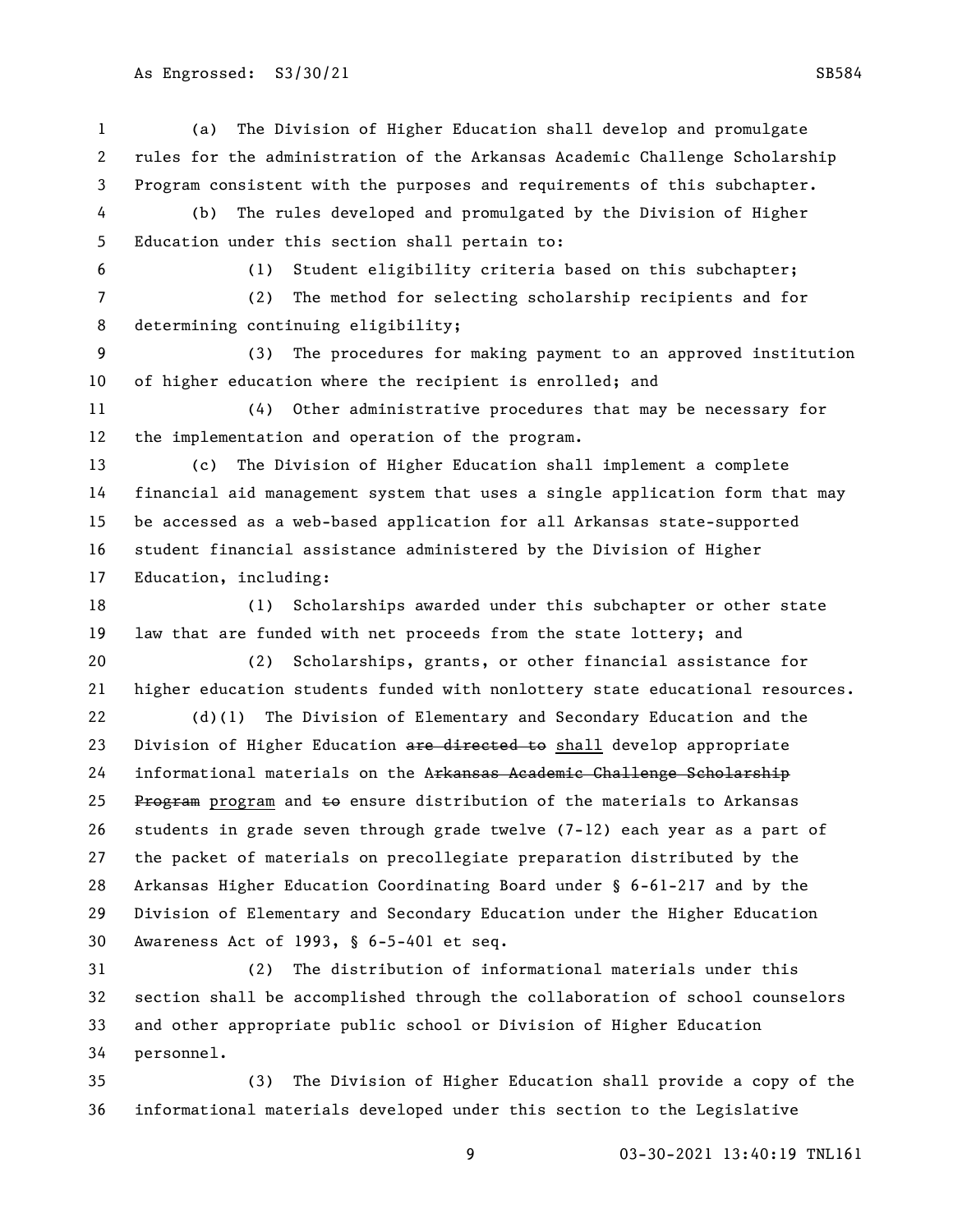Council for review. (e) The Director of the Division of Higher Education shall review and evaluate the operation of the program with regard to eligibility criteria and size of the scholarship award to ensure that the program's operation meets the intent of this subchapter. (f) The Division of Higher Education may determine the necessary procedures for the awarding of scholarships if the number of eligible 8 applicants exceeds the funds available based on the criteria under this subchapter.  $\left(\frac{e}{f}\right)\left(1\right)\left(1\right)\left(1\right)$  (A) By July 15 of each year, the <del>Director of the</del> 11 Division of Higher Education director shall provide a report to the Legislative Council on: 13 (i) The implementation of this subchapter; (ii) The number of recipients that either: (a) Dropped out during the academic year; or (b) Lost the scholarship during the academic year; and (iii) Any additional information requested by the Legislative Council. (B) The Legislative Council shall include the information reported under this subsection in its annual report to the General Assembly under § 6-85-220. (2) By August 1 of each year, the Division of Higher Education shall provide to the Legislative Council an unaudited financial report on the 25 administration of the Arkansas Academic Challenge Scholarship Program program for the fiscal year just ended. 6-85-206. Basic eligibility requirements. The basic requirements for an applicant to be eligible for an award 30 from the Arkansas Academic Challenge Scholarship Program - Part 2 are: (1)(A) The applicant has been an Arkansas resident for at least the twelve (12) months immediately preceding the date the applicant will enroll in an approved institution of higher education. (B) If the applicant is less than twenty-one (21) years of age, either the applicant or a parent or guardian of the applicant shall have maintained Arkansas residency for at least the twelve (12) months immediately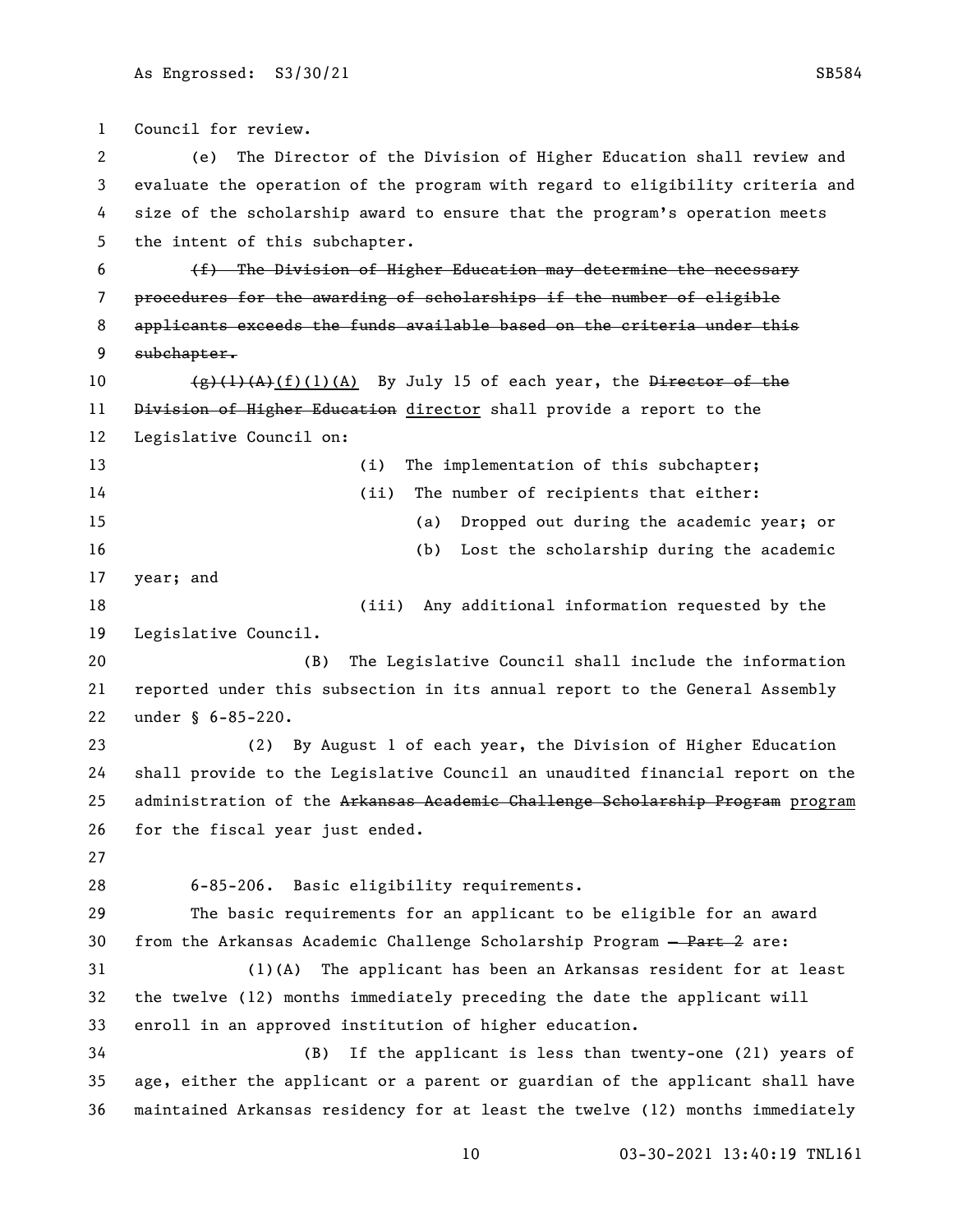preceding the date the applicant will enroll in an approved institution of higher education. (C)(i) To be considered an Arkansas resident, an applicant shall demonstrate residency by evidence deemed sufficient to the Division of Higher Education. (ii) Evidence of residency may include without limitation information provided by the applicant on the Free Application for Federal Student Aid (FAFSA) or a subsequent application required by the United States Department of Education for federal financial aid. (D) During the twelve (12) months immediately preceding the date an applicant will enroll in an approved institution of higher education if the person for whom the twelve-month period is calculated under subdivision (1)(A) or subdivision (1)(B) of this section is deployed outside of Arkansas under military orders, the division shall calculate the twelve (12) months by: (i) Excluding months of military deployment outside of Arkansas that are within the twelve (12) months immediately preceding the date the applicant will enroll in an approved institution of higher education; and (ii) Including months the person maintained Arkansas residency immediately preceding the military deployment outside of Arkansas; (2) The applicant is a citizen of the United States or is a lawful permanent resident; (3)(A) The applicant is accepted for admission as a full-time student or part-time student at: (i) An approved institution of higher education in a program of study that leads to or is creditable toward: 28 (a) A baccalaureate degree; (b) An associate degree; (c) A certificate from a qualified certificate program; or (d) A graduate-level or professional degree; or (ii) An approved school of nursing in a program of study that leads to a nursing diploma under § 6-85-213. (B) A full-time student shall enroll in at least twenty-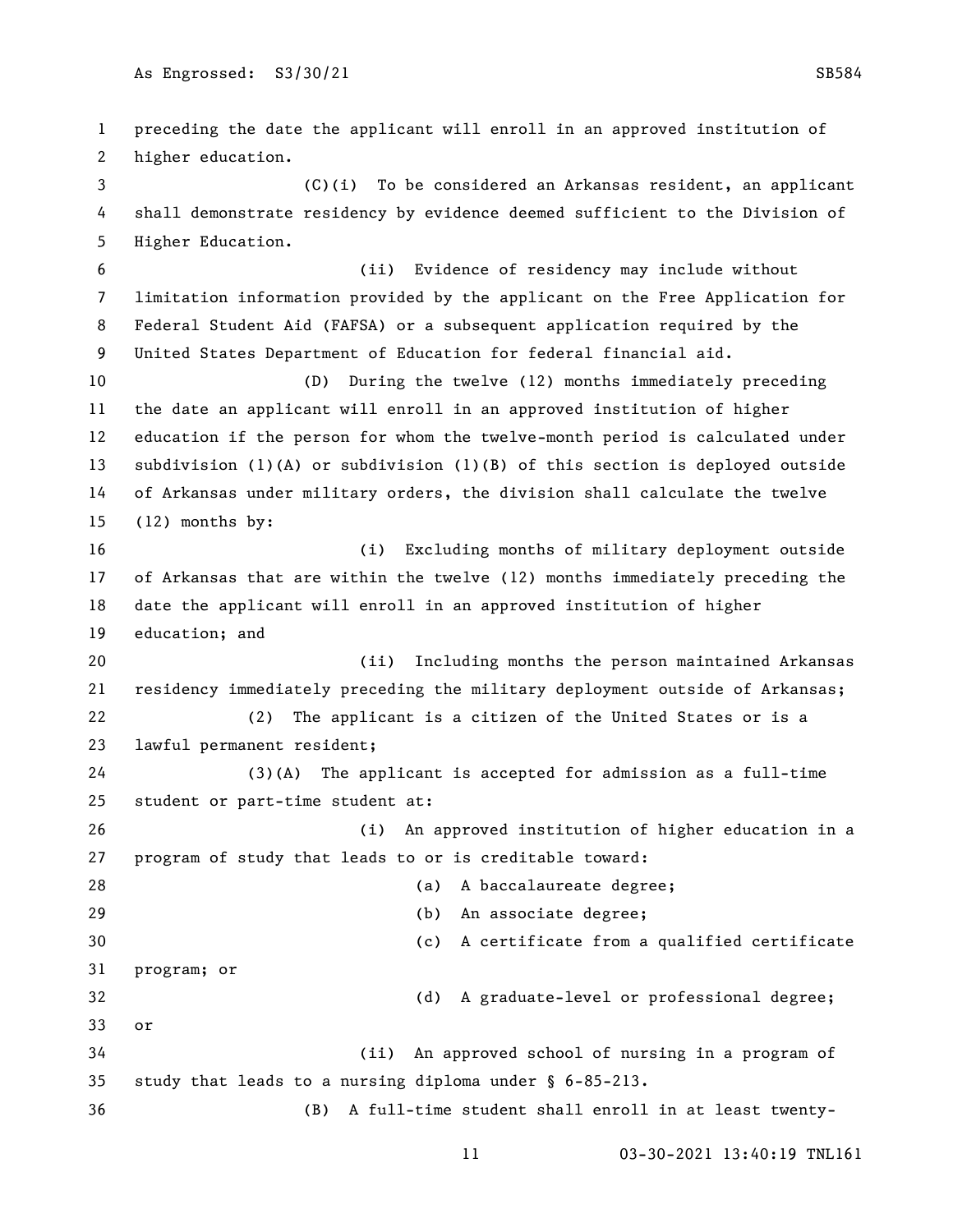seven (27) semester hours the first academic year and thirty (30) semester hours per academic year thereafter or the equivalent, as described in this subchapter, or the equivalent as defined by the division. (C) A part-time student shall complete at least six (6) semester hours but less than the minimum number of semester hours for a full- time student, as defined by the division; (4) The applicant has not met the maximum continuing education 8 eligibility requirements under § 6-85-210; (5) The applicant does not owe a refund on a federal or state student financial aid grant for higher education; (6) The applicant is not in default on a state or federal student financial aid loan for higher education; (7) The applicant has not borrowed, as determined by the approved institution of higher education to be attended, in excess of the annual loan limits of the William D. Ford Federal Direct Loan Program in the same academic year for which the student has applied for assistance under this subchapter; (8) The applicant is not incarcerated at the time of the application for or during the time the applicant receives a scholarship under this subchapter; (9) The applicant has complied with United States Selective Service System requirements for registration; (10) The applicant has completed and submitted to the United States Department of Education a Free Application for Federal Student Aid (FAFSA) or a subsequent application required by the United States Department of Education for federal financial aid; and (11) The applicant certifies that he or she is drug-free and pledges in writing on the application form to refrain from the use or abuse of illegal substances in order to become eligible and maintain eligibility 30 for this program the Arkansas Academic Challenge Scholarship Program. 6-85-207. Additional eligibility requirements for traditional students. In addition to the basic eligibility requirements of § 6-85-206, an applicant is eligible as a traditional student if the applicant: 36 (1) $(A)$  Graduated from an Arkansas public high school and has a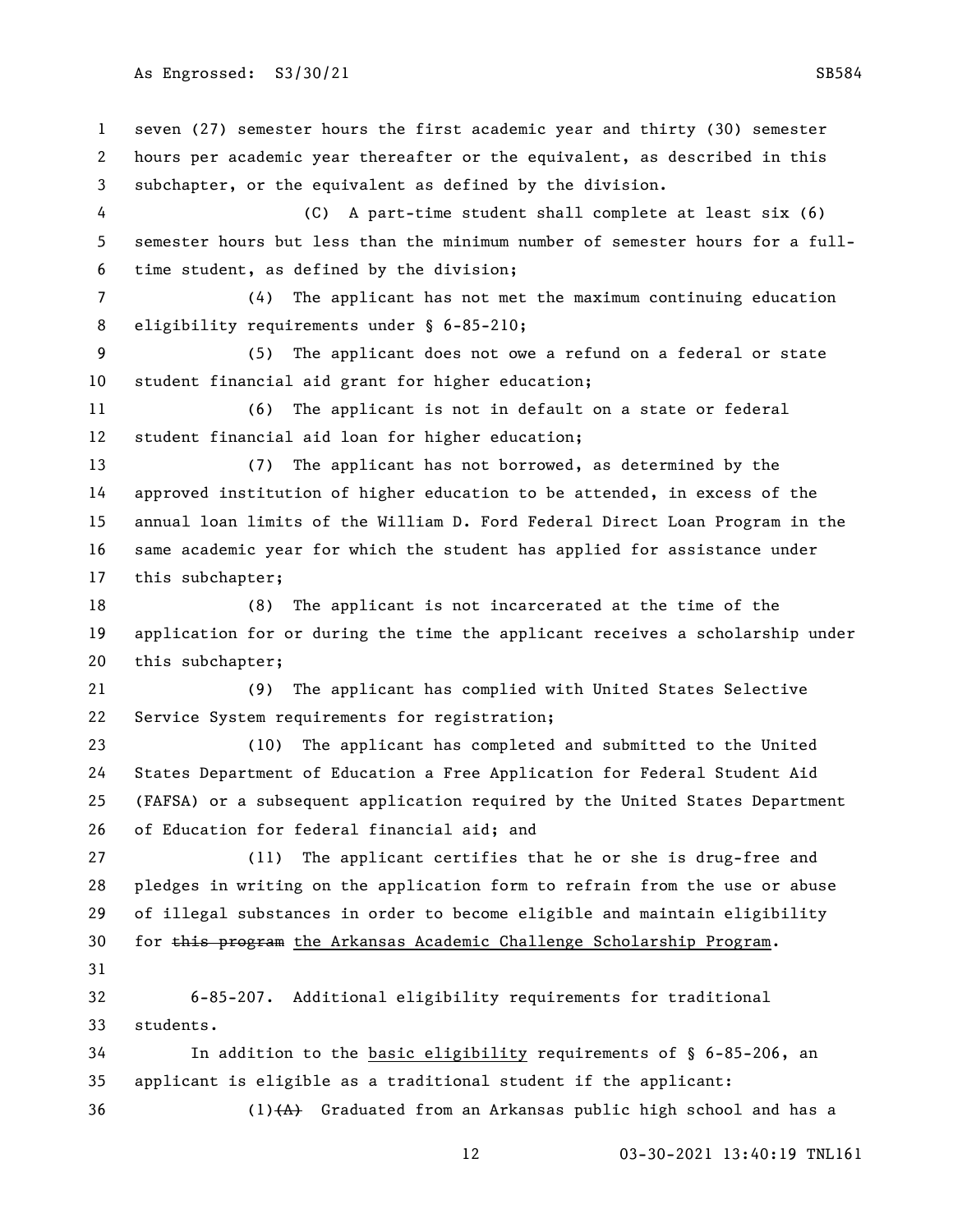minimum superscore of nineteen (19) on the ACT or the equivalent score on an 2 ACT equivalent. 3 (B) The Division of Higher Education shall promulgate rules in consultation with ACT, Inc. to determine the mechanism for calculating and disseminating an applicant's superscore on the ACT; (2) Has a disability identified under the Individuals with Disabilities Education Act, 20 U.S.C. § 1400 et seq., as it existed on July 1, 2009, and graduated from an Arkansas public high school, and either: (A) Had a minimum composite score of nineteen (19) on the ACT or the equivalent score on an ACT equivalent; or (B) Scored proficient or higher on all state-mandated end- of-course assessments, including without limitation end-of-course assessments on: 14 (i) Algebra I; 15 (ii) Geometry; (iii) Biology; and 17 (iv) Literacy; (3) Achieved a minimum superscore of nineteen (19) on the ACT or the equivalent score on an ACT equivalent and: (A) Graduated from a private high school, an out-of-state high school, or a home school high school; or (B) In the year in which the student would have been a junior or senior in high school, completed the requirements for high school graduation and obtained a high school equivalency diploma approved by the Adult Education Section instead of receiving a diploma; or (4) Meets the following criteria: (A) Was enrolled at an institution of higher education in the immediately preceding academic year as a full-time, first-time freshman; (B) Did not receive a scholarship under this subchapter as a full-time, first-time freshman; (C) Successfully completed with the equivalent of a minimum letter grade of "D" at least twenty-seven (27) semester hours of courses as a full-time, first-time freshman; and (D) Achieved a postsecondary grade point average of at least 2.5 on a 4.0 scale as a full-time, first-time freshman.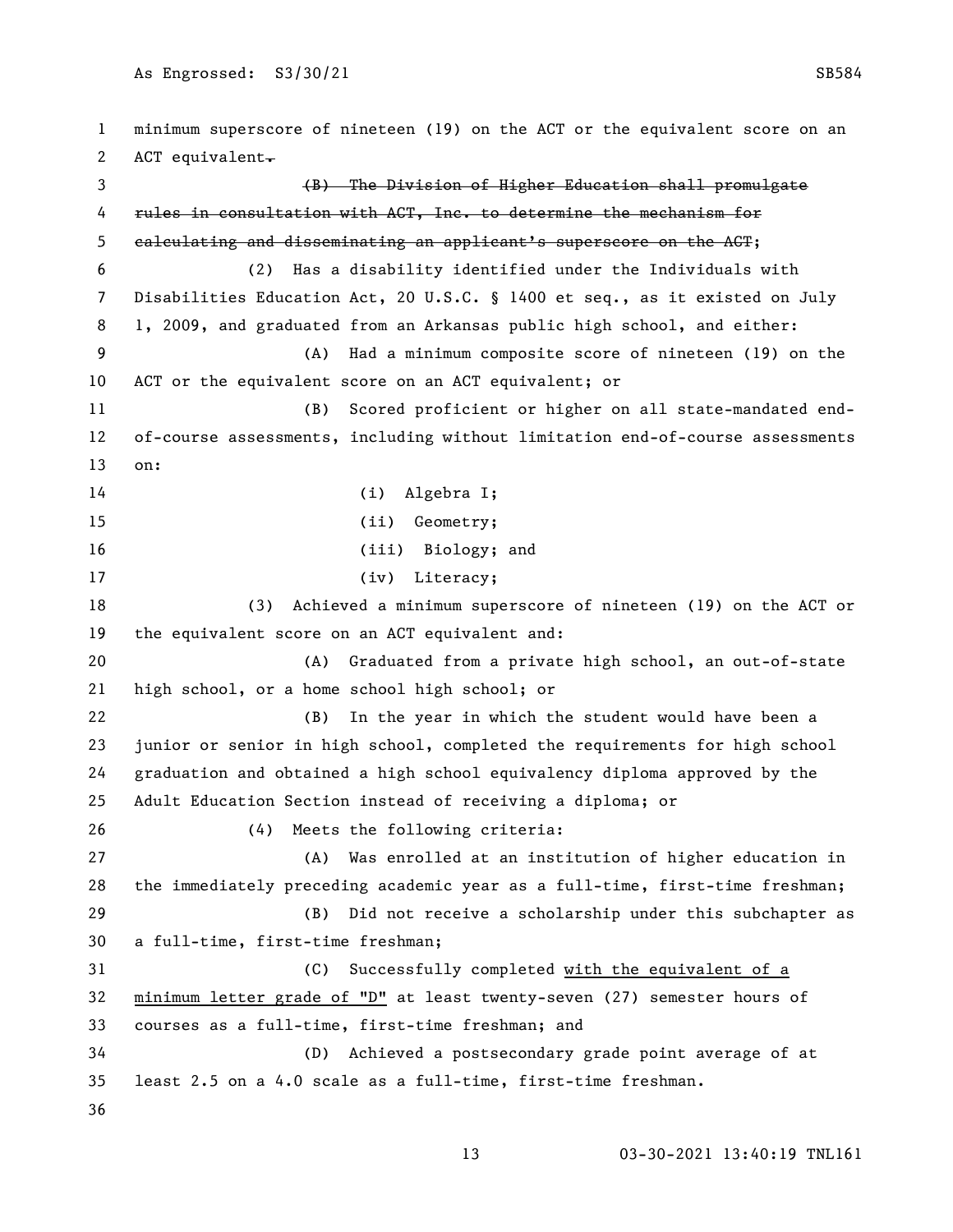6-85-208. Additional eligibility requirements for a nontraditional student. An applicant is eligible as a nontraditional student if, in addition to the basic eligibility requirements of § 6-85-206, the applicant meets one (1) of the following requirements: (1) If the applicant has not been enrolled in an approved institution of higher education, has either: (A) Graduated from an Arkansas public high school and achieved a 2.5 high school grade point average; or 10 (B) $\leftrightarrow$  Graduated from an Arkansas public high school, a private high school, an out-of-state high school, a home school high school, or obtained a high school equivalency diploma approved by the Adult Education Section and had a superscore of nineteen (19) on the ACT or the equivalent 14 score on an ACT equivalent. (ii) The Division of Higher Education shall promulgate rules in consultation with ACT, Inc. to determine the mechanism 17 for calculating and disseminating an applicant's superscore on the AGT; or (2) If the applicant has been enrolled in an approved institution of higher education, has earned a postsecondary grade point average of at least 2.5 on a 4.0 scale. 6-85-209. Additional eligibility requirements for a current achiever student.  $(a)$  In addition to the requirements of  $\frac{6}{5}$  6-85-206, an applicant is eligible as a current achiever student if the applicant: (1) Entered postsecondary education before the 2010-2011 27 academic year: 28 (A) As a full-time first-time freshman student; and 29 (B) Within twelve (12) months after graduating high school; and (2) At the time of applying for the scholarship: (A)(i) Has been continuously enrolled at an institution of higher education as a full-time student. (ii) In calculating continuous enrollment under this section, the Division of Higher Education may include one (1) or more courses taken during the summer that meet the criteria for a course under subdivision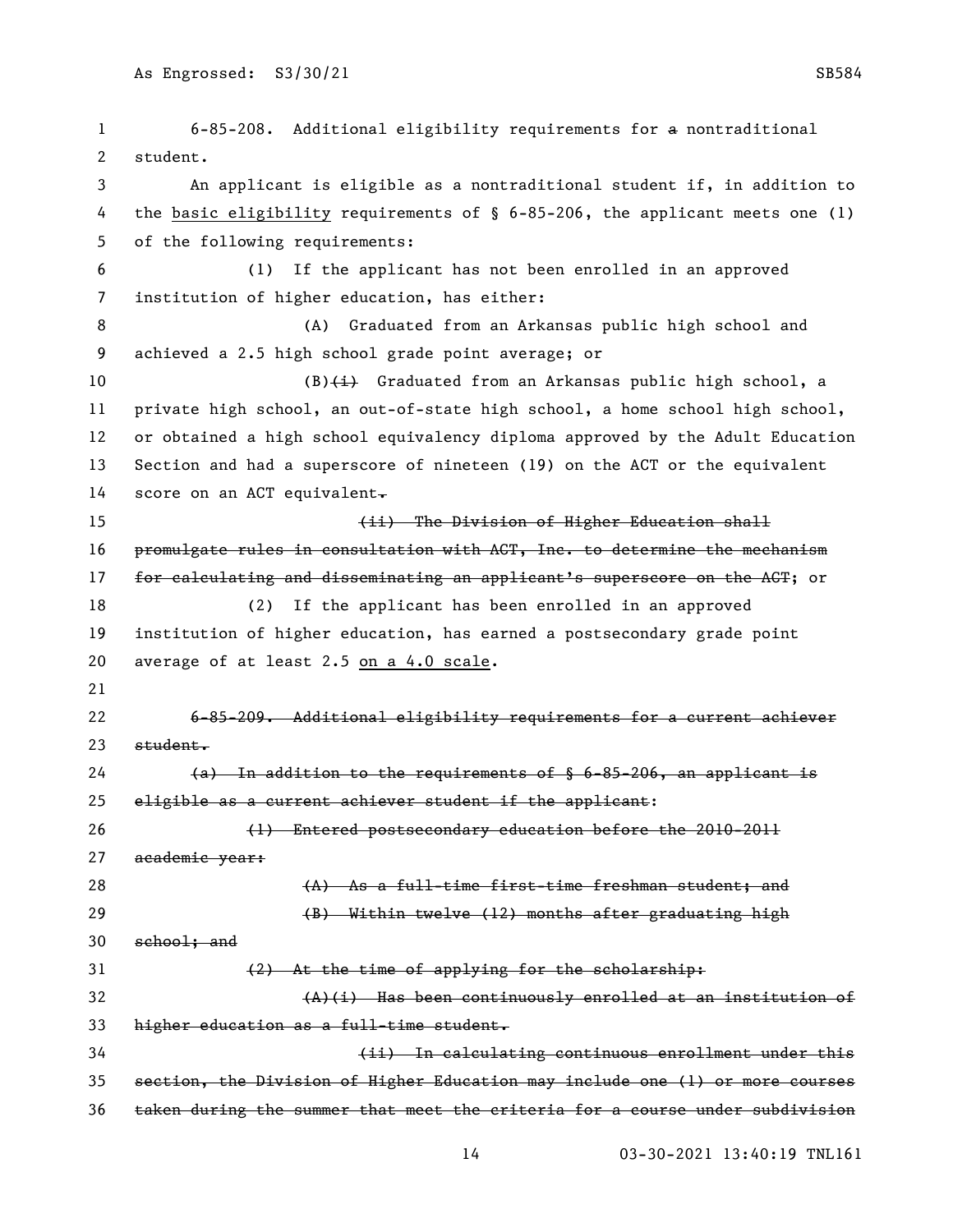| 1  | $(a)(2)(B)(ii)$ of this section;                                                |
|----|---------------------------------------------------------------------------------|
| 2  | (B)(i) Has successfully completed at least twelve (12)                          |
| 3  | semester hours of courses granting three (3) or more hours of credit per        |
| 4  | course at an approved institution of higher education.                          |
| 5. | (ii) A course granting less than three (3) hours of                             |
| 6  | eredit may be counted toward the twelve (12) semester hours under this          |
| 7  | $subdivision (2)(B)$ if it is related to a credit course required for a degree; |
| 8  | and                                                                             |
| 9  | (G) Has achieved a postsecondary grade point average of at                      |
| 10 | $\frac{1}{2}$                                                                   |
| 11 | $(b)$ The division may waive the requirements of subdivision $(a)(1)(B)$        |
| 12 | or subdivision (a)(2) of this section for eligibility under this section if     |
| 13 | an applicant does not meet those eligibility requirements due to the            |
| 14 | applicant's full-time duty in the active uniformed service of the United        |
| 15 | States, including members of the National Guard and reserve components of the   |
| 16 | United States Armed Forces on active duty or state active duty orders.          |
| 17 | (e) This section also applies to an applicant who:                              |
| 18 | (1) Applied for a scholarship as a current achiever in the 2010-                |
| 19 | 2011 academic year;                                                             |
| 20 | (2) Did not meet the eligibility requirements for a current                     |
| 21 | achiever based on the continuous enrollment requirement of subdivision (a)(2)   |
| 22 | of this section as it existed on June 1, 2010; and                              |
| 23 | $(3)$ Either:                                                                   |
| 24 | $(A)$ Received a scholarship under $§$ 6-85-208 as a                            |
| 25 | nontraditional student; or                                                      |
| 26 | (B) Did not receive a scholarship under this subchapter.                        |
| 27 |                                                                                 |
| 28 | Continuing eligibility.<br>$6 - 85 - 210$ .                                     |
| 29 | $(a)(1)(A)$ A recipient who meets continuing eligibility criteria under         |
| 30 | this subchapter shall receive a scholarship for one (1) academic year           |
| 31 | renewable annually until the recipient has earned one hundred twenty (120)      |
| 32 | semester credit hours.                                                          |
| 33 | A recipient may continue to receive a scholarship<br>(B)                        |
| 34 | after he or she has earned one hundred twenty (120) semester credit hours,      |
| 35 | but not more than one hundred thirty (130) semester credit hours, if the        |
| 36 | student is enrolled in a baccalaureate degree program that requires more than   |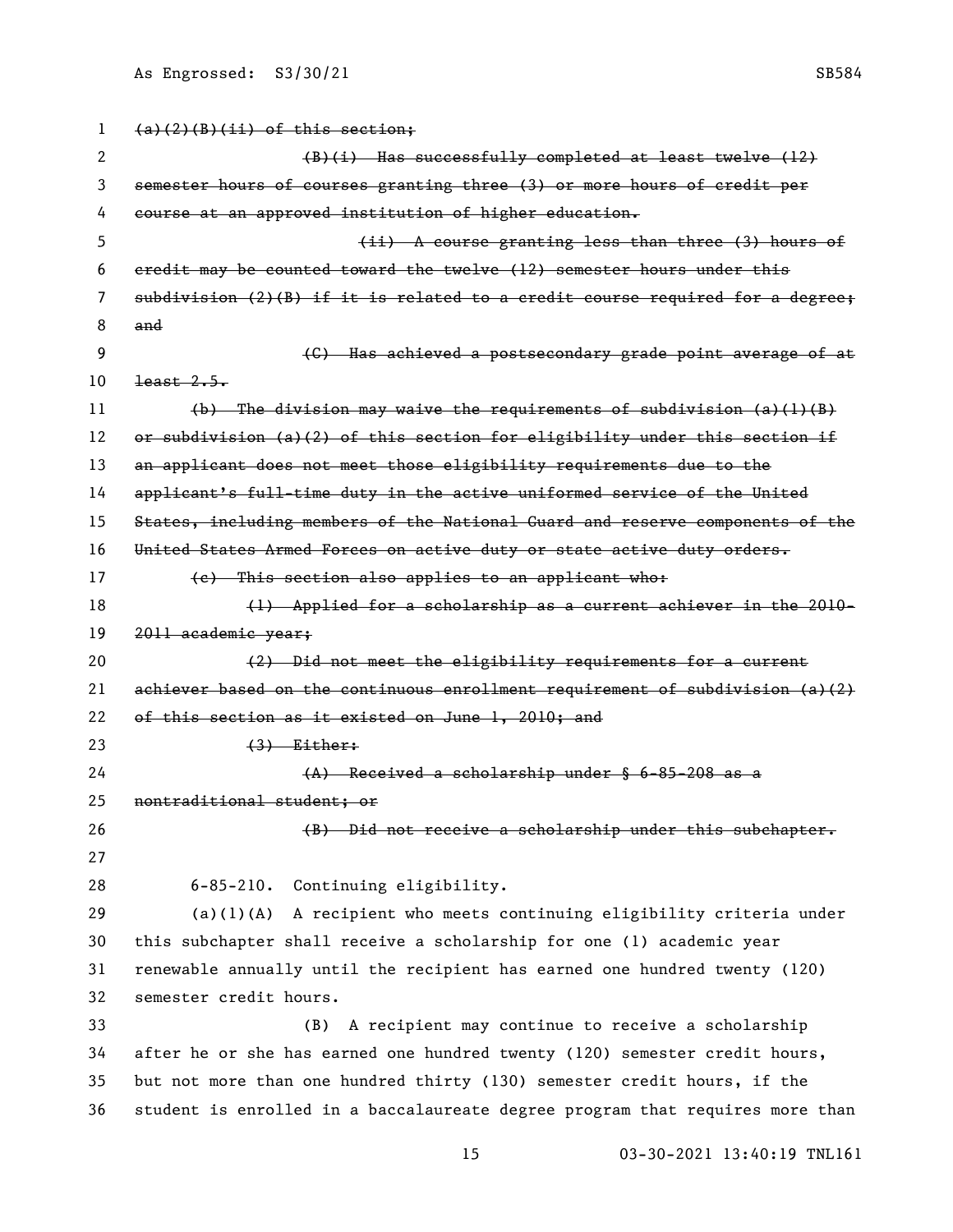one hundred twenty (120) semester credit hours as provided under § 6-61-232. (2) A semester in which a student withdraws or fails to complete the number of credit hours for which the student first enrolled is counted toward the maximum number of semesters for which the student may receive a scholarship award under this subchapter. (3) The maximums under this subsection apply to any degree program, regardless of whether or not the degree program requires additional semesters.

 (4) A recipient may attend summer terms at the student's own expense to earn credit hours necessary to maintain eligibility for a scholarship under this subchapter.

 (b) To maintain eligibility for an Arkansas Academic Challenge 13 Scholarship under this subchapter, a recipient shall meet the following 14 requirements:

15 (1) A recipient shall continue Continue to meet the relevant eligibility requirements of this subchapter while a recipient of a scholarship under this subchapter;

18 (2)(A) $\left(\frac{1}{2}\right)$  A recipient shall meet Meet the satisfactory academic progress standards required to receive other financial aid at the approved institution of higher education where the recipient is enrolled, as determined by the Division of Higher Education in conjunction with the institution of higher education where the recipient is enrolled.

 $\leftarrow$   $\leftarrow$   $\leftarrow$   $\left(\frac{1}{2}\right)\left(\frac{1}{2}\right)$  A recipient who does not successfully complete any credit hours toward degree completion in a semester in which he or she received a scholarship under this subchapter immediately forfeits the remainder of the scholarship award for that academic year.

27 (b)(ii) The division shall notify the 28 recipient of the loss of eligibility under this subdivision  $\left(\frac{b}{2}\right)\left(\frac{A}{A}\right)\left(\frac{A}{A}\right)$ 29 (b)(2)(B).

**(iii)(C)** By accepting scholarship funds under this subchapter, the receiving institution certifies that students will be enrolled in courses that will meet satisfactory academic progress standards leading toward a certificate, an associate degree, a nursing diploma, a baccalaureate degree, or a graduate-level or professional degree.; (B) The division may approve a leave of absence for a reason that includes without limitation: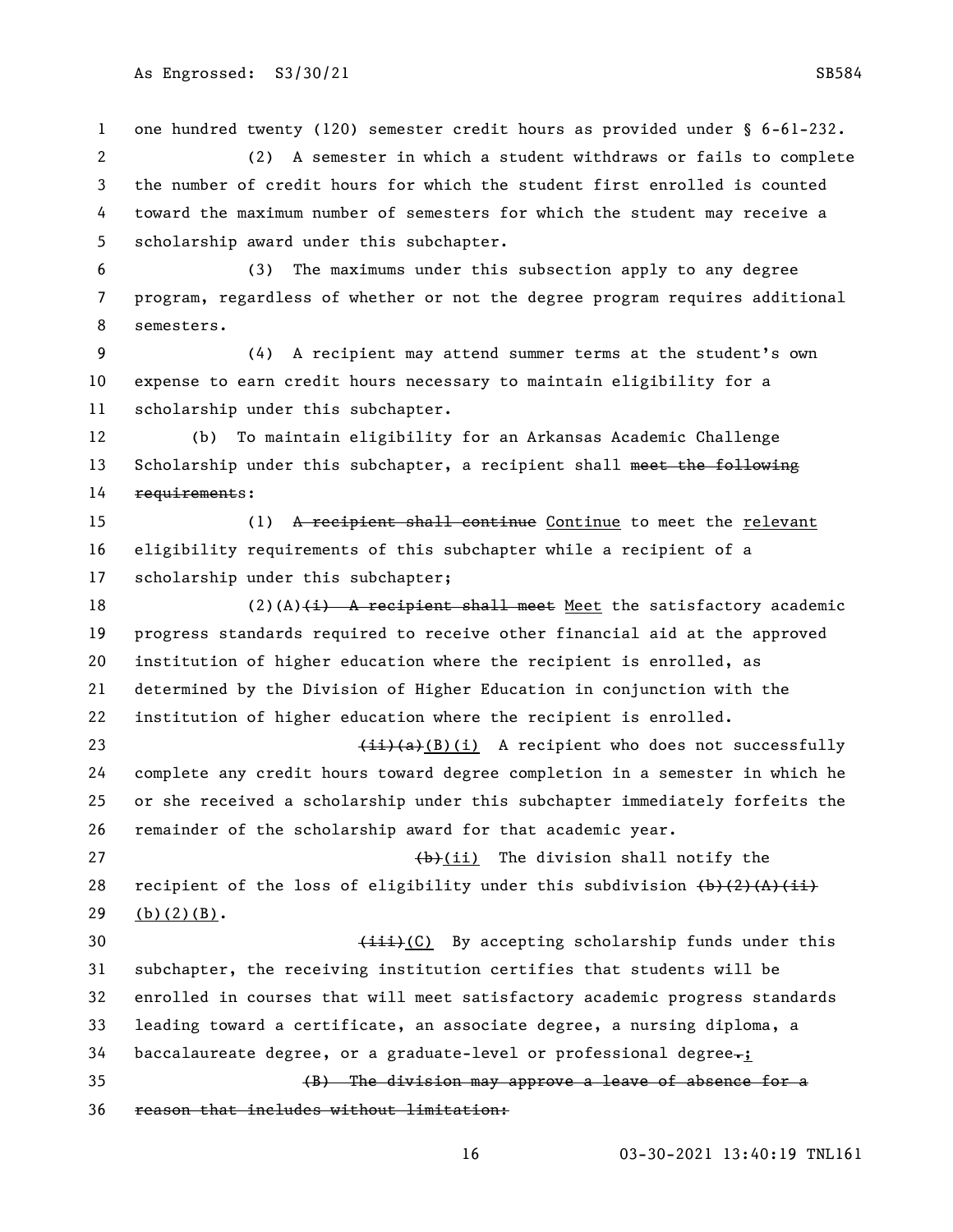1 1 a medical condition of the student or a member of the student's immediate family that, on the basis of a physician's good- faith judgment, necessitates the student or the student's immediate family member to be hospitalized or receive outpatient or home-based medical care or recuperation until released by the attending physician; (ii) A personal or family emergency that requires 7 the student to: (a) Attend the funeral of an immediate family member; or (b) Visit a relative of the student if the relative has a medical condition in which death is possible or imminent; 12 (iii) Military service under § 6-61-112; 13 (iv)(a) A commitment for twelve (12) to twenty-four (24) months of service in a national or international humanitarian project sponsored by a nonprofit corporation organized with a charitable or educational purpose. (b) The student's commitment shall be expressed in a written agreement with the nonprofit organization including 19 the terms of completion for the student's service on the related project. (c) The division shall release a scholarship hold if the division determines that the student did not complete the commitment under the written agreement; or **(v)** Any other reason approved by the division; (3) A recipient who enrolls in one (1) or more remedial courses 25 shall complete Complete all remedial courses required by the approved institution of higher education by the time the student completes the first thirty (30) semester hours attempted after receiving the scholarship if the recipient is enrolled in one (1) or more remedial courses; 29 (4) A recipient shall earn Earn a postsecondary grade point 30 average of 2.5 or higher on a 4.0 scale at an approved institution of higher education; 32 (5) A recipient shall enroll Enroll in courses that lead toward a baccalaureate degree or graduate-level or professional degree after attempting the lesser of: (A) Five (5) semesters; or (B) The completion of an associate degree program; and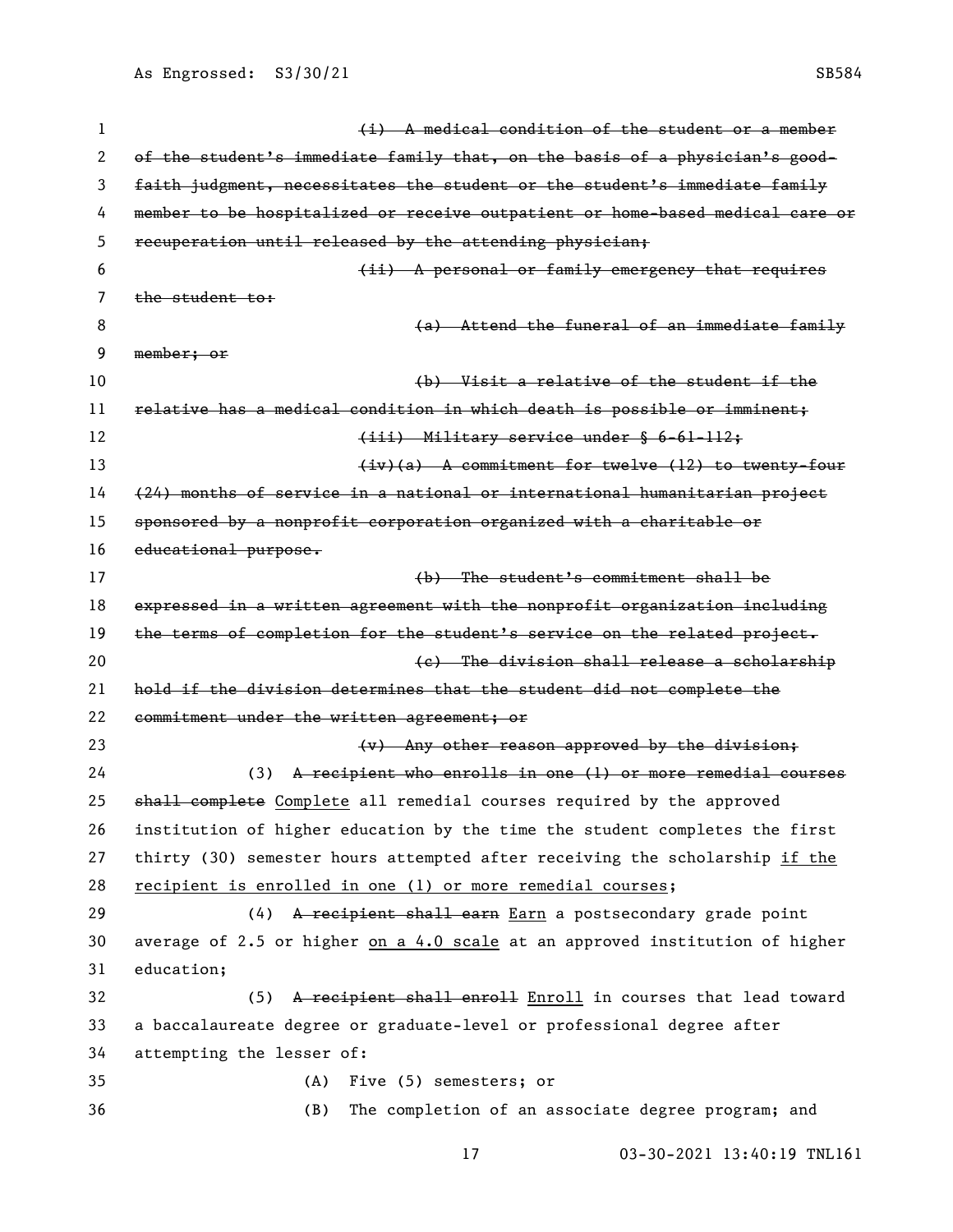(6) A recipient shall meet Meet any other continuing eligibility criteria established by the division. (c)(1) A traditional student recipient who loses eligibility for a scholarship may apply as a first-time nontraditional student. (2) A recipient under subdivision (c)(1) of this section who

 loses eligibility for the nontraditional student scholarship is not eligible to apply for a scholarship under any eligibility provision of this subchapter.

 (d) If a recipient is subject to losing a scholarship under subsection (c) of this section due to a catastrophic event experienced by the recipient or a family member of the recipient, the division may waive the requirements of this section and determine the appropriate requirements for the recipient to either retain or regain the scholarship.

6-85-211. Literacy tutoring.

 (a) As an additional component to the Arkansas Academic Challenge Scholarship Program:

18 (1) Each applicant for the scholarship shall agree that for each 19 year the scholarship is awarded he or she may volunteer to serve as a literacy tutor for a minimum of twenty (20) clock hours each semester in a public school or a faith-based educational institution serving students in prekindergarten through grade six (preK-6); 23 (2) A recipient who agrees to volunteer as a literacy tutor: (A) Shall complete the prerequisite training in literacy and college readiness skills provided under this section before he or she begins tutoring; and

27 (B) May receive college credit for the tutoring as determined by the institution of higher education where the recipient is enrolled; and

 (3) An enrolled college student who participates in the tutorial program and fails to meet the academic eligibility requirement under this subchapter for the fall or spring semester shall be given the probationary opportunity during the subsequent spring or summer term to continue his or her education and improve academic performance before losing scholarship funding in the subsequent semester. (b) A recipient who agrees to volunteer as a literacy tutor under this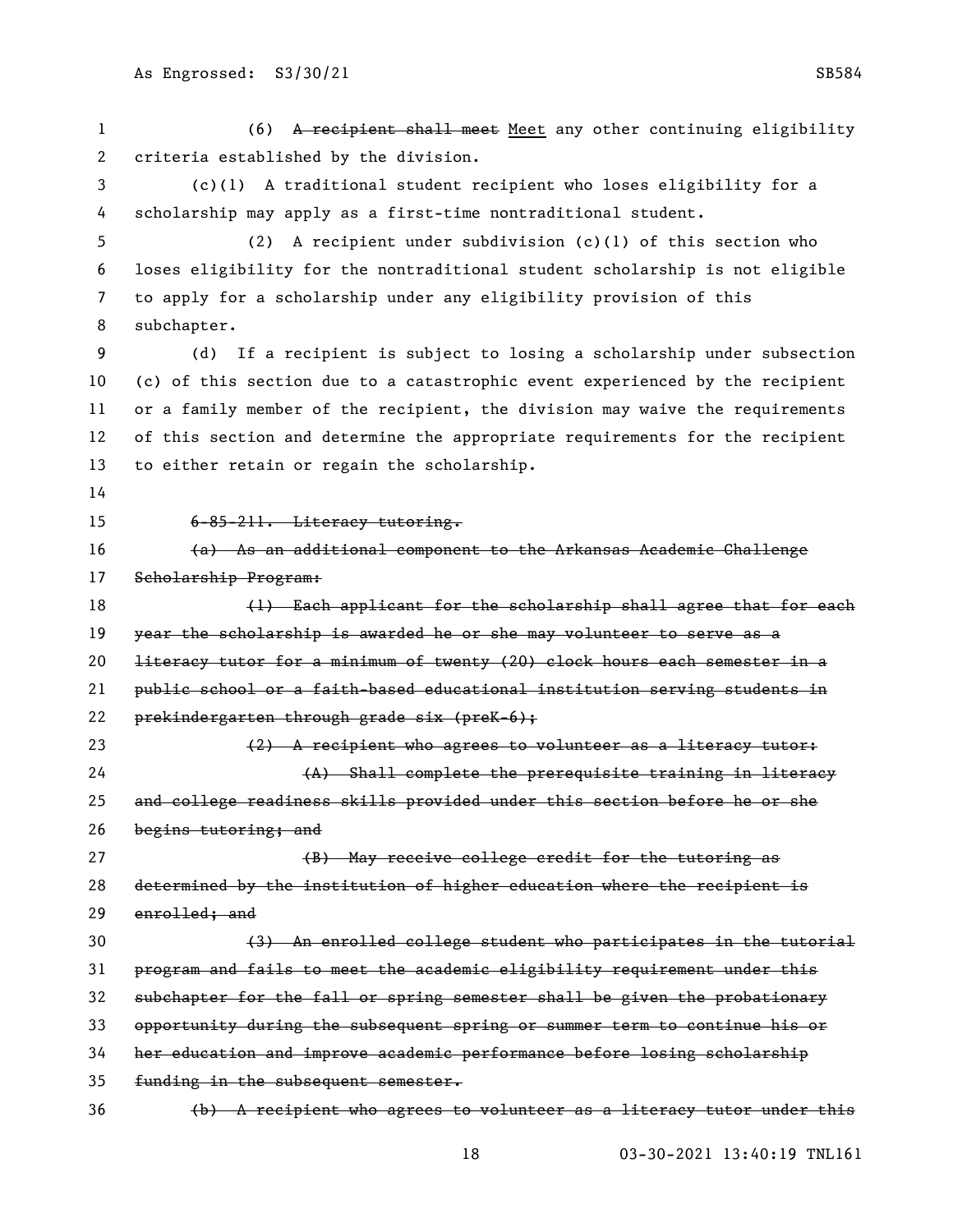section shall receive the prerequisite training in literacy and college readiness from an approved institution of higher education based on training modules developed by the Division of Elementary and Secondary Education. 6-85-212. Scholarship award amounts. (a) The General Assembly may use net proceeds from the state lottery to fund the scholarships awarded under this subchapter and to supplement the state-supported student financial assistance that the General Assembly determines is necessary to meet the state's objective for broadening and increasing access of Arkansas citizens to higher education. (b) Net proceeds from the state lottery used to fund scholarships under this subchapter shall: (1) Be used exclusively for the purposes set out in Arkansas Constitution, Amendment 87, and this subchapter; and (2) Supplement and shall not supplant nonlottery state educational resources. 17 (e) It is the General Assembly's intent that before increasing award amounts for scholarships under this subchapter, the number of scholarships awarded to nontraditional students under § 6-85-208 be increased.  $(d)(c)$  The scholarships established under this subchapter are subject to available funding and do not create for any student an entitlement to financial assistance to enable the student's attendance at an approved institution of higher education. 24 (e)(1)(A) Beginning with the 2016-2017 academic year, the  $(d)(1)(A)$  Subject to the availability of net revenue, the scholarship award amount under this subchapter for an academic year for a full-time recipient enrolled in a four-year approved institution of higher education is: (i) One thousand dollars (\$1,000) for a recipient who has earned less than twenty-seven (27) semester credit hours; (ii) Four thousand dollars (\$4,000) for a recipient who has earned at least twenty-seven (27) semester credit hours but less than fifty-seven (57) semester credit hours; (iii) Four thousand dollars (\$4,000) for a recipient who has earned at least fifty-seven (57) semester credit hours but less than eighty-seven (87) semester credit hours; and (iv)(a) Five thousand dollars (\$5,000) for a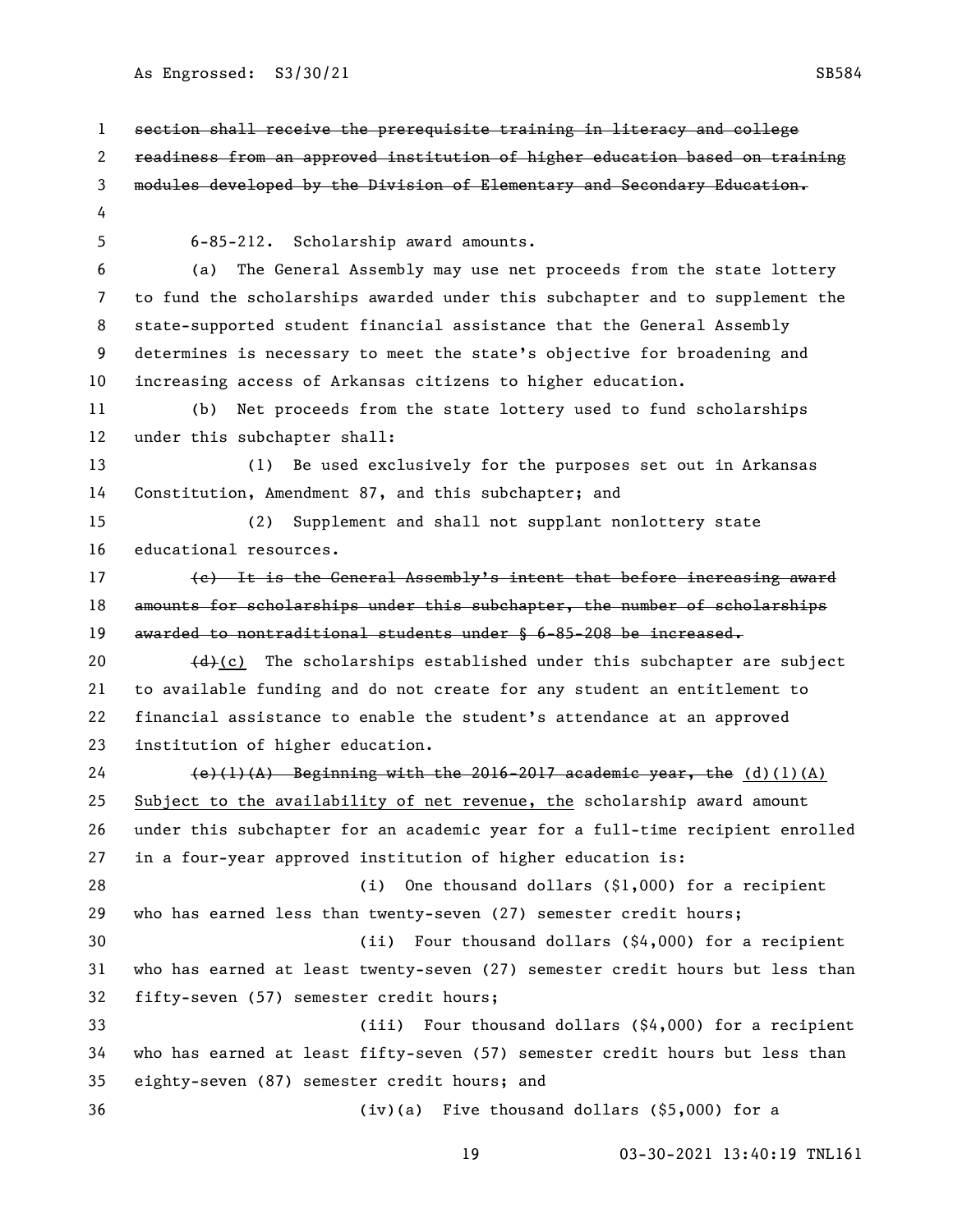recipient who has earned at least eighty-seven (87) semester credit hours but no more than one hundred twenty (120) semester credit hours unless the recipient is enrolled in a baccalaureate degree program that requires more than one hundred twenty (120) semester credit hours, but not more than one hundred thirty (130) semester credit hours, as provided under § 6-61-232, then up to the number of credit hours required to complete the baccalaureate program.

 (b) A recipient shall receive no more than one 9 (1) year of the scholarship provided under subdivision  $\left(\frac{e}{1}\right)\left(\frac{1}{A}\right)\left(\frac{1}{Y}\right)\left(a\right)$ 10 (d)(1)(A)(iv)(a) of this section unless the recipient is enrolled in a baccalaureate degree program that requires more than one hundred twenty (120) semester credit hours as provided under § 6-61-232.

 (c)(1) A recipient who is eligible to receive 14 the scholarship under subdivision  $\left(\frac{e}{1}, \frac{1}{A}, \frac{1}{v}, \frac{1}{a}\right)$  (d)(1)(A)(iv)(a) of this section may receive the scholarship while enrolled in a semester as a part-time student.

 (2) The scholarship amount for the semester in which a recipient is enrolled as a part-time student under 19 subdivision  $(e)$ (1)(A)(iv)(c)(1)(A)(iv)(c)(1) of this section shall be prorated by the number of credit hours in which the recipient is enrolled. (B) The Division of Higher Education shall not accept new

 applications for scholarships for current achiever students under § 6-85-209 after June 1, 2012.

 $\left(\frac{C}{i}\right)(i)$  To determine the correct scholarship award amount based on credit hours, a first-time recipient shall submit a current college or university transcript if the first-time recipient has earned any 27 semester credit hours to the division Division of Higher Education no later than a date determined by the division prior to the academic year for which the first-time recipient will receive an initial scholarship award.

 (ii) A first-time recipient who does not submit a transcript to the division on or before June 1 shall receive the award amount 32 under subdivision  $\left(\frac{e}{1}\right)\left(\frac{A}{A}\right)\left(\frac{1}{A}\right)$  (d)(1)(A)(i) of this section.

 $\left(\frac{D}{L}(C)(i)\right)$  An applicant may elect for the earned 34 semester credit hours under subdivision  $\left(\frac{e}{(1)}\left(\frac{A}{A}\right)(1)(A)\right)$  of this section to be only those semester credit hours earned after graduating from high school or obtaining a high school equivalency diploma approved by the Adult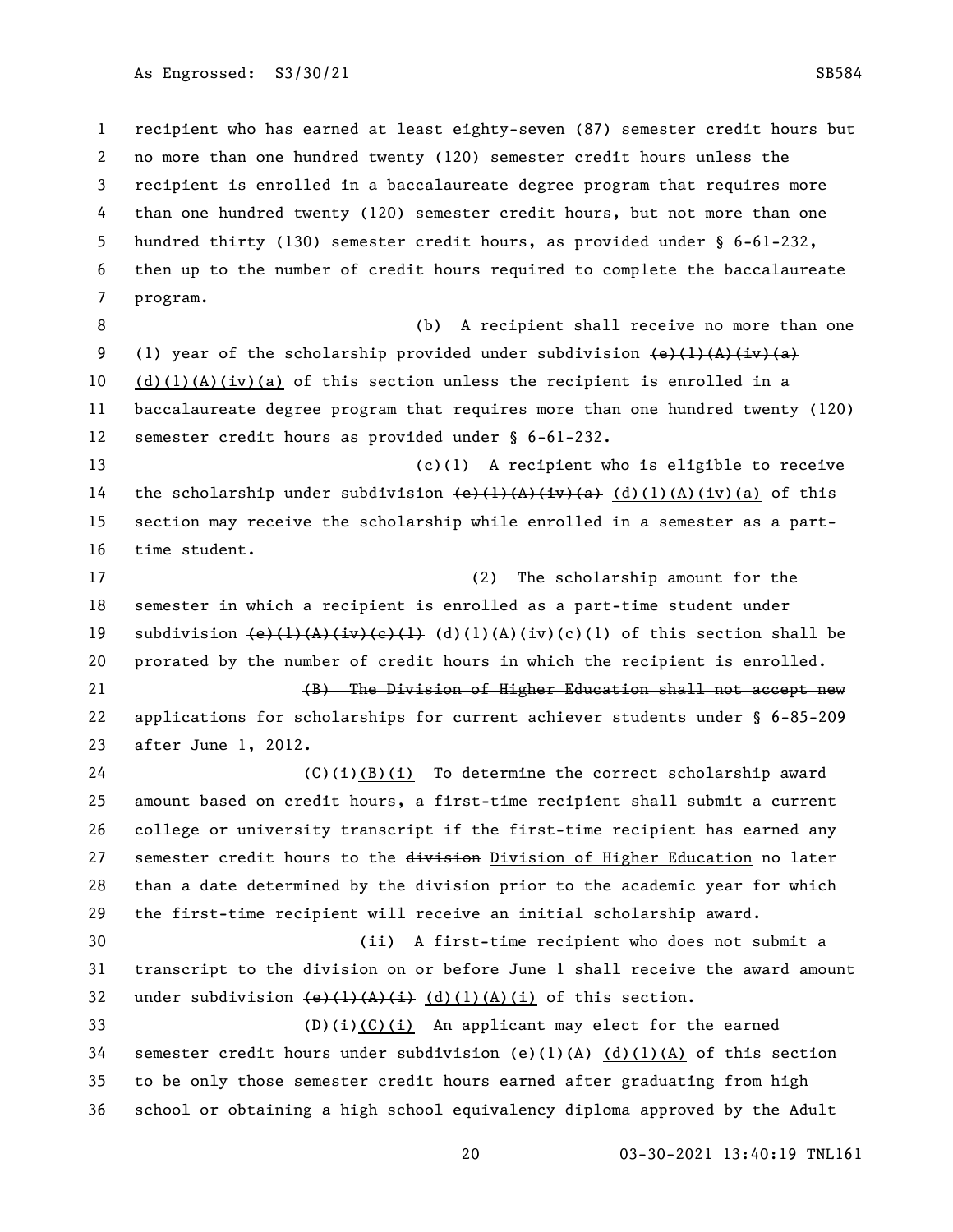Education Section. (ii) If an applicant makes the election under 3 subdivision  $\left(\frac{e}{(p+1)(p+1)}\right)$  (d)(1)(C)(i) of this section, any semester credit hours earned through concurrent credit or any other method before graduating high school or obtaining a high school equivalency diploma approved by the Adult Education Section shall not be counted as earned semester credit hours for the purposes of determining a recipient's scholarship award amount under 8 subdivision  $\left(\frac{e}{1}(1)(A)$   $\frac{d}{1}(d)(1)(A)$  of this section. (2)(A) The division shall award an aggregate amount of scholarship awards to nontraditional students beginning with the 2017-2018 11 academic year of up to fifteen million dollars (\$15,000,000). (B)(i) The division shall return to the Office of the Arkansas Lottery the excess funding, if any, for scholarship awards under this subchapter the division received under § 23-115-801. (ii) The office shall deposit any funds received 16 from the division under this subdivision  $\left(\frac{e}{2}\right)\left(\frac{B}{B}\right)(d)(2)(B)$  into a trust 17 account the Lottery Scholarship Trust Account established under § 23-115- 801(b). (C) Priority for scholarships awarded to nontraditional 20 students and current achiever students is based on: (i) The applicant's level of progress toward completion of a certificate, an associate degree, a nursing diploma, a baccalaureate degree, or a graduate-level or professional degree; or (ii) Other criteria established by the division. (3) The Subject to the availability of net revenue, the scholarship award for an academic year for a full-time student enrolled in one (1) of the following institutions of higher education is one thousand dollars (\$1,000) for the first year and three thousand dollars (\$3,000) for the second year: (A) A two-year approved institution of higher education; (B) A branch campus of a four-year approved institution of higher education; or 33 (C) An approved nursing school of nursing. (4) The Subject to the availability of net revenue, the scholarship award amount for a part-time student recipient shall be: (A) One-half (½) of the award amount for a full-time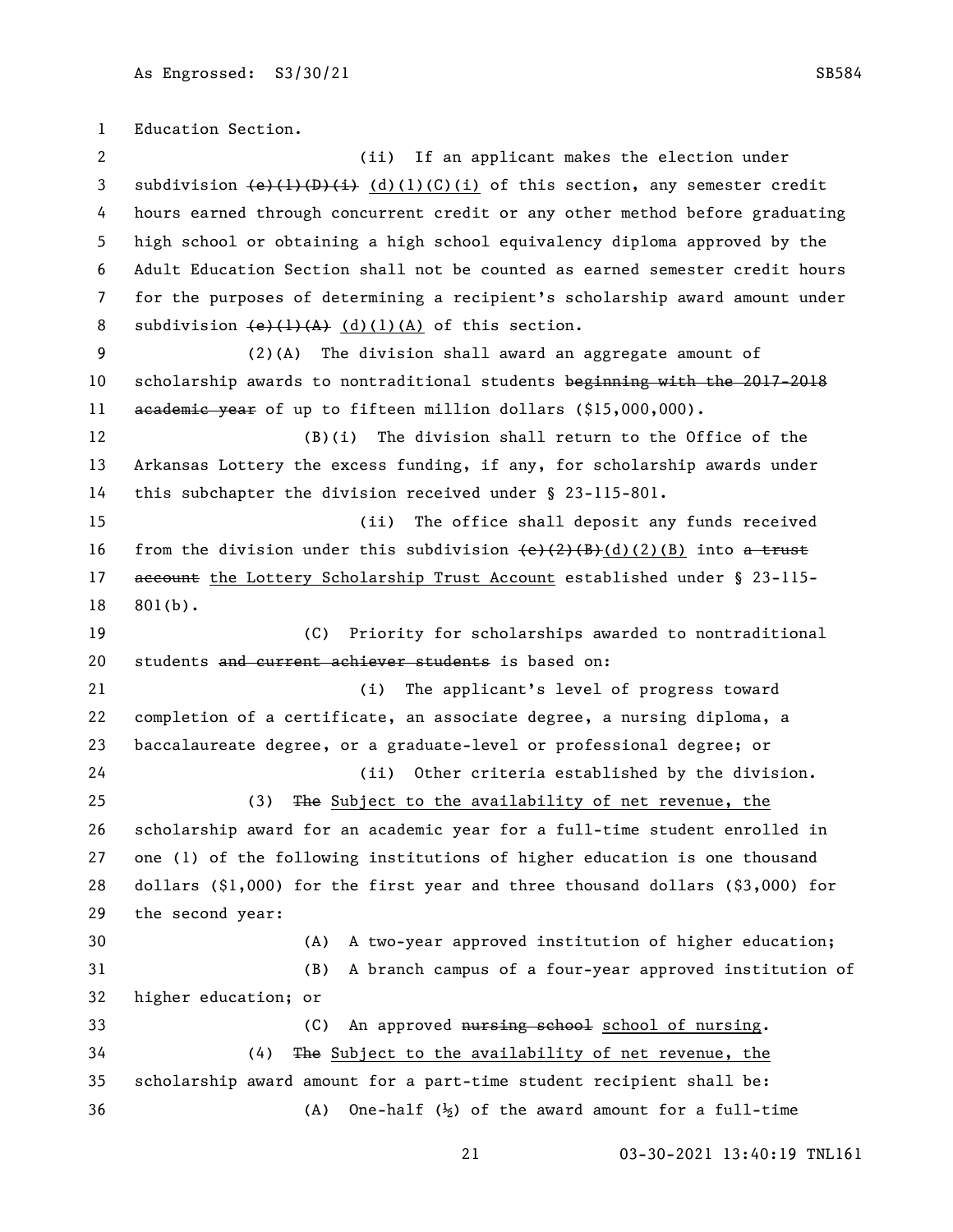student recipient, if the recipient is enrolled in at least six (6) semester hours but less than nine (9) semester hours; or (B) Three-quarters (¾) of the award amount for a full-time student recipient, if the recipient is enrolled in at least nine (9) semester hours but less than the number of hours required for a full-time student recipient. (5) A current recipient who maintains eligibility for the scholarship under this subchapter shall continue to receive the scholarship award amount first awarded to the recipient. (6) The division shall give priority for a scholarship award to a full-time or part-time student: (A) Who meets the eligibility requirements under this subchapter; and (B) Whose parent, by birth or legal adoption: (i) Was a resident of the State of Arkansas at the time that person entered the service of the United States Armed Forces or whose official residence is in Arkansas; and (ii) Was a member of the United States Armed Forces who was killed while performing military duty: (a) In a status identified under 32 U.S.C. § 101 et seq. or 10 U.S.C. § 101 et seq. as they existed on January 1, 2011; or (b) In state active duty status.  $(f)$  (e) Annually by December 15, the Legislative Council shall provide to the General Assembly its recommendations for any changes to the: (1) Award amounts; (2) Number or type of scholarships; and (3) Eligibility requirements.  $\left(\frac{1}{2}\right)$  It is the intent of the General Assembly that in determining award amounts under this subchapter the General Assembly will consider whether sufficient funds will be available to pay for scholarship awards through the anticipated completion of the degree or certificate a recipient is seeking.  $+h$ (g) All awards under this subchapter are subject to the prohibition under § 6-80-105 against using public funds in a student financial package in excess of the recognized cost of attendance at the institution where the

student is enrolled.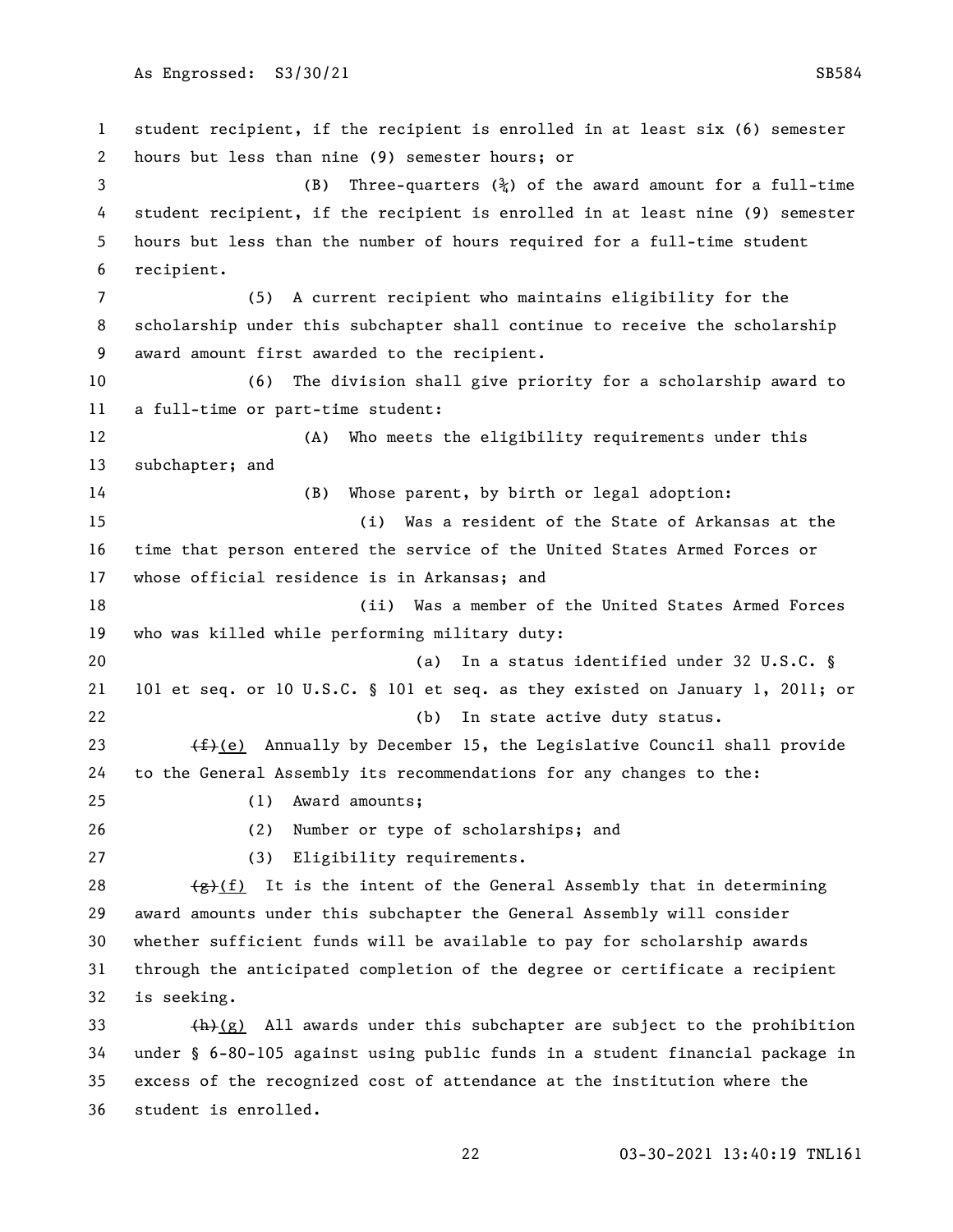$\left(\frac{1}{1}\right)\left(\frac{1}{1}\right)$  (1) If the division has less than a sufficient amount from net proceeds from the state lottery to provide for the scholarship commitments under this subchapter, the division shall give priority for continued financial support under this subchapter to a student with continuing eligibility superior to first-time applicants. (2) If the funding is insufficient to fully fund the scholarships for students with continuing eligibility created under this subchapter, the division shall award scholarships based upon the following criteria to students with continuing eligibility as follows: (A) First, to students who have the highest level of progress toward completion of a certificate, an associate degree, a baccalaureate degree, or a graduate-level or professional degree, and who are enrolled in a program of study that is: (i) In an area of critical workforce need as determined by the division; or (ii) In a science, technology, engineering, or mathematics field; (B) Second, to students who have the highest level of progress toward completion of a certificate, an associate degree, a baccalaureate degree, or a graduate-level or professional degree, and who are enrolled in a program of study other than those listed in subdivision  $(i)(2)(A)$  (h)(2)(A) of this section; and (C) Last, in the event funding is insufficient to fully 24 fund students under subdivision  $\left(\frac{1}{2}\right)\left(\frac{2}{A}\right)$  (h)(2)(A) or subdivision  $\left(\frac{1}{2}\right)\left(\frac{2}{B}\right)$ 25 (h)(2)(B) of this section, to students who have the highest postsecondary grade point average. (3)(A) If, after funding all students with continuing eligibility under this section, funding is insufficient to fund all qualified first-time applicants, the division shall award scholarships to first-time applicants in order of priority based upon the applicants' ACT superscore or ACT-equivalent superscore. (B) If, after prioritizing first-time applicants based upon the applicants' ACT or ACT equivalent scores, funding is insufficient to fund all applicants with like ACT or ACT equivalent scores, the division shall determine who receives an award by random drawing.  $36 \left(1\right)$  [Repealed.]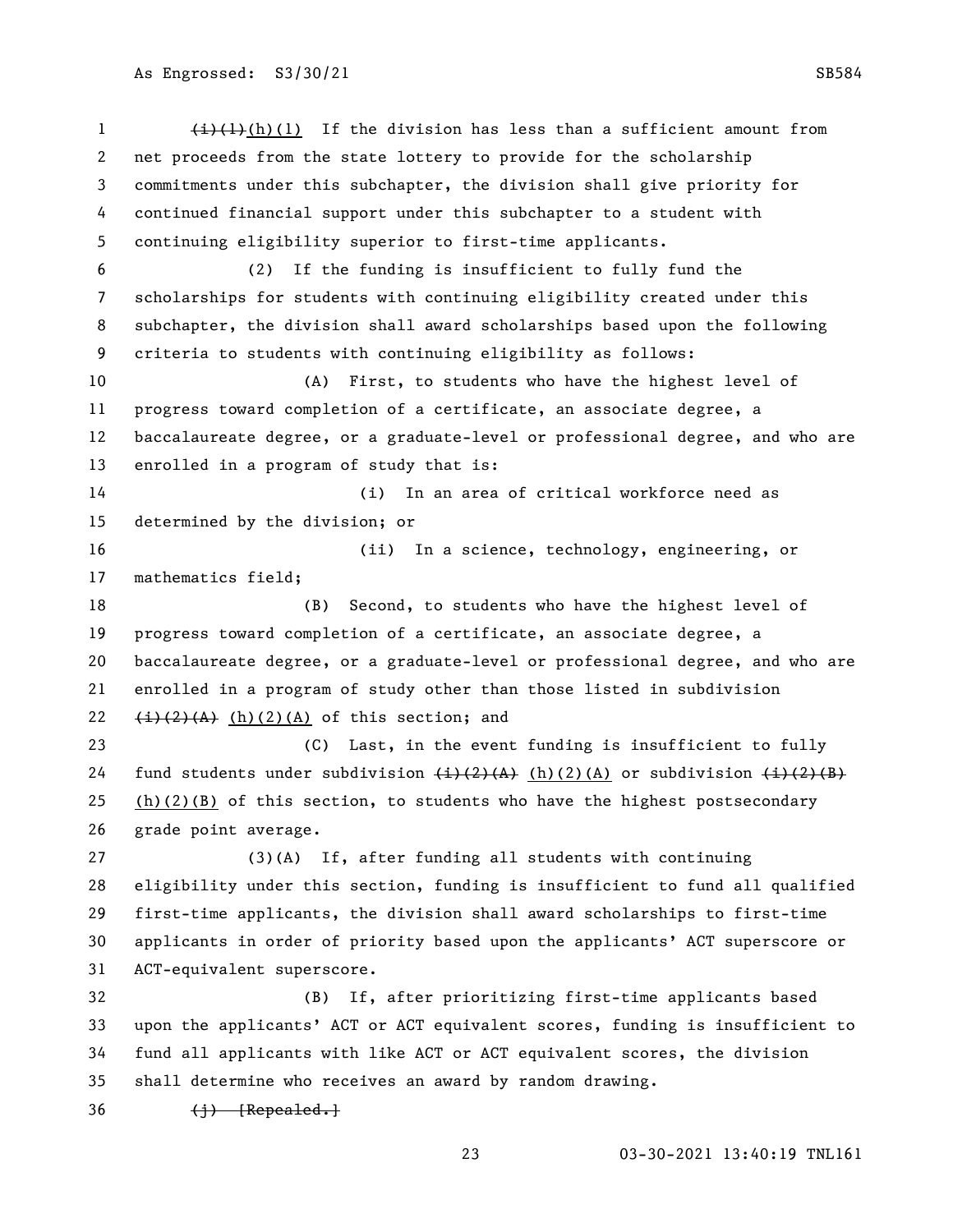6-85-213. Nursing school eligibility. (a)(1) The General Assembly recognizes that the State of Arkansas is experiencing a critical shortage of nurses. (2) It is the intent of this section to allow the Division of Higher Education the opportunity, under specific circumstances, to include an approved school of nursing that would not otherwise be an approved institution of higher education in the Arkansas Academic Challenge Scholarship Program. (b) The division shall make awards to applicants attending an approved school of nursing under this section if the recipient meets continuing eligibility requirements in § 6-85-210. (c) The division shall pay scholarship awards under this section only from nonlottery state educational resources. 6-85-214. Accountability — Transparency — Legislative oversight. (a) The General Assembly finds that: (1) The continual evaluation of the Arkansas Academic Challenge Scholarship Program and of all state-supported scholarship and grant programs by the General Assembly is critical for maximizing the benefits to the state and its citizens of state financial aid for higher education and meeting state objectives for higher education; and (2) Accountability and transparency in the implementation of state-supported scholarship programs are fundamental to a proper evaluation of the programs. (b) The General Assembly finds that the collection of data and the reports required under §§ 6-85-216 — 6-85-220 and § 6-60-901 et seq. are necessary to ensure accountability and transparency. 6-85-215. [Repealed]. 32 6-85-216. Institution report to the division Division of Higher Education. (a)(1) An approved institution of higher education that enrolls students receiving scholarships under this subchapter annually shall provide information and semiannually provide updated information to the Division of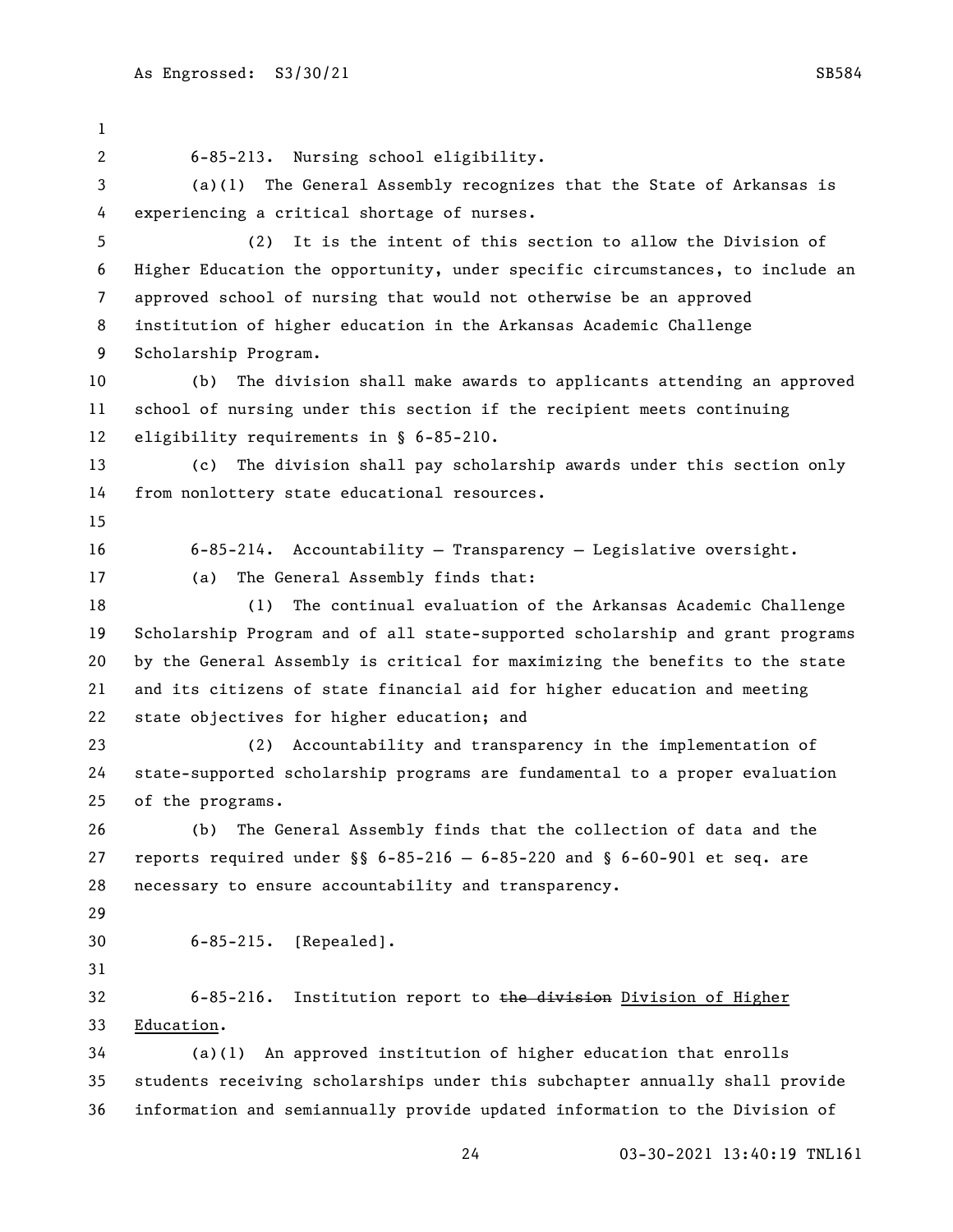Higher Education regarding all state-supported student financial assistance whether or not the state-supported student financial assistance is awarded under this subchapter. (2) The information shall be provided in the form of individual student records and shall include without limitation information regarding: (A) State-supported student financial assistance; (B) Demographic student data; and 8 (C) Disaggregated data on remedial courses. (3)(A) An approved institution of higher education shall undertake the procedures necessary to ensure the collection and reporting of student information under this section. (B) An approved institution of higher education may lose its approved status for receiving scholarship funds on behalf of a recipient under this subchapter if it fails to make a good-faith effort to comply with this section. (C) In addition to the provisions of subdivision (a)(3)(B) of this section, an institution of higher education that does not comply with this section shall not be eligible to accept state aid from the Higher Education Grants Fund Account on behalf of a student. (b) The division shall establish by rule the: (1) Specific data required; (2) Manner of reporting the information required; and (3) Technology or software required for reporting. (c) The division shall use the information provided under this section to conduct the research and analysis needed to support the annual report of the Director of the Division of Higher Education to the Legislative Council under § 6-85-205. 29 6-85-217. Information provided to the Bureau of Legislative Research 30 by the Division of Higher Education. The Division of Higher Education shall provide the following data to the Bureau of Legislative Research through the Arkansas Higher Education Information System under § 6-60-901 et seq., for the purpose of assisting the General Assembly with evaluation and analysis under this subchapter: (1) Existing individual student data; (2) Institutional data;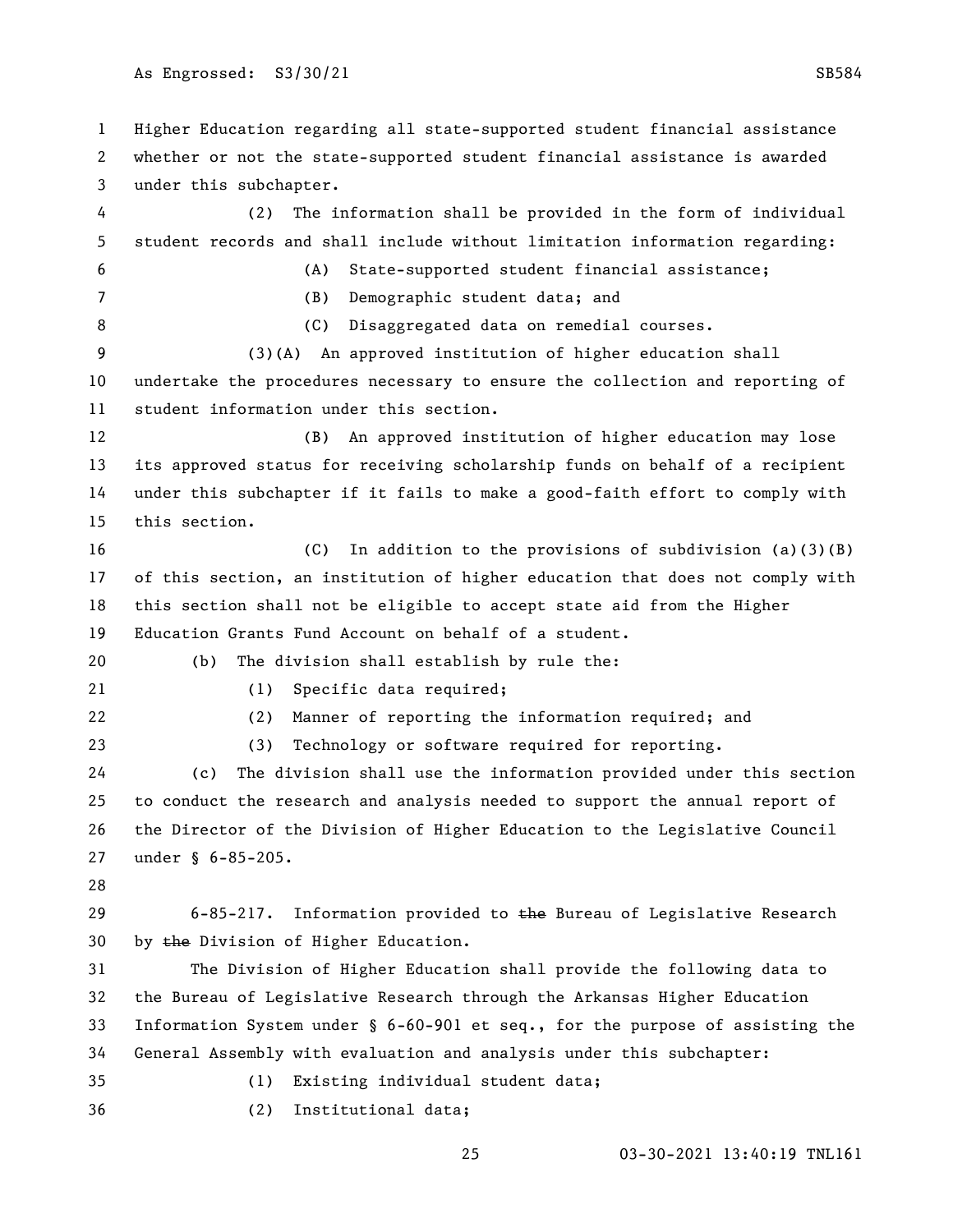(3) Financial data; (4) Aggregate student scholarship and grant application and award data; (5) Remedial course data; and (6) Other data needed to track scholarship and grant students receiving state-supported student financial assistance from year to year. 6-85-218. [Repealed]. 6-85-219. Reports to legislative committees. (a)(1) Annually by November 1, the Division of Higher Education shall report to the Legislative Council in the manner and format that the Legislative Council requires on all state-supported student financial assistance awarded by the division and awarded by approved institutions of higher education. (2) The information provided shall include without limitation: (A) Current year expenditures for scholarships and grants 18 under the Arkansas Academic Challenge Scholarship Program  $-$  Part 2; (B) Projected obligations for succeeding years from each scholarship or grant funding source; (C) Fund balances for the: (i) Higher Education Grants Fund Account; and (ii) Trust accounts maintained by the Director of the Division of Higher Education to hold the net proceeds from the state lottery; (D) An evaluation of whether the net proceeds from the state lottery available for the program supplement and do not supplant nonlottery state educational resources; and (E) Other information that the Legislative Council or the General Assembly requests. (b) Annually by December 1, the division shall report to the Legislative Council its recommendations for changes to the program, including without limitation: (1) Adjustments to the eligibility requirements of the program; and (2) Increases or decreases in the amounts awarded for a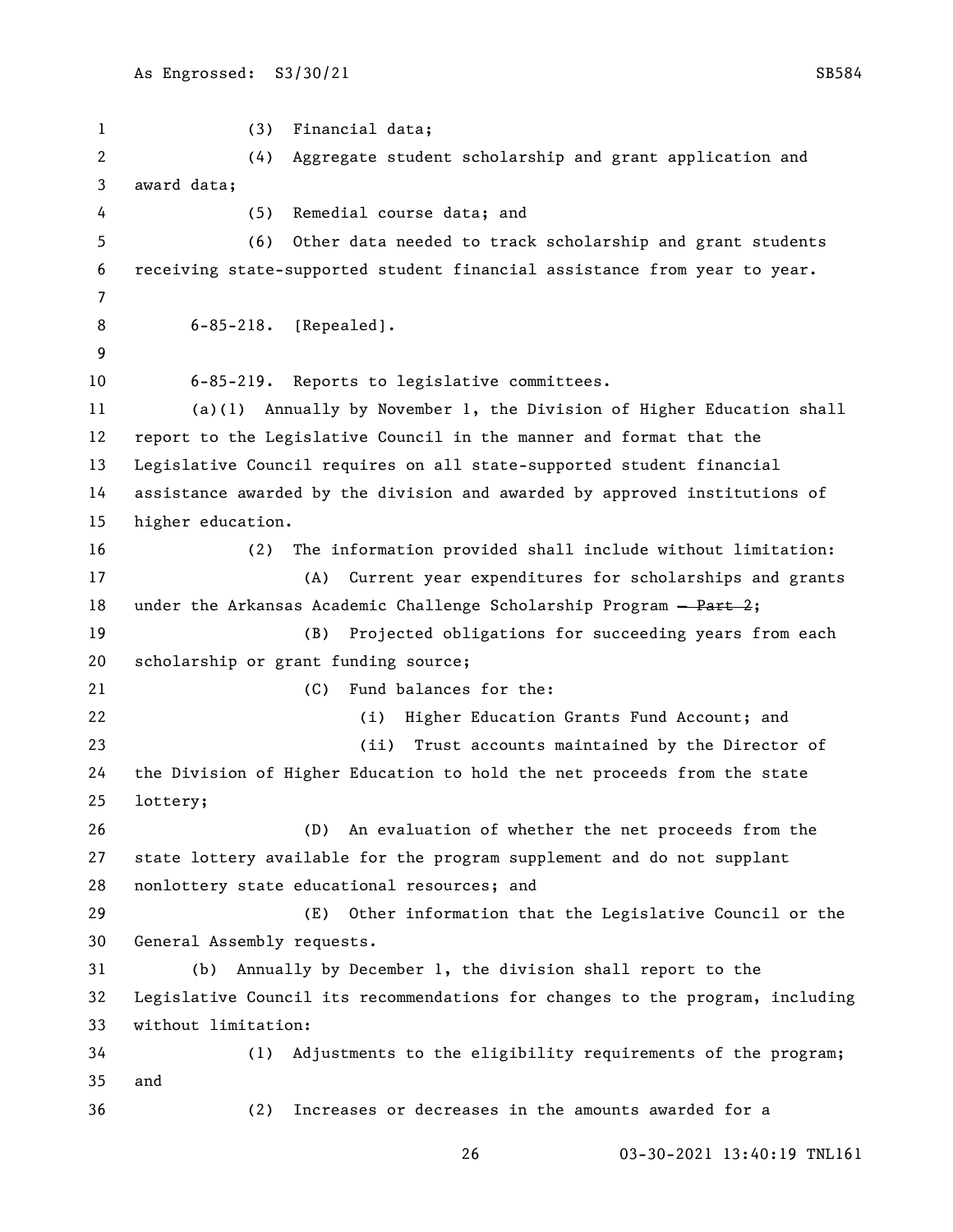scholarship under the program based on the amount of net proceeds from the state lottery available. (c) Annually by December 31, the division shall report to the 4 Legislative Council the following information on recipients of the Arkansas Academic Challenge Scholarship Program — Part 2 program who applied as of June 1: (1) Race; (2) Grade point average; (3) Composite score on the ACT or the equivalent score on an ACT equivalent; and (4) Family or individual income as reported on the student's Free Application for Federal Student Aid (FAFSA). 6-85-220. Legislative Council — Annual report. (a) The Legislative Council shall: (1) Oversee the development and implementation of Arkansas Code requirements with regard to the Arkansas Academic Challenge Scholarship Program; (2) Review whether and how the use of net state lottery proceeds helps to accomplish state objectives for higher education; (3) Review the ongoing data collection, research, and evaluation of the program; 23 (4) Review the annual report of the Director of the Division of Higher Education under § 6-85-219; (5) Review and recommend changes to the: (A) Number of awards for each scholarship and grant; (B) Award levels; (C) Eligibility requirements; and (D) Overall administration of the program; and (6) Review and recommend policies for scholarships and grants funded with nonlottery state educational resources, including without limitation ways to ensure that net proceeds from the state lottery are used to supplement and not supplant nonlottery state educational resources. (b) Annually by December 15, the Legislative Council shall report its findings and recommendations to the: 36 (1) Office of the Arkansas Lottery, the;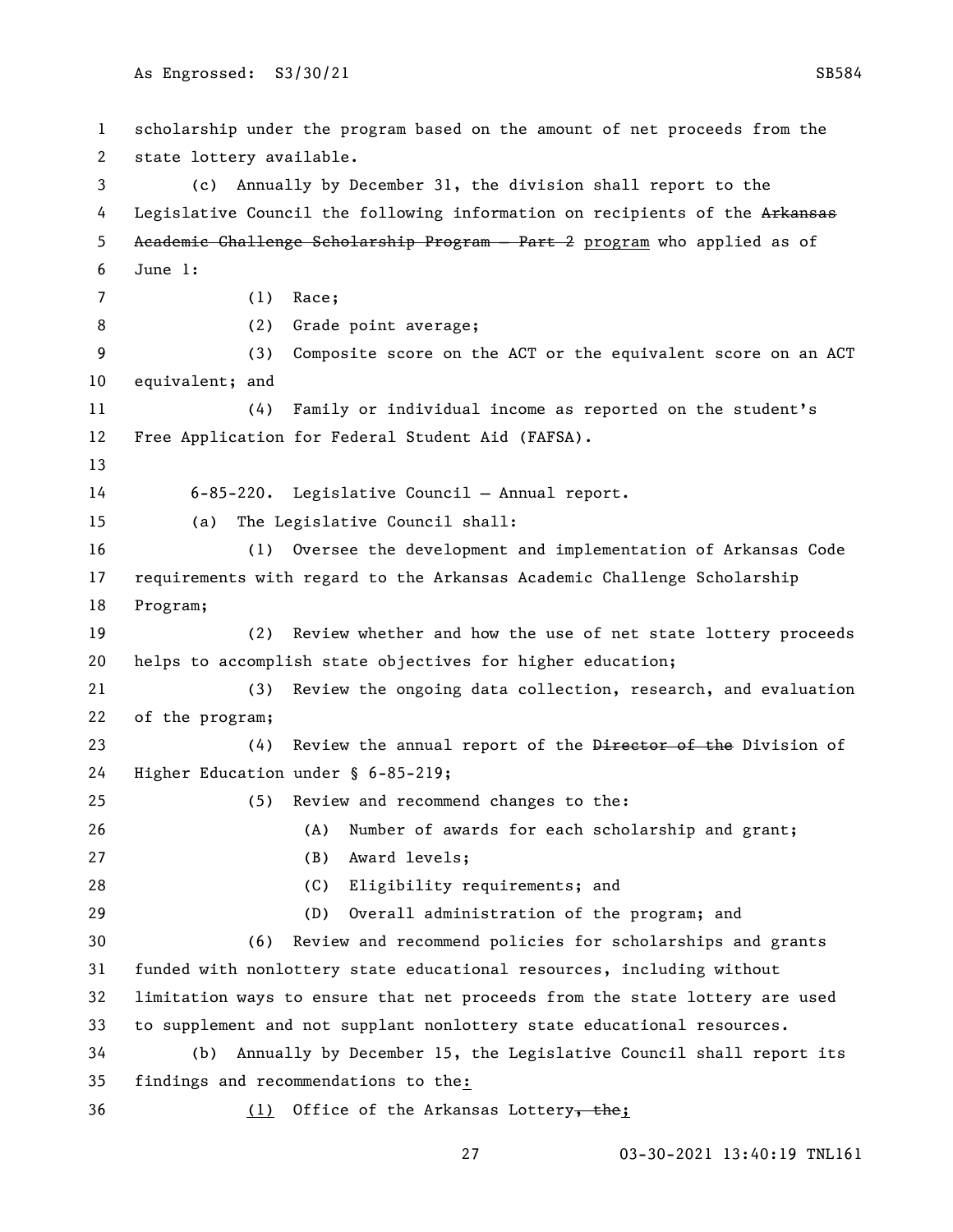1 (2) President Pro Tempore of the Senate, the; 2 (3) Speaker of the House of Representatives, the; 3 (4) Governor, the; 4 (5) House Committee on Education, the; and (6) Senate Committee on Education. 6-85-221. Scholarship hold — Leave of absence. (a) The Division of Higher Education may approve a scholarship hold or a leave of absence for a traditional student for a period of twenty-four (24) months or less. (b) The reasons for a scholarship hold or a leave of absence may include without limitation: (1) A medical condition of the student or a member of the student's immediate family that, on the basis of a physician's good-faith judgment, necessitates the student or the student's immediate family member to be hospitalized or receive outpatient or home-based medical care or to recuperate until released by the attending physician; (2) A personal or family emergency that requires the student to: (A) Attend the funeral of an immediate family member; or (B) Visit a relative of the student if the relative has a medical condition in which death is possible or imminent; (3) Military service under § 6-61-112; or (4)(A) A commitment of twelve (12) to twenty-four (24) months for service in a national or international humanitarian project sponsored by a nonprofit corporation organized with a charitable or educational purpose. (B) The student's commitment shall be expressed in a written agreement with the nonprofit organization including the terms of completion for the student's service on the related project. (C) The division shall release a scholarship hold or a leave of absence, whichever is applicable, if the division determines that the student did not complete the commitment under the written agreement. SECTION 2. Arkansas Code § 6-85-303(a), concerning the funding of the Arkansas Workforce Challenge Scholarship Program, is amended to read as follows: (a) For an academic year, the following shall be used to fund Arkansas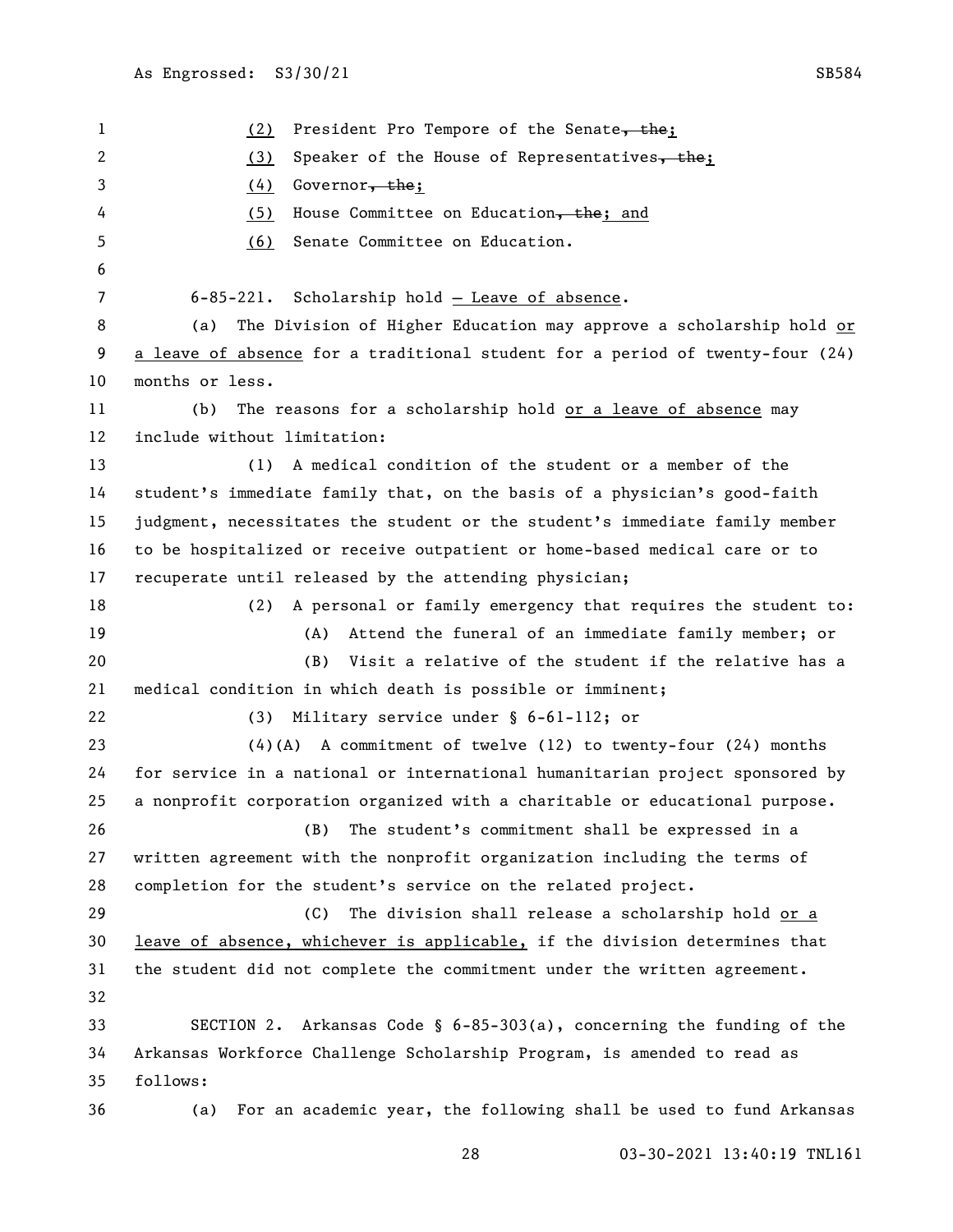Workforce Challenge Scholarships under this subchapter: (1) Excess funding returned to the Office of the Arkansas 3 Lottery under  $\frac{6-85-212(e)(2)(B)(i)}{8-6-85-212(d)(2)(B)(i)}$  from the previous academic year; and (2) Net proceeds remaining from the previous academic year after the office: (A) Transfers the funds requested by the Division of Higher Education under § 23-115-801(c)(2); and (B) Deposits the amount necessary to maintain the Scholarship Shortfall Reserve Trust Account under § 23-115-802 in an amount equal to twenty million dollars (\$20,000,000). SECTION 3. Arkansas Code Title 6, Chapter 85 is amended to add an additional subchapter to read as follows: Subchapter 5 — Procedural Requirements for Creating or Amending Lottery- Funded Scholarships 6-85-501. Introduction of bills. (a) The following proposed legislation to be considered by the General Assembly at a regular session shall be introduced in the General Assembly during the first thirty-one (31) calendar days of a regular session: (1) A bill that creates a new scholarship to be funded with net proceeds from the state lottery or the Higher Education Grants Fund Account, as applicable; and (2) A bill that affects an existing scholarship that is funded 26 with net proceeds from the state lottery or the Higher Education Grants Fund Account, as applicable. (b)(1) A bill creating a new scholarship to be funded with net proceeds from the state lottery or the Higher Education Grants Fund Account, as applicable, or affecting an existing scholarship that is funded with net proceeds from the state lottery or the Higher Education Grants Fund Account, as applicable, shall not be introduced after the thirty-first day of a regular session unless its introduction is first approved by a three-fourths ( $\frac{3}{2}$ ) vote of the full membership of each chamber of the General Assembly. (2) If the General Assembly recesses for longer than three (3) consecutive days during the first thirty-one (31) days of a regular session,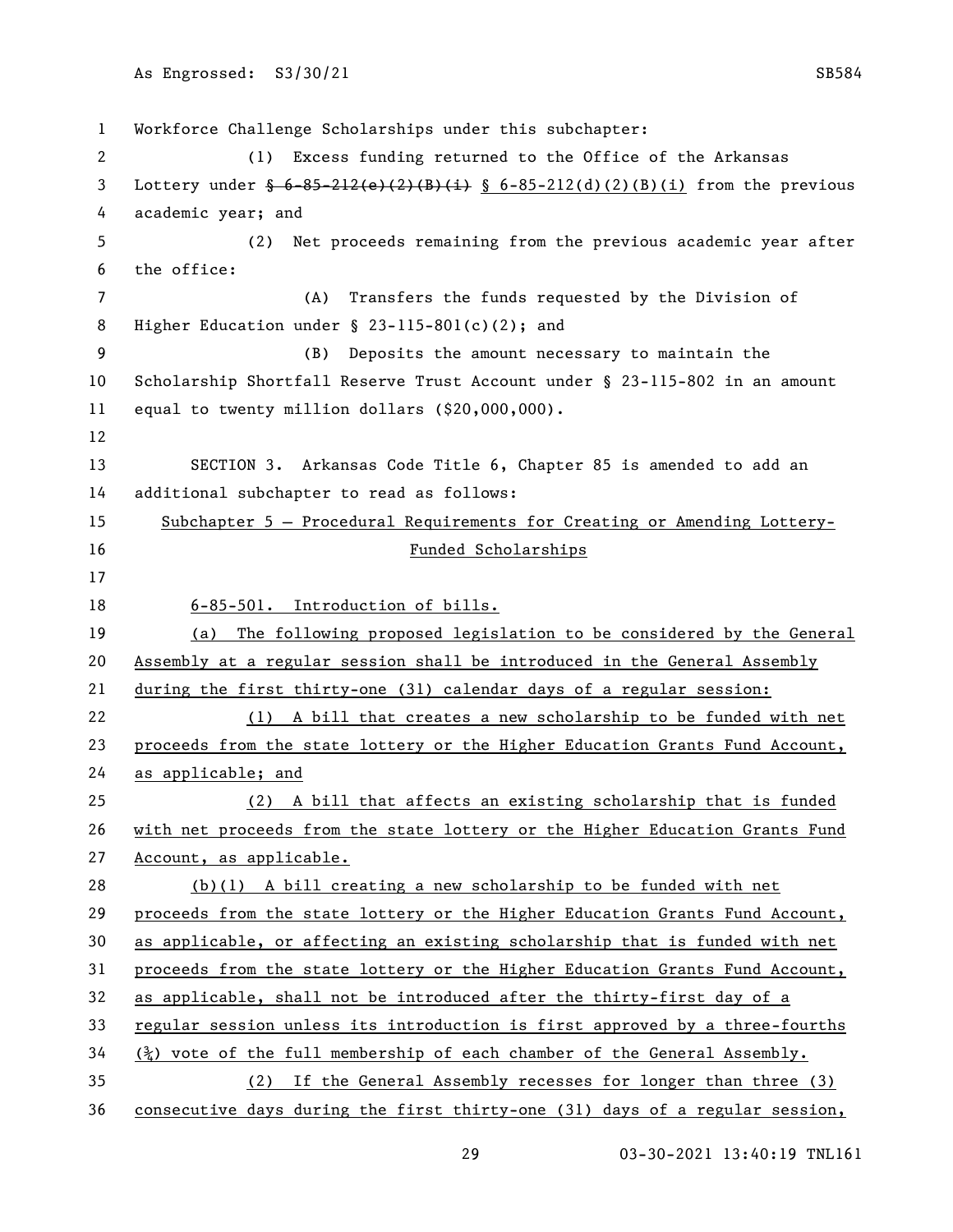| 1  | the deadline imposed under this section shall be extended for a time period   |
|----|-------------------------------------------------------------------------------|
| 2  | equal to the recess.                                                          |
| 3  | (c) A bill creating a new scholarship to be funded with net proceeds          |
| 4  | from the state lottery or the Higher Education Grants Fund Account, as        |
| 5  | applicable, or affecting an existing scholarship that is funded with net      |
| 6  | proceeds from the state lottery or the Higher Education Grants Fund Account,  |
| 7  | as applicable, shall not be introduced or considered at a special session or  |
| 8  | fiscal session of the General Assembly unless the introduction or             |
| 9  | consideration of the bill is first approved by a two-thirds (2/3) vote of the |
| 10 | full membership of each chamber of the General Assembly.                      |
| 11 |                                                                               |
| 12 | $6-85-502$ . Lottery fiscal impact statements - Required form.                |
| 13 | (a) Any bill filed with the Senate or the House of Representatives            |
| 14 | that creates a new scholarship to be funded with net proceeds from the state  |
| 15 | lottery or the Higher Education Grants Fund Account, as applicable, or        |
| 16 | affects an existing scholarship that is funded with net proceeds from the     |
| 17 | state lottery or the Higher Education Grants Fund Account, as applicable,     |
| 18 | shall:                                                                        |
| 19 | $(1)(A)$ Have a lottery fiscal impact statement attached to it.               |
| 20 | (B) A bill that creates a new scholarship to be funded                        |
| 21 | with net proceeds from the state lottery or the Higher Education Grants Fund  |
| 22 | Account, as applicable, or affects an existing scholarship that is funded     |
| 23 | with net proceeds from the state lottery or the Higher Education Grants Fund  |
| 24 | Account, as applicable, shall not be taken up by the House Committee on       |
| 25 | Education and the Senate Committee on Education, meeting jointly, until a     |
| 26 | lottery fiscal impact statement is attached; and                              |
| 27 | (2) Not take effect until at least one (1) year immediately                   |
| 28 | following the year in which the scholarship was enacted.                      |
| 29 | The lottery fiscal impact of a bill that creates a new scholarship<br>(b)     |
| 30 | to be funded with net proceeds from the state lottery or the Higher Education |
| 31 | Grants Fund Account, as applicable, or affects an existing scholarship that   |
| 32 | is funded with net proceeds from the state lottery or the Higher Education    |
| 33 | Grants Fund Account, as applicable, shall be determined as follows:           |
| 34 | (1) The amount of net proceeds from the state lottery during                  |
| 35 |                                                                               |
|    | each of the last four (4) years immediately preceding the year in which the   |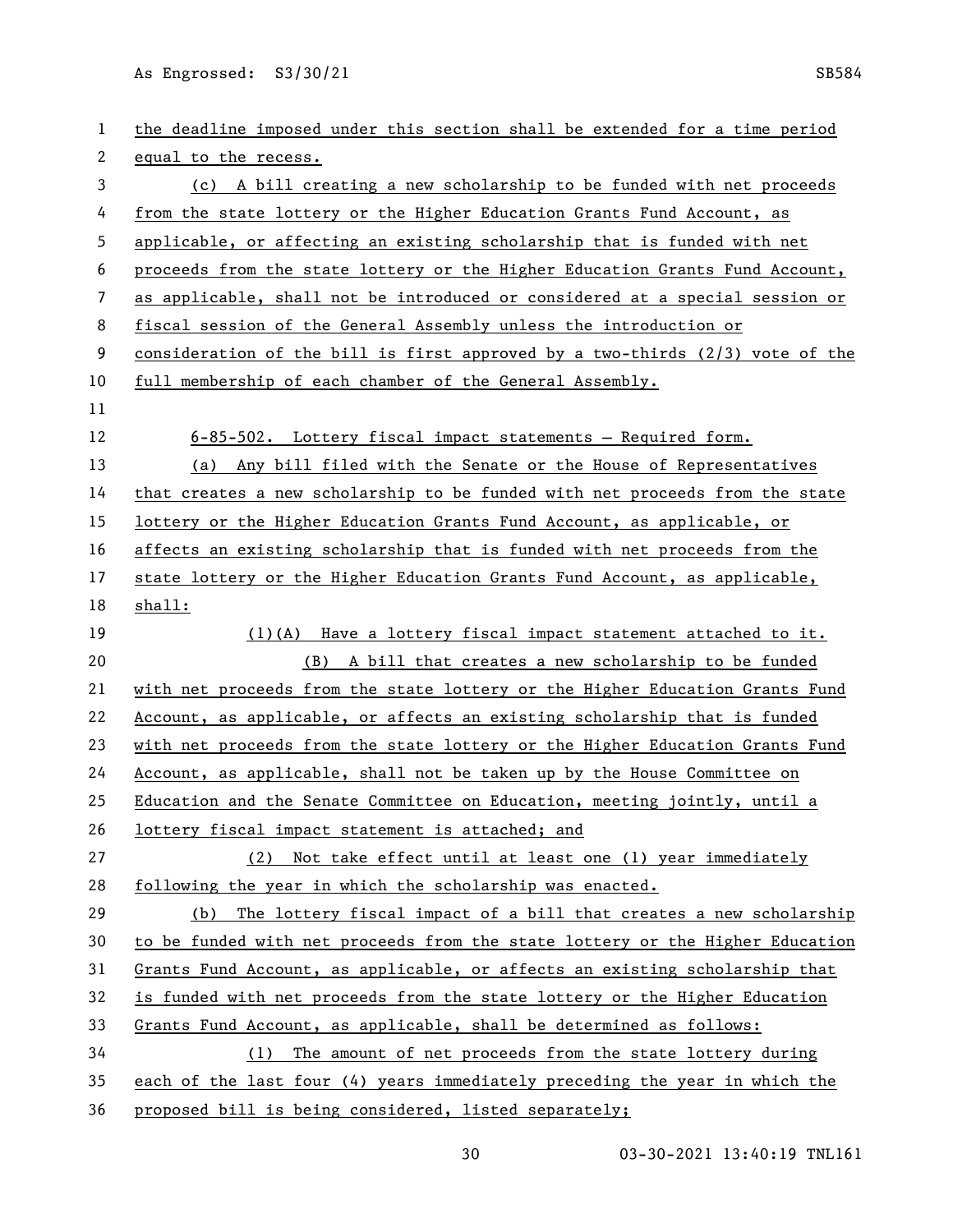| 1  | The total amount of additional revenue that is not net<br>(2)                  |
|----|--------------------------------------------------------------------------------|
| 2  | proceeds from the state lottery that is available, if any, to use as           |
| 3  | additional funding for scholarships;                                           |
| 4  | (3) The amount of net proceeds necessary to fund scholarships                  |
| 5  | under the Arkansas Academic Challenge Scholarship Program, § 6-85-201 et       |
| 6  | seq., during each of the last four (4) years immediately preceding the year    |
| 7  | in which the proposed bill is being considered, listed separately;             |
| 8  | (4) The amount of net proceeds necessary to fund scholarships                  |
| 9  | under the Arkansas Workforce Challenge Scholarship Program, § 6-85-301 et      |
| 10 | seq., during each of the last four (4) years immediately preceding the year    |
| 11 | in which the proposed bill is being considered, listed separately;             |
| 12 | (5) The amount of net proceeds that was necessary to fund                      |
| 13 | scholarships under the Arkansas Concurrent Challenge Scholarship Program, §    |
| 14 | $6-85-401$ et seq., during each of the last four (4) years immediately         |
| 15 | preceding the year in which the proposed bill is being considered, listed      |
| 16 | separately;                                                                    |
| 17 | (6) The amount of net proceeds necessary to fund any other                     |
| 18 | scholarships funded with net proceeds from the state lottery, if any, during   |
| 19 | each of the last four (4) years, or number of years available, immediately     |
| 20 | preceding the year in which the proposed bill is being considered, listed      |
| 21 | separately;                                                                    |
| 22 | (7) The year with the lowest amount of net proceeds from the                   |
| 23 | state lottery, as determined under subdivision $(b)(1)$ of this section, shall |
| 24 | be compared with each of the following, listed separately:                     |
| 25 | (A) The year with the highest amount of net proceeds                           |
| 26 | necessary to fund scholarships under the Arkansas Academic Challenge           |
| 27 | Scholarship Program, § 6-85-201 et seq., as determined under subdivision       |
| 28 | $(b)(3)$ of this section;                                                      |
| 29 | The year with the highest amount of net proceeds<br>(B)                        |
| 30 | necessary to fund scholarships under the Arkansas Workforce Challenge          |
| 31 | Scholarship Program, § 6-85-301 et seq., as determined under subdivision       |
| 32 | $(b)(4)$ of this section;                                                      |
| 33 | The year with the highest amount of net proceeds<br>(C)                        |
| 34 | necessary to fund scholarships under the Arkansas Concurrent Challenge         |
| 35 | Scholarship Program, § 6-85-401 et seq., as determined under subdivision       |
| 36 | (b)(5) of this section; and                                                    |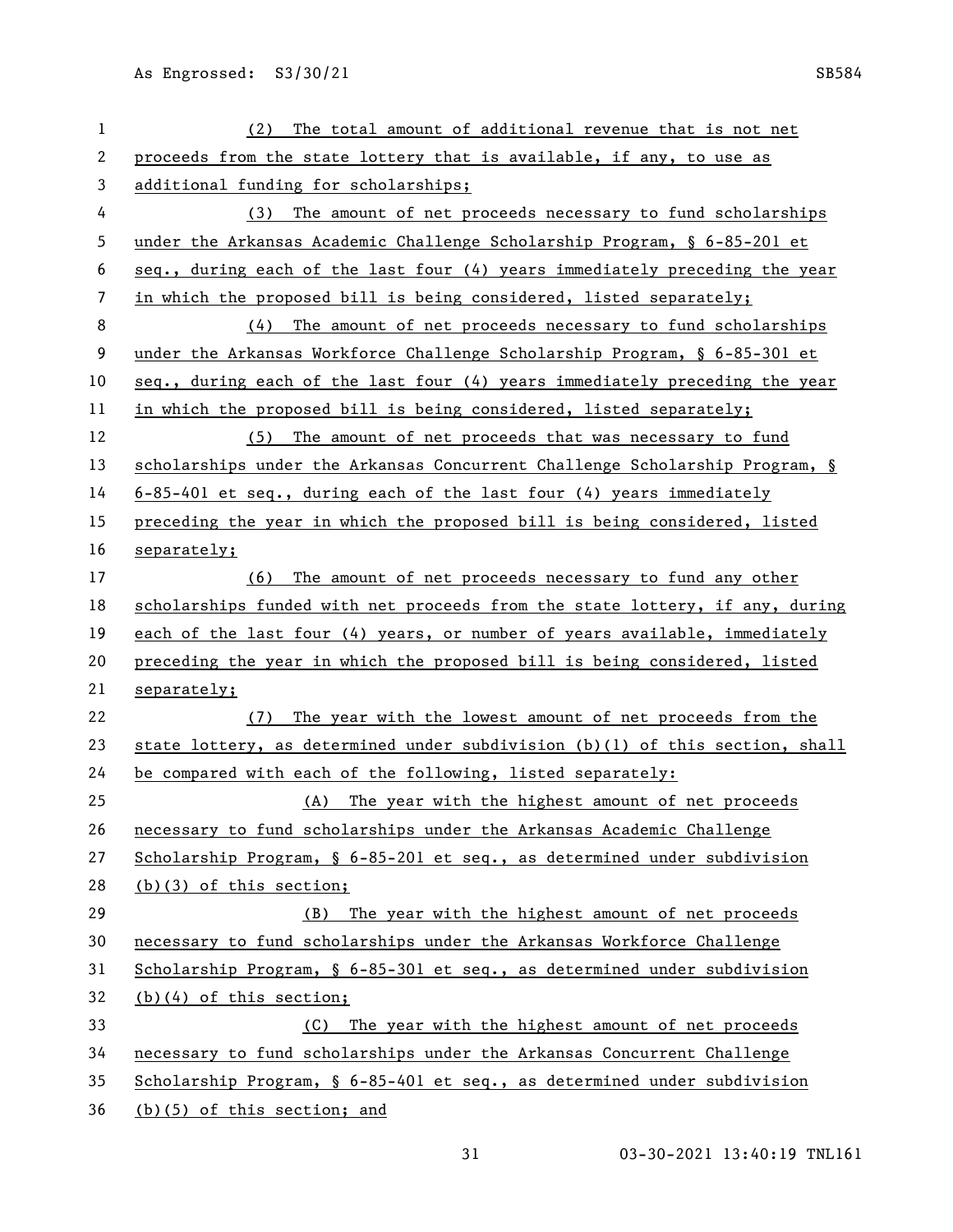| $\mathbf{1}$ | The year with the highest amount of net proceeds<br>(D)                       |
|--------------|-------------------------------------------------------------------------------|
| 2            | necessary to fund any other scholarships funded with net proceeds from the    |
| 3            | state lottery, if any, as determined under subdivision (b)(6) of this         |
| 4            | section; and                                                                  |
| 5            | (8)<br>The highest estimated cost necessary to fund a new                     |
| 6            | scholarship to be funded with net proceeds from the state lottery or an       |
| 7            | existing scholarship that is funded with net proceeds from the state lottery. |
| 8            | (c) In addition to the information required under subsection (b) of           |
| 9            | this section, the final lottery fiscal impact of the new scholarship to be    |
| 10           | funded with net proceeds from the state lottery or the Higher Education       |
| 11           | Grants Fund Account, as applicable, or an existing scholarship that is funded |
| 12           | with net proceeds from the state lottery or the Higher Education Grants Fund  |
| 13           | Account, as applicable, shall include and be calculated as follows:           |
| 14           | (1) Add the amount of net proceeds from the year with the lowest              |
| 15           | amount of net proceeds from the state lottery as determined under subdivision |
| 16           | $(b)(1)$ of this section to the total amount of additional revenue available, |
| 17           | if any, under subdivision (b)(2) of this section;                             |
| 18           | (2) Add the amount determined under subdivision (b)(8) of this                |
| 19           | section to each of the amounts determined under:                              |
| 20           | Subdivision $(b)(7)(A)$ of this section;<br>(A)                               |
| 21           | Subdivision $(b)(7)(B)$ of this section;<br>(B)                               |
| 22           | (C)<br>Subdivision $(b)(7)(C)$ of this section; and                           |
| 23           | Subdivision (b)(7)(D) of this section, if any; and<br>(D)                     |
| 24           | Subtract the total amount determined under subdivision<br>(3)                 |
| 25           | $(c)(2)$ of this section from the total amount determined under subdivision   |
| 26           | $(c)(1)$ of this section.                                                     |
| 27           | $(d)(1)(A)$ If the final lottery fiscal impact as determined under            |
| 28           | subdivision (c)(3) of this section results in a positive number, the House    |
| 29           | Committee on Education and the Senate Committee on Education, meeting jointly |
| 30           | during a regular session, special session, or fiscal session, as applicable,  |
| 31           | may refer a bill creating a new scholarship to be funded with net proceeds    |
| 32           | from the state lottery or the Higher Education Grants Fund Account, as        |
| 33           | applicable, or amending an existing scholarship funded with net proceeds from |
| 34           | the state lottery or the Higher Education Grants Fund Account, as applicable, |
| 35           | to either chamber of the General Assembly for consideration.                  |
| 36           | The referral of a bill under subdivision $(d)(1)(A)$ of<br>(B)                |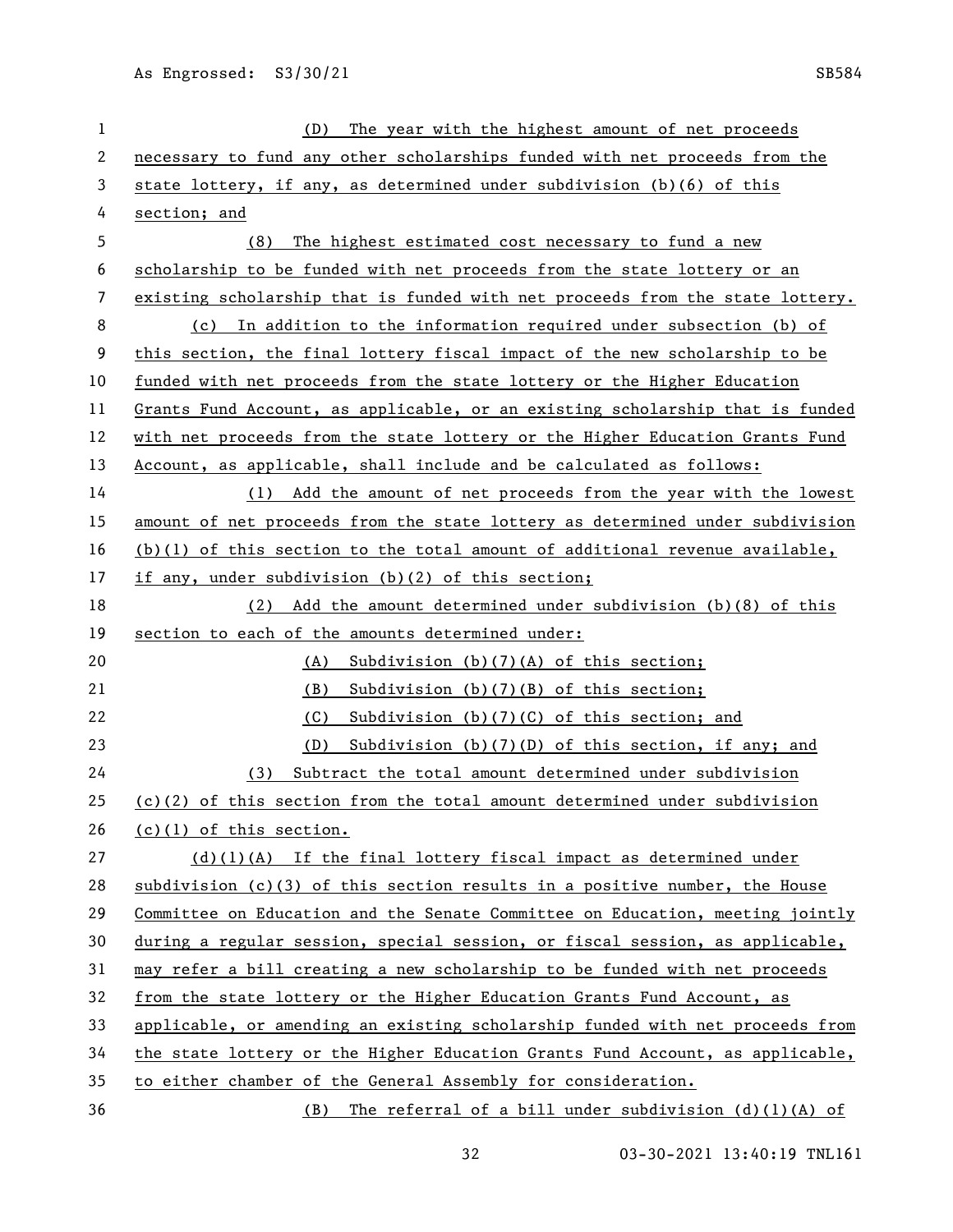| 1  | this section shall require approval by a separate vote of House Committee on  |
|----|-------------------------------------------------------------------------------|
| 2  | Education members and Senate Committee on Education members, meeting jointly  |
| 3  | during a regular session, special session, or fiscal session, as applicable.  |
| 4  | (2) If the final lottery fiscal impact as determined under                    |
| 5  | subdivision (c)(3) of this section results in a negative number, the House    |
| 6  | Committee on Education and the Senate Committee on Education, meeting jointly |
| 7  | during a regular session, special session, or fiscal session, as applicable,  |
| 8  | shall not refer the bill to either chamber of the General Assembly for        |
| 9  | consideration unless:                                                         |
| 10 | The bill is amended to ensure the final lottery fiscal<br>(A)                 |
| 11 | impact results in a positive number; or                                       |
| 12 | (B) Additional funding is provided through the General                        |
| 13 | Revenue Fund Account.                                                         |
| 14 | (e) The lottery fiscal impact statement shall be substantially in the         |
| 15 | following form:                                                               |
| 16 | Lottery Fiscal Impact Statement                                               |
| 17 | I. Net proceeds from the state lottery for the 4 immediately preceding        |
| 18 | years:                                                                        |
| 19 | Year:<br>Net Proceeds Amount:                                                 |
| 20 |                                                                               |
| 21 |                                                                               |
| 22 |                                                                               |
| 23 |                                                                               |
| 24 | Total amount of additional revenue available, if any:<br>II.                  |
| 25 | Source:<br>Amount:                                                            |
| 26 |                                                                               |
| 27 |                                                                               |
| 28 |                                                                               |
| 29 |                                                                               |
| 30 | III. Net proceeds used to fund the following during the 4 immediately         |
| 31 | preceding years:                                                              |
| 32 |                                                                               |
| 33 | ACADEMIC CHALLENGE SCHOLARSHIP:<br>CONCURRENT CHALLENGE SCHOLARSHIP:          |
| 34 | Year:<br>Net Proceeds Used:<br>Year:<br>Net Proceeds Used:                    |
| 35 |                                                                               |
| 36 |                                                                               |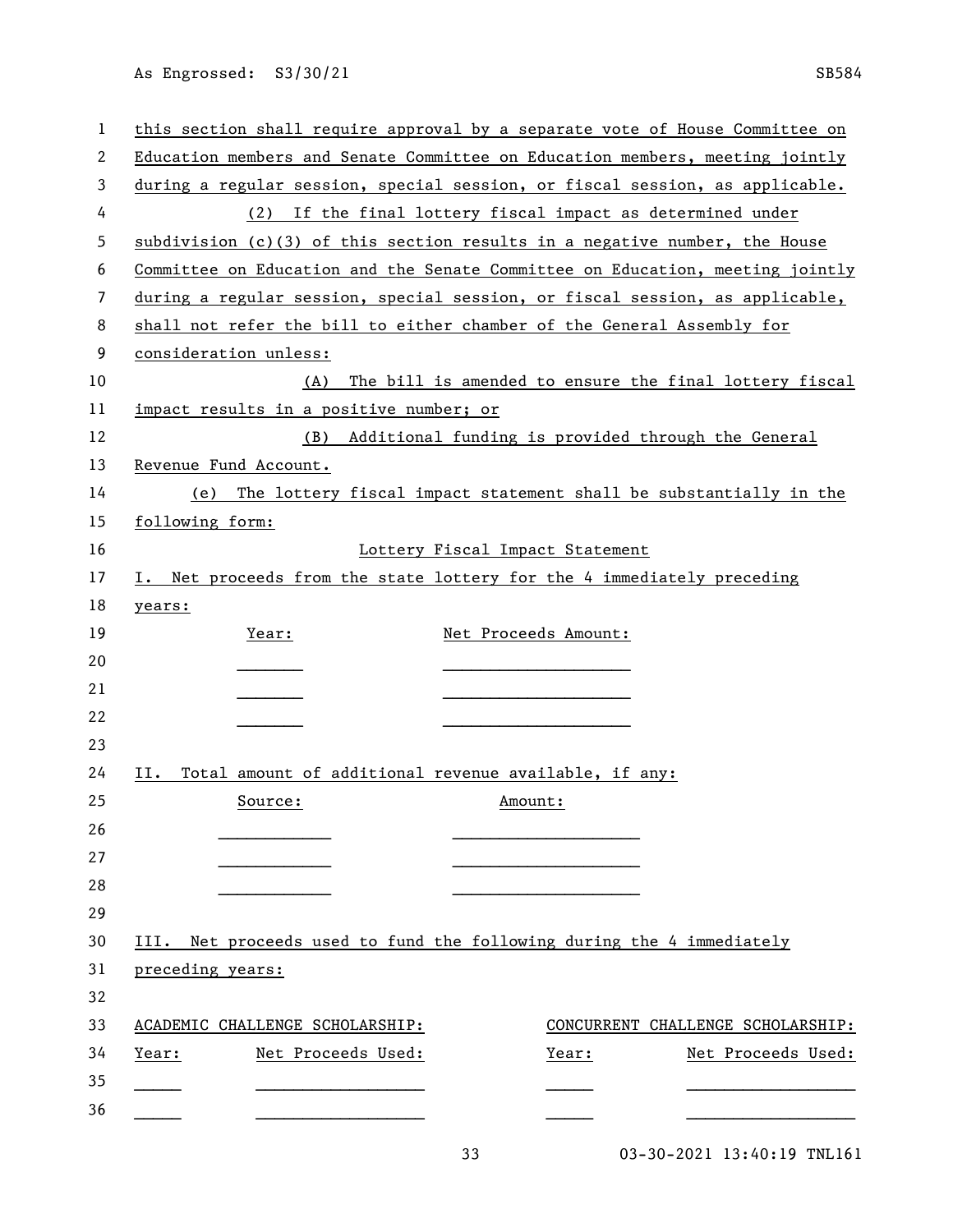| 2     |                                                   |       |                                               |
|-------|---------------------------------------------------|-------|-----------------------------------------------|
|       | WORKFORCE CHALLENGE SCHOLARSHIP:                  |       | OTHER SCHOLARSHIPS, IF ANY:                   |
| Year: | Net Proceeds Used:                                | Year: | Net Proceeds Used:                            |
|       |                                                   |       |                                               |
|       |                                                   |       |                                               |
|       |                                                   |       |                                               |
|       |                                                   |       |                                               |
|       | AMOUNT USED TO FUND NURSING SCHOOL SCHOLARSHIPS*: |       |                                               |
| Year: | Net Proceeds Used:                                |       | *Scholarship awards paid to recipients        |
|       |                                                   |       | attending approved schools of nursing are     |
|       |                                                   |       | funded only from nonlottery state educational |
|       |                                                   |       | resources as set forth under § 6-85-213.      |
|       |                                                   |       |                                               |
| IV.   | Comparison of information from Parts I and III:   |       |                                               |
|       |                                                   |       |                                               |
|       |                                                   |       | Amount from year with the highest             |
|       |                                                   |       | amount of net proceeds used to fund           |
|       |                                                   |       | Academic Challenge Scholarships               |
|       |                                                   |       |                                               |
|       |                                                   |       |                                               |
|       |                                                   |       | Amount from year with the highest             |
|       |                                                   |       | amount of net proceeds used to fund           |
|       |                                                   |       | Workforce Challenge Scholarships              |
|       |                                                   |       |                                               |
|       | Amount from year with the lowest                  |       |                                               |
|       | amount of net proceeds as                         |       | Amount from year with the highest             |
|       | determined under Section I                        |       | amount of net proceeds used to fund           |
|       |                                                   |       | Concurrent Challenge Scholarships             |
|       |                                                   |       |                                               |
|       |                                                   |       |                                               |
|       |                                                   |       | Amount from year with the highest             |
|       |                                                   |       | amount of net proceeds used to fund           |
|       |                                                   |       | other scholarships, if any, other than        |
|       |                                                   |       | nursing scholarships under § 6-85-213         |
|       |                                                   |       |                                               |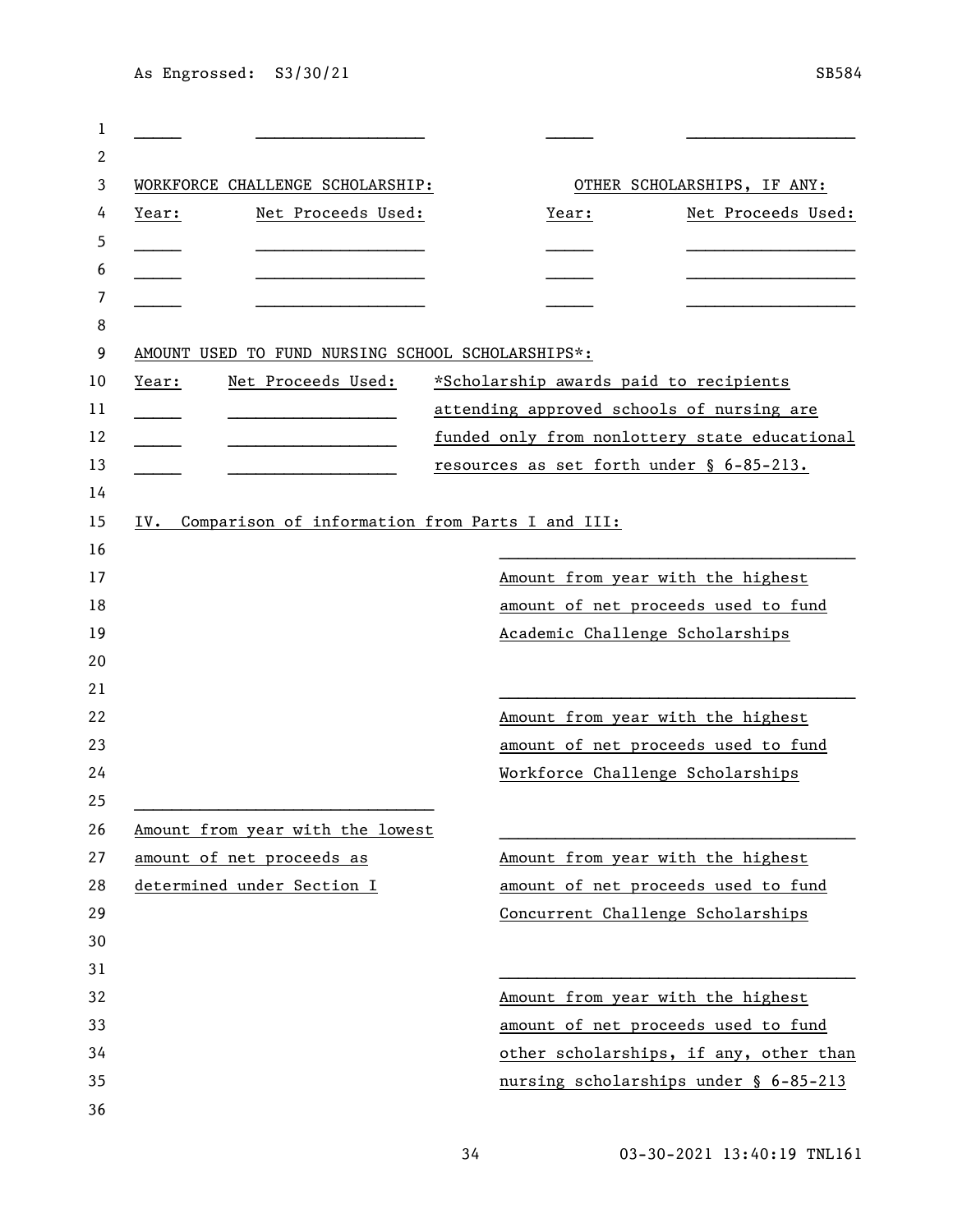|                                                                              | V. Highest estimated cost necessary to fund a new or amended scholarship:    |
|------------------------------------------------------------------------------|------------------------------------------------------------------------------|
|                                                                              |                                                                              |
|                                                                              |                                                                              |
|                                                                              |                                                                              |
| VI. Final lottery fiscal impact amount:                                      |                                                                              |
|                                                                              |                                                                              |
| S <u>top</u> 1:                                                              |                                                                              |
| Amount from year with the                                                    | Total amount of additional                                                   |
| lowest amount of net proceeds +                                              | revenue available, if any,<br>Ξ                                              |
| determined under Section 1                                                   | determined under Section II                                                  |
|                                                                              |                                                                              |
| Step 2:                                                                      |                                                                              |
| Highest estimated cost                                                       | Total amount from years with                                                 |
| necessary to fund the new or<br>$+$                                          | the highest amount of net<br>=                                               |
| amended scholarship as                                                       | proceeds used to fund Academic                                               |
| determined under Section V                                                   | Challenge, Workforce Challenge,                                              |
|                                                                              | Concurrent Challenge, nursing school                                         |
|                                                                              | scholarships, and other                                                      |
|                                                                              | scholarships, if any, as                                                     |
|                                                                              | determined under Section III                                                 |
|                                                                              |                                                                              |
| Step 3:                                                                      |                                                                              |
| Amount determined under Step 1 - Amount determined under Step 2              |                                                                              |
|                                                                              |                                                                              |
| Step 4:                                                                      |                                                                              |
|                                                                              | (a) If the amount determined under Step 3 results in a positive              |
|                                                                              | number, the proposed new scholarship or amendment to an existing scholarship |
| may be considered as set forth under § 6-85-502(d).                          |                                                                              |
|                                                                              | (b) If the amount determined under Step 3 results in a negative              |
| number, the proposed new scholarship or amendment to an existing scholarship |                                                                              |
|                                                                              | should not be considered unless requirements are met as set forth under § 6- |
| $85 - 502$ (d) (2).                                                          |                                                                              |
|                                                                              |                                                                              |
|                                                                              |                                                                              |
| 6-85-503. Consideration of bills.                                            |                                                                              |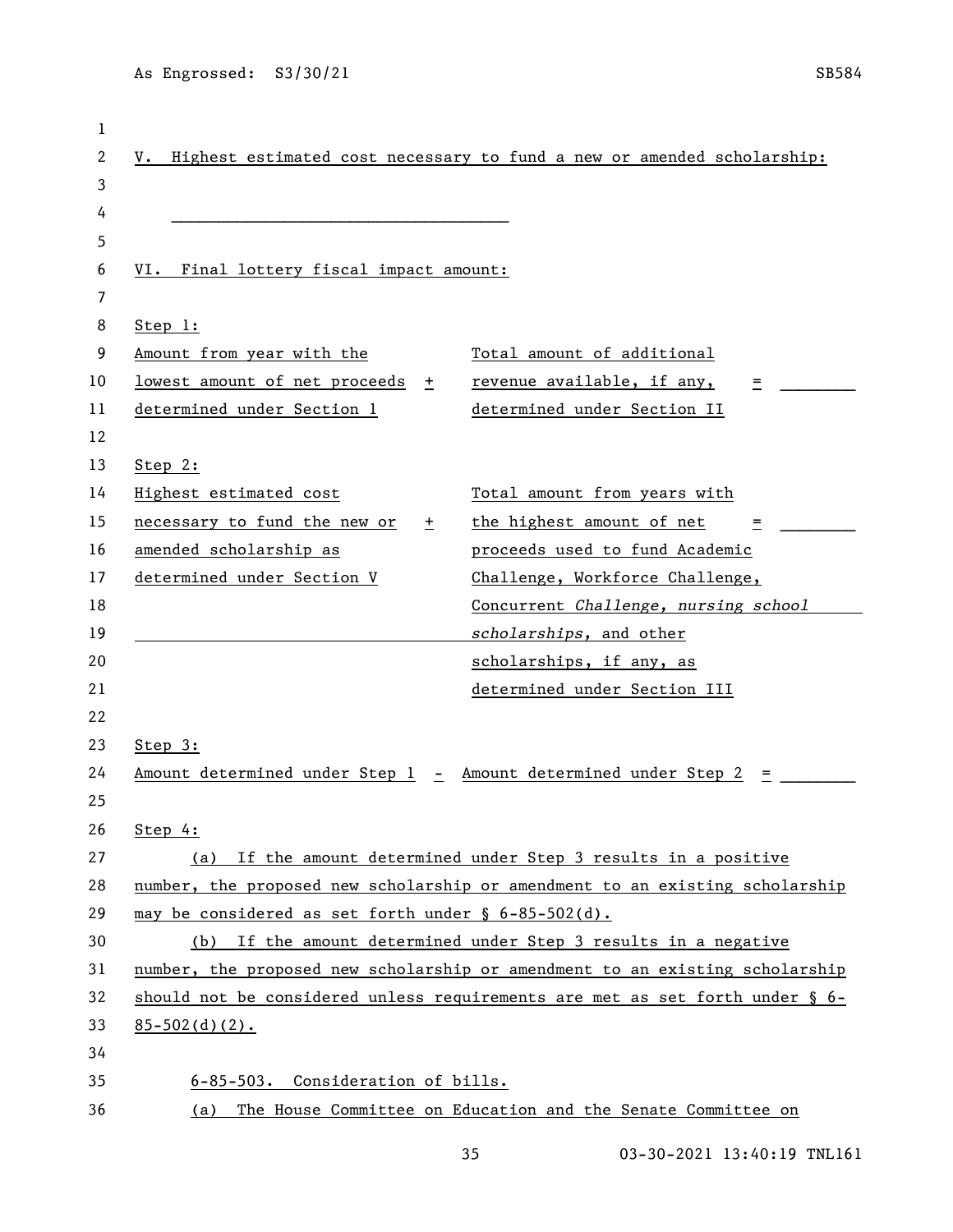| 1  | Education shall meet jointly during a regular session, special session, or    |
|----|-------------------------------------------------------------------------------|
| 2  | fiscal session, as applicable, to consider any bill:                          |
| 3  | (1) Creating a new scholarship to be funded with net proceeds                 |
| 4  | from the state lottery or the Higher Education Grants Fund Account, as        |
| 5  | applicable; or                                                                |
| 6  | Affecting an existing scholarship that is funded with net<br>(2)              |
| 7  | proceeds from the state lottery or the Higher Education Grants Fund Account,  |
| 8  | as applicable.                                                                |
| 9  | (b) A bill creating a new scholarship to be funded with net proceeds          |
| 10 | from the state lottery or the Higher Education Grants Fund Account, as        |
| 11 | applicable, or affecting an existing scholarship that is funded with net      |
| 12 | proceeds from the state lottery or the Higher Education Grants Fund Account,  |
| 13 | as applicable, shall not be recommended to either chamber of the General      |
| 14 | Assembly except upon the affirmative vote of a majority of the members of the |
| 15 | following, meeting jointly during a regular session, special session, or      |
| 16 | fiscal session, as applicable:                                                |
| 17 | House Committee on Education; and<br>(1)                                      |
| 18 | (2) Senate Committee on Education.                                            |
| 19 | (c) A lottery fiscal impact statement prepared for a bill as required         |
| 20 | under § 6-85-502 shall be amended each time the House Committee on Education  |
| 21 | and the Senate Committee on Education recommends to either chamber of the     |
| 22 | General Assembly a bill creating a new scholarship to be funded with net      |
| 23 | proceeds from the state lottery or the Higher Education Grants Fund Account,  |
| 24 | as applicable, or affecting an existing scholarship that is funded with net   |
| 25 | proceeds from the state lottery or the Higher Education Grants Fund Account,  |
| 26 | as applicable, in order to account for the updated lottery fiscal impact, if  |
| 27 | any, the bill that proposes a new scholarship or amends an existing           |
| 28 | scholarship will have.                                                        |
| 29 |                                                                               |
| 30 | SECTION 4. Arkansas Code § 23-115-103, concerning definitions used in         |
| 31 | the Arkansas Scholarship Lottery Act, is amended to add an additional         |
| 32 | subsection to read as follows:                                                |
| 33 | (33)(A) "Lottery Scholarship Trust Account" means the account at              |
| 34 | one (1) or more financial institutions into which the office deposits net     |
| 35 | proceeds from the state lottery.                                              |
| 36 | The office shall promulgate rules to determine the<br>(B)                     |
|    |                                                                               |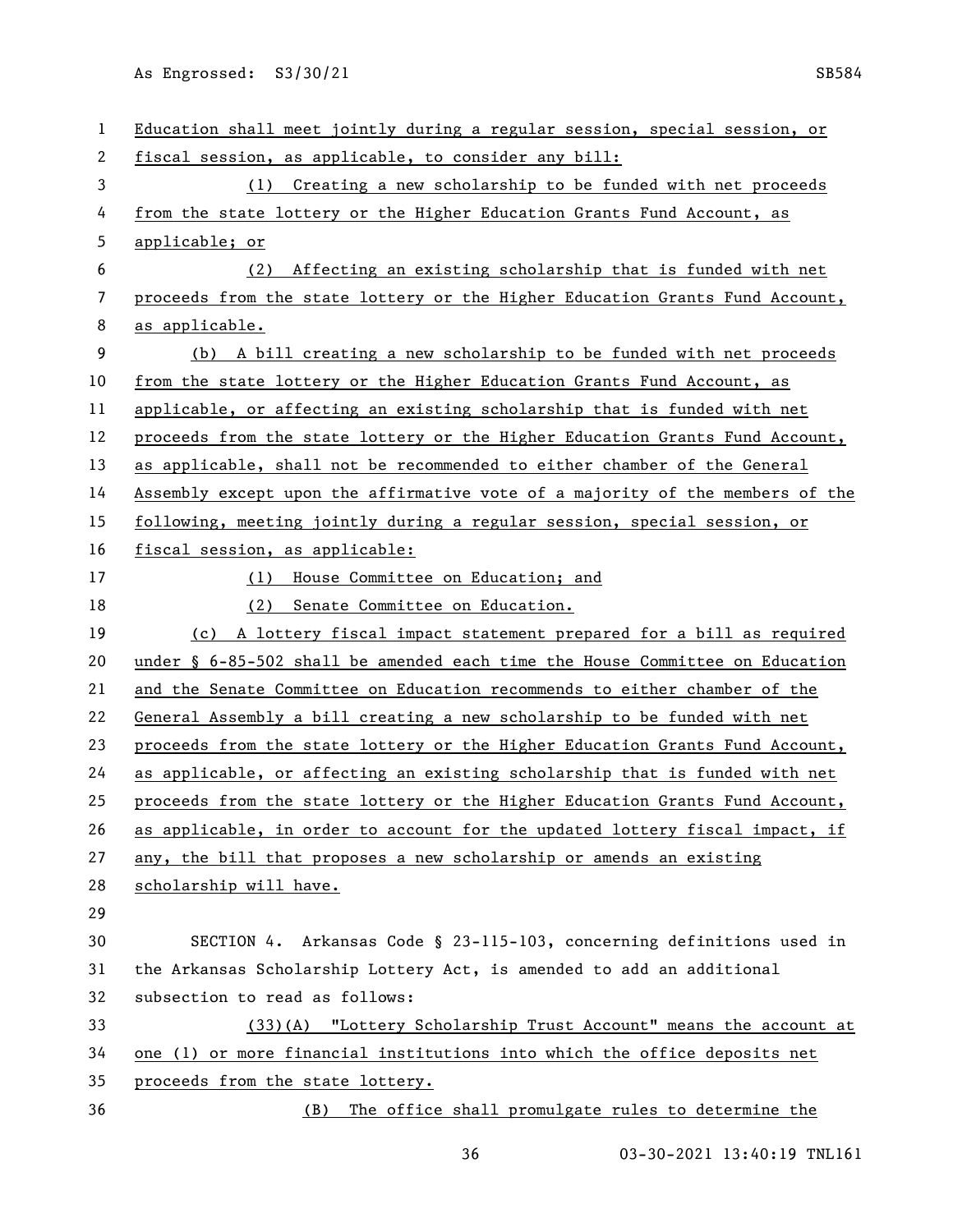| 1  | manner in which the net proceeds are deposited and disbursed based on what is |
|----|-------------------------------------------------------------------------------|
| 2  | most financially prudent.                                                     |
| 3  |                                                                               |
| 4  | Arkansas Code § 23-115-104 is repealed.<br>SECTION 5.                         |
| 5  | 23-115-104. Fiscal impact statement.                                          |
| 6  | (a) The author of a bill filed in the House of Representatives or the         |
| 7  | Senate shall have a fiscal impact statement prepared if the bill:             |
| 8  | $(1)$ Amends this chapter; or                                                 |
| 9  | (2) Will impose a new or increased cost to:                                   |
| 10 | (A) The Office of the Arkansas Lottery; or                                    |
| 11 | $(B)$ A lottery.                                                              |
| 12 | (b) The author of the bill shall file the fiseal impact statement with        |
| 13 | the chair of the committee to which the bill is referred:                     |
| 14 | (1) At least three (3) days before the bill may be called up for              |
| 15 | final action in the committee during a regular session of the General         |
| 16 | Assembly;                                                                     |
| 17 | (2) At least three (3) days before the bill may be called up for              |
| 18 | final action in the committee during a fiscal session of the General          |
| 19 | Assembly; and                                                                 |
| 20 | (3) At least one (1) day before the bill may be called up for                 |
| 21 | final action in the committee during an extraordinary session of the General  |
| 22 | Assembly.                                                                     |
| 23 | $(e)(1)$ A fiscal impact statement under this section shall be developed      |
| 24 | by the Bureau of Legislative Research within the guidelines adopted by the    |
| 25 | Legislative Council.                                                          |
| 26 | (2) The Division of Higher Education or the office, as                        |
| 27 | applicable, shall assist in the preparation of the fiscal impact statement.   |
| 28 | $(d)$ (1)(A) If a bill requiring a fiscal impact statement under this         |
| 29 | section is called up for final passage in the House of Representatives or the |
| 30 | Senate and a fiscal impact statement has not been provided by the author of   |
| 31 | the bill or by the committee to which the bill was referred, any member of    |
| 32 | the House of Representatives or the Senate may object to the bill's being     |
| 33 | ealled up for final passage until a fiscal impact statement is prepared and   |
| 34 | made available on the desk of each member of the House of Representatives or  |
| 35 | the Senate at least one (1) day before the bill's being called up for final   |
| 36 |                                                                               |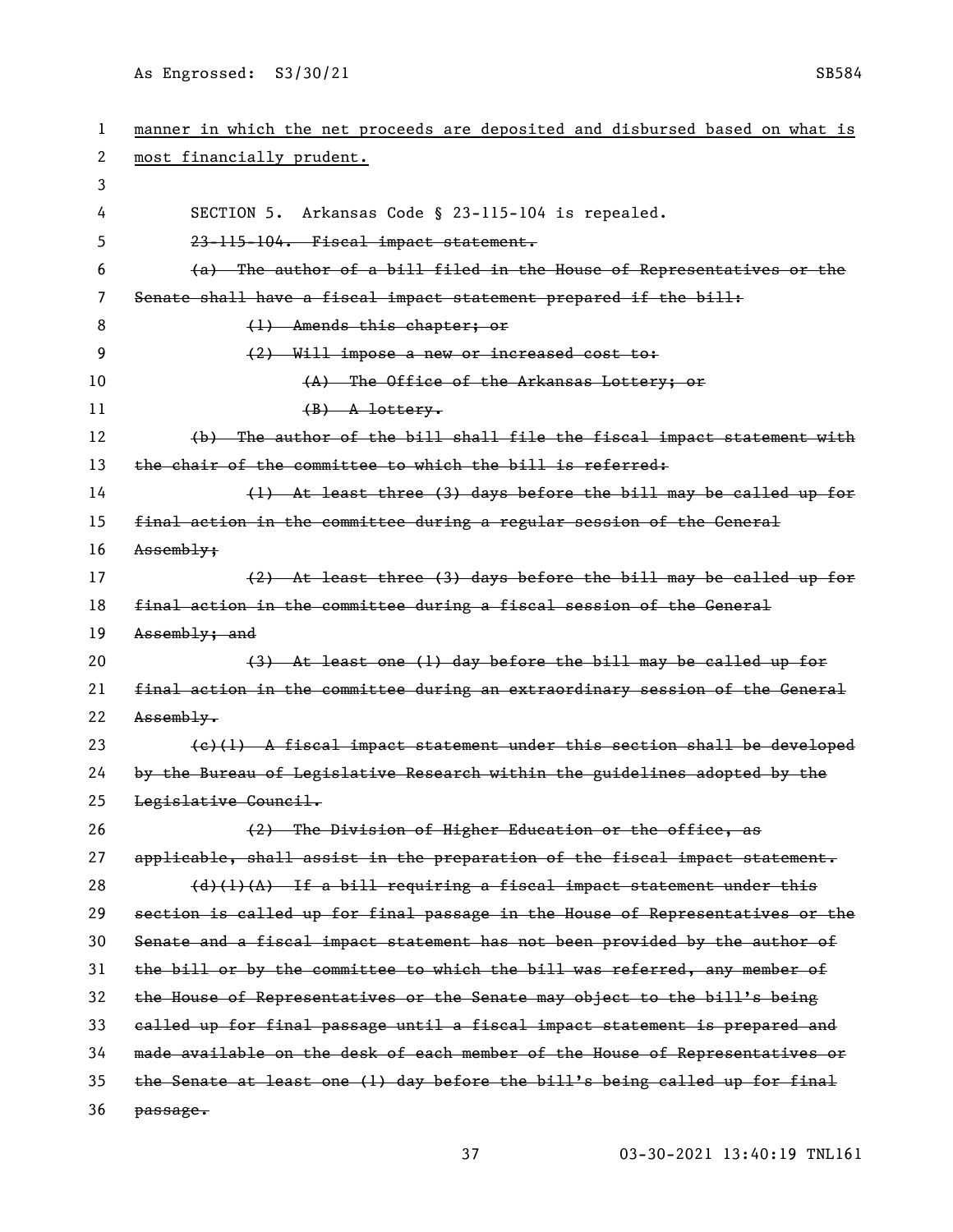(B) An affirmative vote of two-thirds (2/3) of a quorum present and voting shall override the objection. (2) If an objection is made without override, the presiding officer of the House of Representatives or the Senate shall cause the bill to be referred to the bureau for the preparation of a fiscal impact statement that shall be filed with the presiding officer of the House of Representatives or the Senate not later than five (5) days from the date of 8 the request. SECTION 6. Arkansas Code §§ 23-115-801(b) and (c), concerning the transfer of net proceeds from the lottery to fund scholarships, are amended to read as follows: (b)(1)(A) On or before the fifteenth day of each month, the office 14 shall deposit the net proceeds from the lottery into one (1) or more trust 15 accounts Lottery Scholarship Trust Account at one (1) or more financial institutions. 17 (B)(i) The office shall establish trust accounts for both the Lottery Scholarship Trust Account as required under subdivision (b)(1)(A) of this section to fund the Arkansas Academic Challenge Scholarship Program, § 6-85-201 et seq., the Arkansas Workforce Challenge Scholarship Program, § 21 6-85-301 et seq., and the Arkansas Concurrent Challenge Scholarship Program, § 6-85-401 et seq., and any other scholarship funded with net proceeds from the state lottery in a financial institution into which the office shall transfer: (a) Excess funding returned to the office 26 under  $\frac{6-85-212(e)(2)(B)(i)}{8-6-85-212(d)(2)(B)(i)}$  from the previous academic year; and (b) Net proceeds remaining in the Lottery Scholarship Trust Account from the previous academic year after the office: (1) Transfers under subdivision (c)(2) of this section the funds requested by the Division of Higher Education; and (2) Deposits the amount necessary into the Scholarship Shortfall Reserve Trust Account under § 23-115-802 to maintain an amount equal to twenty million dollars (\$20,000,000). (ii) The funds transferred by the office into the 36 trust accounts Lottery Scholarship Trust Account for the Arkansas Academic

As Engrossed: S3/30/21 SB584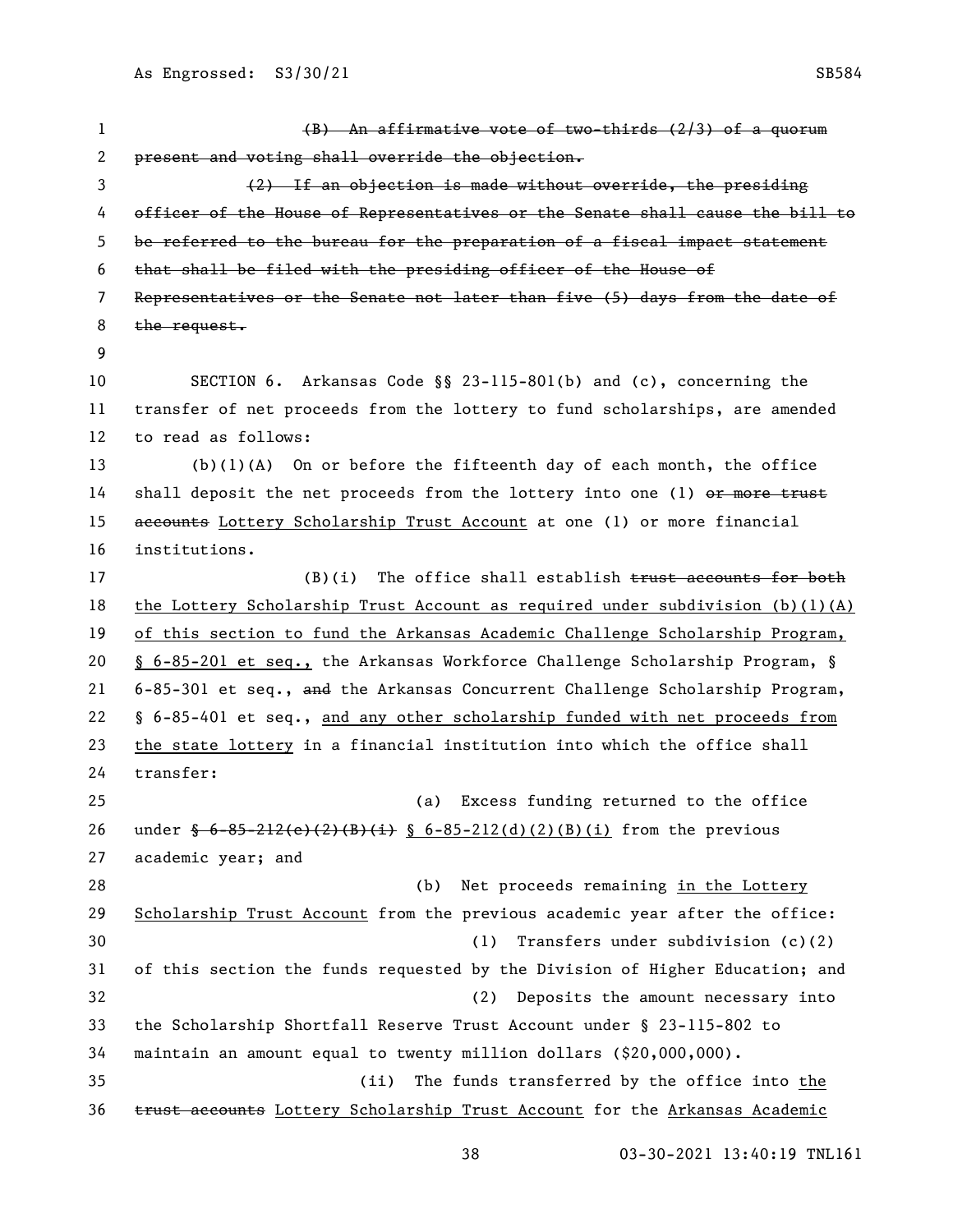Challenge Scholarship Program, § 6-85-201 et seq., the Arkansas Workforce Challenge Scholarship Program, § 6-85-301 et seq., and the Arkansas Concurrent Challenge Scholarship Program, § 6-85-401 et seq., and any other scholarship funded with net proceeds from the state lottery as established under subdivision (b)(1)(B)(i) of this section shall be used for: (a) Arkansas Workforce Challenge Scholarships; (b) Any management fees charged by the 8 financial institution to manage the trust accounts account for scholarship 9 award supplements; and (c) Arkansas Concurrent Challenge Scholarships; (d) Arkansas Academic Challenge Scholarships; and (e) Any other scholarship funded with net 15 proceeds from the state lottery. (iii) Annually, the office shall transfer to the 17 Division of Higher Education division the funds from the previous academic 18 year, if any, that were transferred by the office into the trust accounts for 19 the Arkansas Workforce Challenge Scholarship Program, § 6-85-301 et seq., and the Arkansas Concurrent Challenge Scholarship Program, § 6-85-401 et seq., Lottery Scholarship Trust Account established under subdivision (b)(1)(B)(i) of this section for distribution of Arkansas Academic Challenge Scholarships, 23 Arkansas Workforce Challenge Scholarships and, Arkansas Concurrent Challenge Scholarships, and any other scholarship funded with net proceeds from the state lottery. (2) The office shall follow the investment policy guidelines of the State Board of Finance in selecting a financial institution and managing 28 the net proceeds from the lottery deposited into the trust accounts Lottery Scholarship Trust Account. (c)(1) The Director of the Division of Higher Education shall certify to the office the amount of net proceeds from the state lottery needed to 32 fund the scholarships awarded to recipients under  $\frac{6}{5}$  6-85-201 et seq. the following scholarship programs for each semester of an academic year based on the contents of the Lottery Scholarship Trust Account at the end of the immediately preceding fiscal year: (A) The Arkansas Academic Challenge Scholarship Program, §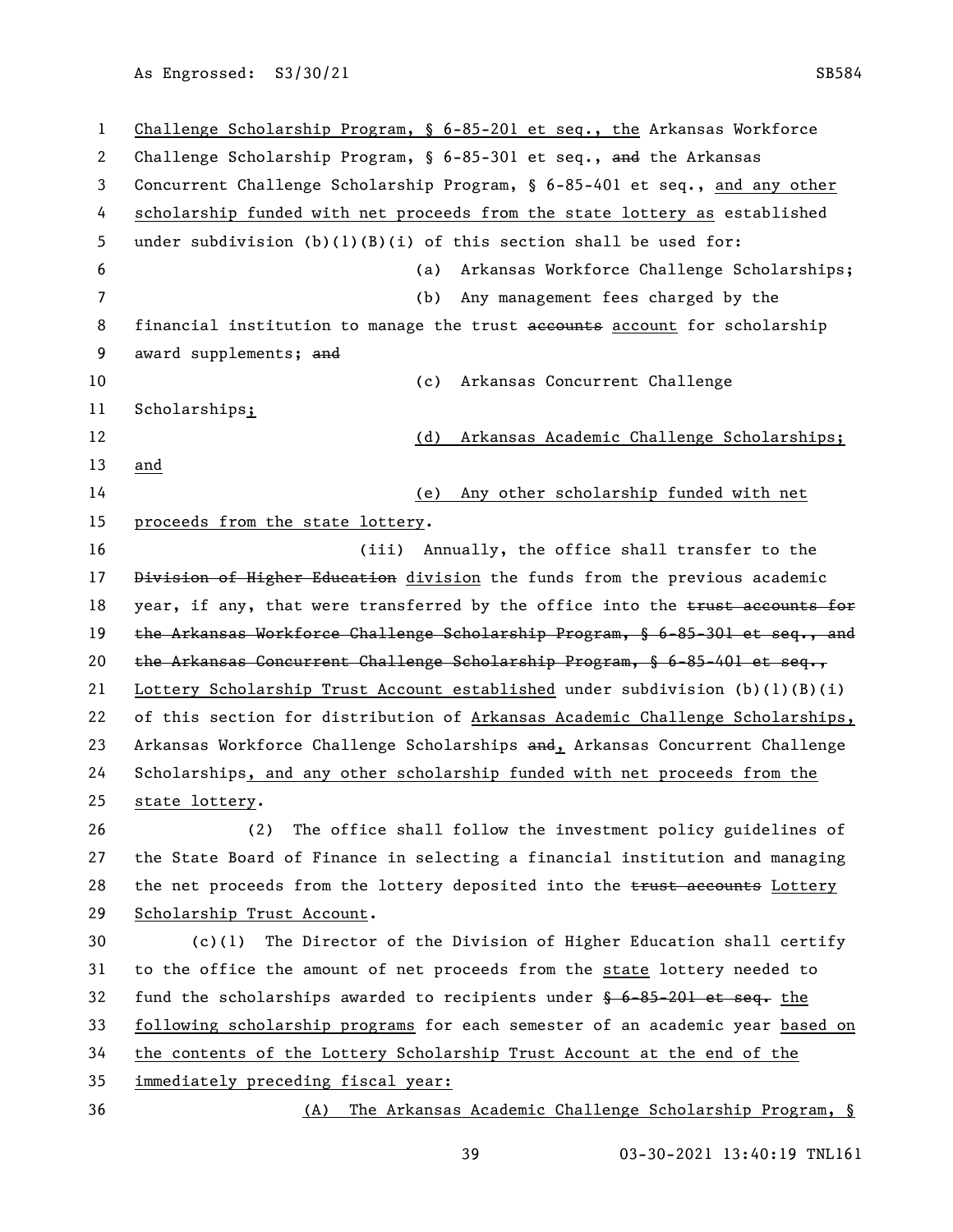| $\mathbf{1}$ | $6 - 85 - 201$ et seq.;                                                       |
|--------------|-------------------------------------------------------------------------------|
| 2            | The Arkansas Workforce Challenge Scholarship Program,<br>(B)                  |
| 3            | $§ 6 - 85 - 301$ et seq.;                                                     |
| 4            | The Arkansas Concurrent Challenge Scholarship Program,<br>(C)                 |
| 5            | $$6-85-401$ et seq.; and                                                      |
| 6            | Any other scholarship funded with net proceeds from<br>(D)                    |
| 7            | the state lottery.                                                            |
| 8            | $(2)$ (A)<br>The office shall transfer the funds requested by the             |
| 9            | director under subdivision (c)(1) of this section into one (1) or more trust  |
| 10           | accounts at one (1) or more financial institutions meeting the requirements   |
| 11           | of subdivision (b)(2) of this section maintained by the Division of Higher    |
| 12           | Education division.                                                           |
| 13           | The director shall disburse trust account funds only<br>(B)                   |
| 14           | in the name of the recipient:                                                 |
| 15           | (i)<br>To an approved institution of higher education;                        |
| 16           | or                                                                            |
| 17           | If a recipient transfers to another approved<br>(iii)                         |
| 18           | institution of higher education, to the approved institution of higher        |
| 19           | education where the recipient transferred.                                    |
| 20           | The following shall be based on the available funds<br>(C)                    |
| 21           | from the previous fiscal year:                                                |
| 22           | The amount transferred by the office for<br>(i)                               |
| 23           | existing scholarships under subdivision $(c)(2)(A)$ of this section; and      |
| 24           | (ii) Any new scholarship that is funded with net                              |
| 25           | proceeds from the state lottery or the Higher Education Grants Fund Account,  |
| 26           | as applicable.                                                                |
| 27           | $(D)(i)(a)$ However, if available funds are insufficient to                   |
| 28           | meet the amount requested under subdivision $(c)(1)$ of this section to fund  |
| 29           | all scholarships funded with net proceeds from the state lottery or the       |
| 30           | Higher Education Grants Fund Account, as applicable, the first priority for   |
| 31           | the award of scholarships funded with available funds is the award of         |
| 32           | scholarships under the Arkansas Academic Challenge Scholarship Program, § 6-  |
| 33           | 85-201 et seq.                                                                |
| 34           | If available funds are insufficient to<br>(b)                                 |
| 35           | meet the amount requested under subdivision (c)(1) of this section to fund    |
| 36           | all scholarships under the Arkansas Academic Challenge Scholarship Program, § |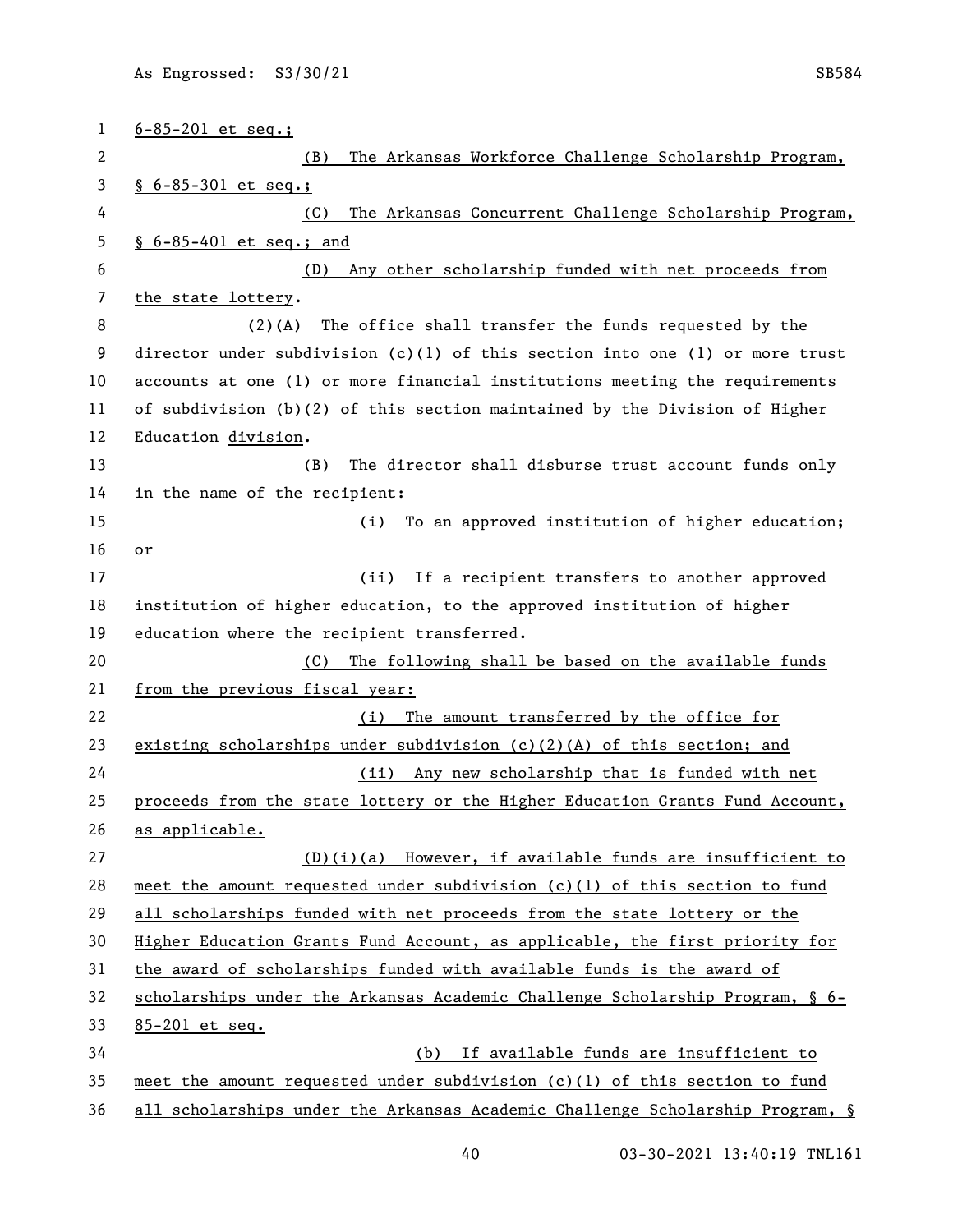| 1  | $6-85-201$ et seq., then the available funds shall be distributed to recipients |
|----|---------------------------------------------------------------------------------|
| 2  | of scholarships under the Arkansas Academic Challenge Scholarship Program, §    |
| 3  | $6-85-201$ et seq., on a pro rata basis as determined by the division and       |
| 4  | reviewed by the Legislative Council or, if the General Assembly is in           |
| 5  | session, the Joint Budget Committee.                                            |
| 6  | The director shall immediately notify the<br>(c)                                |
| 7  | Legislative Council or, if the General Assembly is in session, the Joint        |
| 8  | Budget Committee, upon becoming aware that available funds are insufficient     |
| 9  | to meet the amount requested under subdivision (c)(1) of this section.          |
| 10 | (ii)(a) If available funds remain after the award of                            |
| 11 | all scholarships under the Arkansas Academic Challenge Program, § 6-85-201 et   |
| 12 | seq., then the available funds shall be distributed to recipients of            |
| 13 | scholarships under the Arkansas Workforce Challenge Scholarship Program, § 6-   |
| 14 | 85-301 et seq., and the Arkansas Concurrent Challenge Scholarship Program, §    |
| 15 | $6-85-401$ et seq., on a pro rata basis as determined by the division.          |
| 16 | (b) Distribution of scholarships with                                           |
| 17 | remaining available funds on a pro rata basis under subdivision                 |
| 18 | $(c)(2)(D)(ii)(a)$ of this section shall ensure the equal distribution of       |
| 19 | scholarships to student scholarship recipients enrolled in two-year             |
| 20 | institutions of higher education and four-year institutions of higher           |
| 21 | education.                                                                      |
| 22 | By August 1 of each year, the director shall provide to the<br>(3)              |
| 23 | Secretary of the Department of Finance and Administration and to the            |
| 24 | Legislative Council for the academic year just ended an accounting of all       |
| 25 | trust accounts maintained by the division, including without limitation:        |
| 26 | (A)<br>Total deposits to all trust accounts;                                    |
| 27 | (B)<br>Total disbursements from the trust accounts; and                         |
| 28 | (C)<br>The balance remaining in the trust accounts.                             |
| 29 |                                                                                 |
| 30 | SECTION 7. Arkansas Code §§ 23-115-802(b) and (c), concerning the               |
| 31 | amount deposited into the Scholarship Shortfall Reserve Trust Account and       |
| 32 | loans made to the Division of Higher Education for the Arkansas Academic        |
| 33 | Challenge Scholarship Program - Part 2, are amended to read as follows:         |
| 34 | $(b)(1)$ An amount equal to four percent $(4%)$ of the total amount of net      |
| 35 | proceeds disbursed during the preceding fiscal year in the form of              |
| 36 | scholarships and grants for higher education shall be deposited from lottery    |
|    |                                                                                 |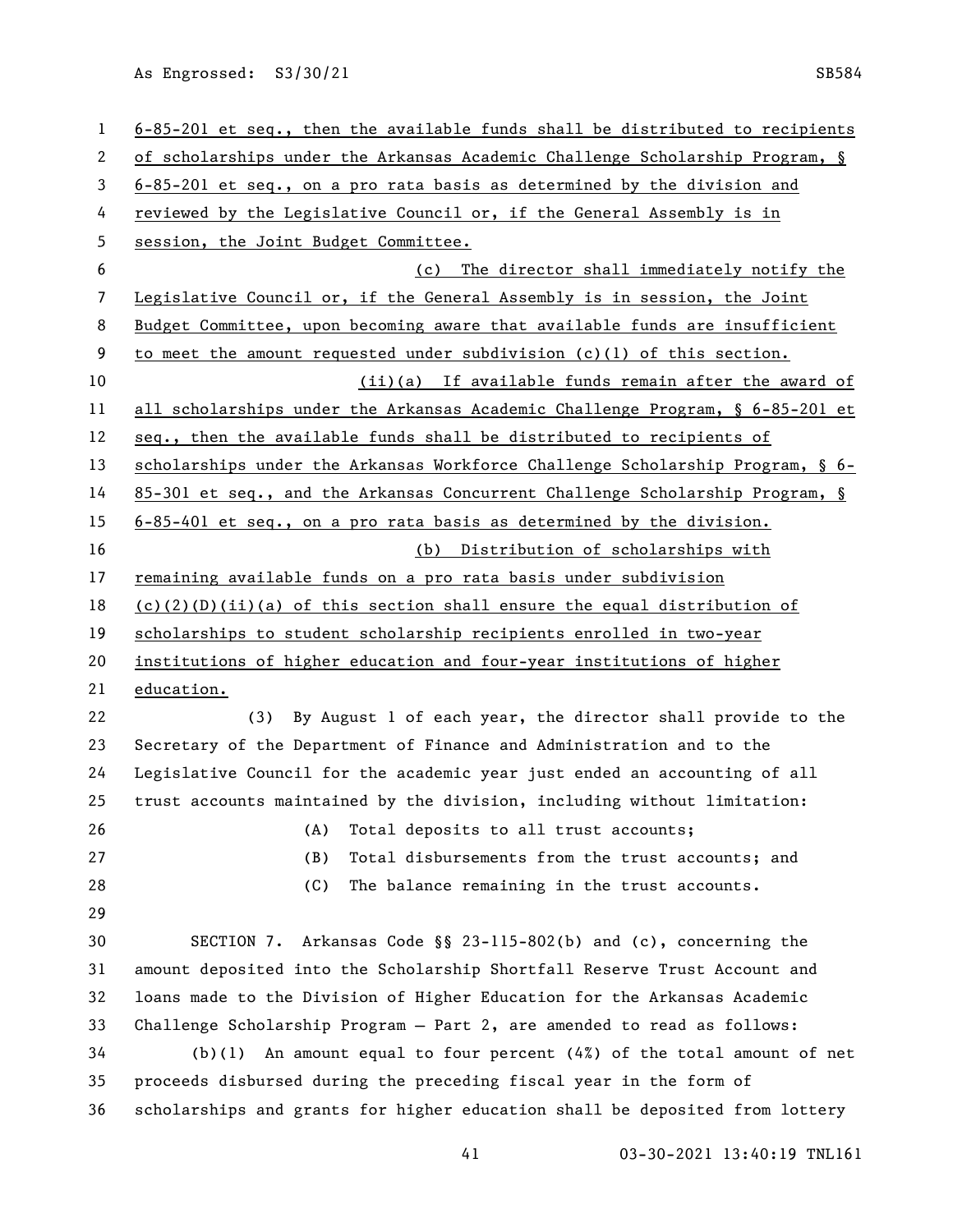proceeds each year until the amount in the account equals twenty million dollars (\$20,000,000). 3 (2)(A) Thereafter, only the amount necessary to maintain the account in an amount equal to twenty million dollars (\$20,000,000) shall be 5 deposited into the account after the repayment of any loan made from the Executive Discretionary Division Section 3(d) of the General Improvement Distribution Act of 2015, identical Acts 2015, Nos. 1146 and 1147, before June 30, 2016, to the Division of Higher Education for the Arkansas Academic Challenge Scholarship Program — Part 2 has been satisfied. (B) A loan made from the Executive Discretionary Division Section 3(d) of the General Improvement Distribution Act of 2015, identical Acts 2015, Nos. 1146 and 1147, to the division for the Arkansas Academic Challenge Scholarship Program — Part 2 shall not exceed one million five hundred thousand dollars (\$1,500,000). (3) Any amount in the account exceeding twenty million dollars (\$20,000,000) shall be considered net proceeds and shall be deposited annually into one (1) or more trust accounts at one (1) or more financial institutions by July 1 of each year. (c)(1)(A) Except as provided in subdivision (c)(2) of this section, if net proceeds in any year are not sufficient to meet the amount allocated for **higher education** scholarships under the Arkansas Academic Challenge Scholarship Program, § 6-85-201 et seq., the account may be drawn upon to meet the deficiency according to the procedural requirements established under subdivision (c)(3)(B) of this section. (B) In the event that the funding available in the account is not sufficient to meet the remaining amount allocated for scholarships funded with net proceeds from the state lottery, up to the first twenty million dollars (\$20,000,000) of funds allocated in the Higher Education Grants Fund Account may be drawn upon to meet the deficiency. (2) The Except as provided in subdivision (c)(3)(B) of this section, the account shall not be drawn upon to fund Arkansas Workforce Challenge Scholarships under the Arkansas Workforce Challenge Scholarship 33 Program, § 6-85-301 et seq.,  $\Theta$  Arkansas Concurrent Challenge Scholarships under the Arkansas Concurrent Challenge Scholarship Program, § 6-85-401 et seq, or any other scholarship funded with net proceeds from the state 36 lottery.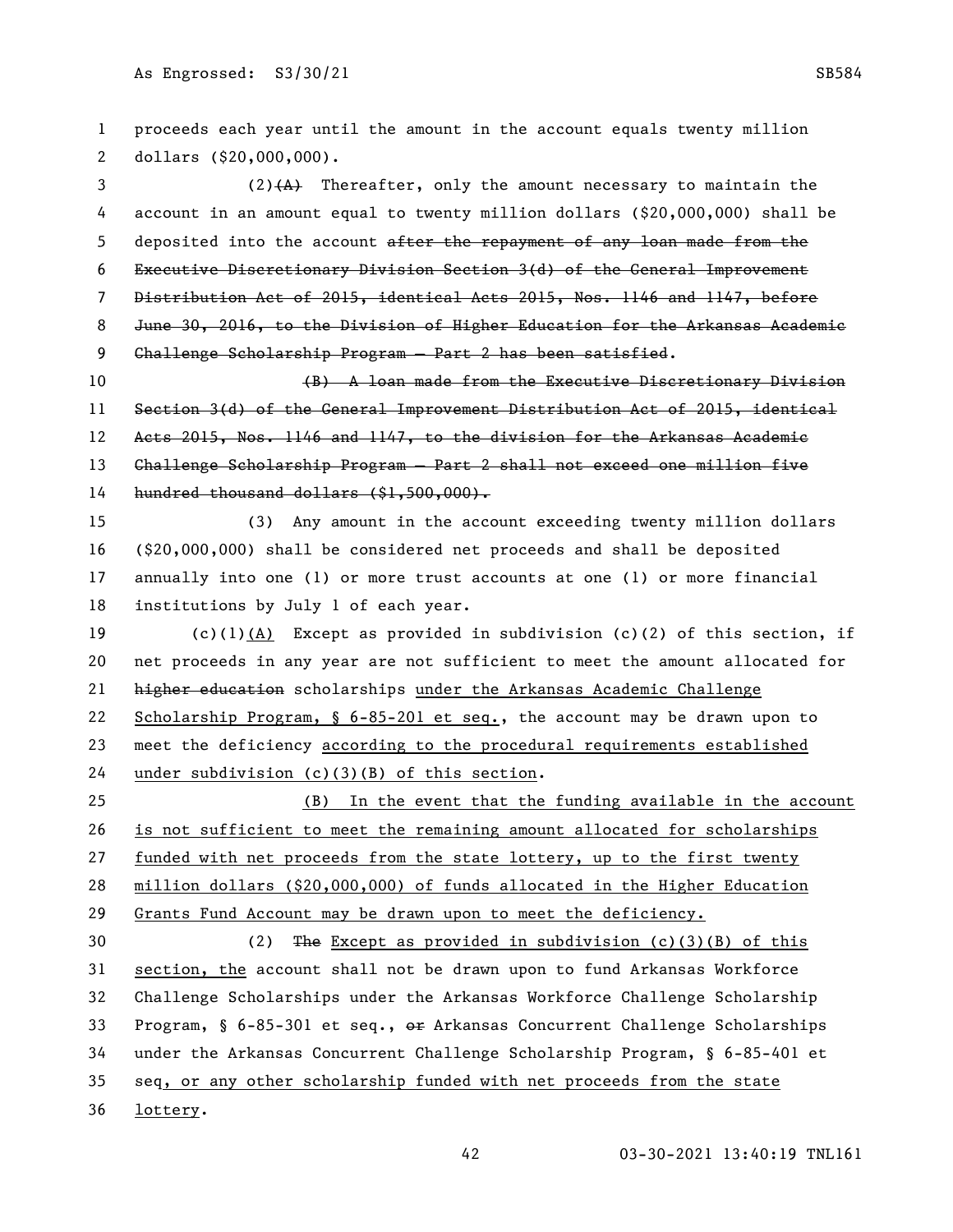| $\mathbf{1}$ | $(3)$ (A) Determining the maximum amount of loans from the account              |
|--------------|---------------------------------------------------------------------------------|
| 2            | to the Arkansas Academic Challenge Scholarship Program, § $6-85-201$ et seq.,   |
| 3            | the Arkansas Workforce Challenge Scholarship Program, § 6-85-301 et seq., or    |
| 4            | the Arkansas Concurrent Challenge Scholarship Program, § $6-85-401$ et seq., is |
| 5            | the prerogative of the General Assembly. This is usually accomplished by the    |
| 6            | General Assembly's delineating such funding allocations for the various         |
| 7            | scholarship programs, with the approval of the Administrative Rules             |
| 8            | Subcommittee of the Legislative Council and through oversight as required by    |
| 9            | law by the Lottery Oversight Subcommittee of the Legislative Council.           |
| 10           | Further, the General Assembly determines that the division may operate more     |
| 11           | efficiently with some flexibility, therefore it is both necessary and           |
| 12           | appropriate that the General Assembly maintain oversight by requiring prior     |
| 13           | approval of the Legislative Council or the Joint Budget Committee as provided   |
| 14           | by this section.                                                                |
| 15           | (B) If the division determines it is necessary to borrow                        |
| 16           | from the account to fund scholarships under the Arkansas Academic Challenge     |
| 17           | Scholarship Program, § 6-85-201 et seq., the Arkansas Workforce Challenge       |
| 18           | Scholarship Program, § 6-85-301 et seq., or the Arkansas Concurrent Challenge   |
| 19           | Scholarship Program, § 6-85-401 et seq., the division shall first obtain        |
| 20           | review and approval from the Legislative Council or, if the General Assembly    |
| 21           | is in session, the Joint Budget Committee.                                      |
| 22           |                                                                                 |
| 23           | SECTION 8. TEMPORARY LANGUAGE. DO NOT CODIFY.                                   |
| 24           | (a) The contents of the Lottery Scholarship Trust Account as                    |
| 25           | established under § 23-115-801 at the end of the 2021 fiscal year shall be      |
| 26           | used to fund scholarships awarded to recipients of only the following           |
| 27           | scholarships for the 2021-2022 academic year:                                   |
| 28           | Arkansas Academic Challenge Scholarship Program, § 6-85-201<br>(1)              |
| 29           | $et seq.$ ;                                                                     |
| 30           | Arkansas Workforce Challenge Scholarship Program, § 6-85-301<br>(2)             |
| 31           | et seq; and                                                                     |
| 32           | Arkansas Concurrent Challenge Scholarship Program, § 6-85-<br>(3)               |
| 33           | $401$ et seq.                                                                   |
| 34           | Thereafter, funds that accrue in the Lottery Scholarship Trust<br>(b)(1)        |
| 35           | Account as established under § 23-115-801 shall be used to fund recipients of   |
| 36           | the following scholarships:                                                     |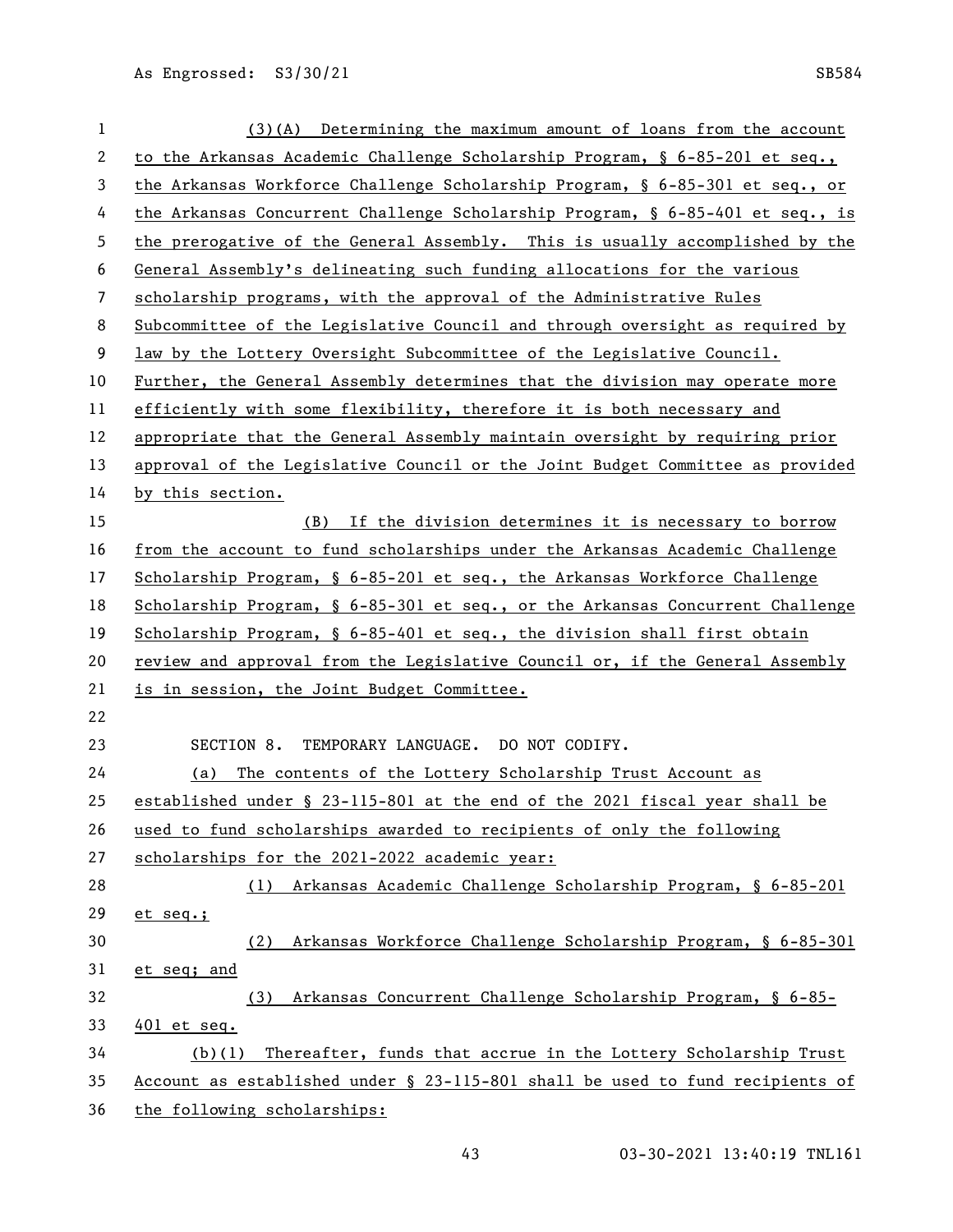| $\mathbf{1}$         | Arkansas Academic Challenge Scholarship Program, § 6-<br>(A)                      |
|----------------------|-----------------------------------------------------------------------------------|
| $\mathbf{2}$         | $85 - 201$ et seq.;                                                               |
| 3                    | Arkansas Workforce Challenge Scholarship Program, § 6-<br>(B)                     |
| 4                    | $85 - 301$ et seq.;                                                               |
| 5                    | (C)<br>Arkansas Concurrent Challenge Scholarship Program, §                       |
| 6<br>$7\overline{ }$ | $6 - 85 - 401$ et seq.; and                                                       |
| 8                    | Any other scholarship funded with net proceeds from<br>(D)<br>the state lottery.  |
| 9                    | Scholarships funded with net proceeds from the state lottery<br>(2)               |
| 10                   | deposited into the Lottery Scholarship Trust Account established under § 23-      |
| 11                   | 115-801 shall be funded based on the total amount of net proceeds from the        |
| 12                   | state lottery in the Lottery Scholarship Trust Account at the end of the          |
| 13                   | immediately preceding fiscal year.                                                |
| 14                   |                                                                                   |
| 15                   | SECTION 9. EFFECTIVE DATE. Section 6 of this act is effective on and              |
| 16                   | after July 1, 2021.                                                               |
| 17                   |                                                                                   |
| 18                   | SECTION 10.<br>TEMPORARY LANGUAGE. DO NOT CODIFY.                                 |
| 19                   | The requirement under $\frac{1}{2}$ 6-85-501 of this act that the following bills |
| 20                   | be introduced in the General Assembly during the first thirty-one (31)            |
| 21                   | calendar days of a regular session shall take effect on and after July 1,         |
| 22                   | 2021:                                                                             |
| 23                   | (1) A bill that creates a new scholarship to be funded with net                   |
| 24                   | proceeds from the state lottery or the Higher Education Grants Fund Account,      |
| 25                   | as applicable; and                                                                |
| 26                   | (2) A bill that affects an existing scholarship that is funded                    |
| 27                   | with net proceeds from the state lottery or the Higher Education Grants Fund      |
| 28                   | Account, as applicable.                                                           |
| 29                   |                                                                                   |
| 30                   | SECTION 11. EMERGENCY CLAUSE. It is found and determined by the                   |
| 31                   | General Assembly of the State of Arkansas that it is imperative to ensure         |
| 32                   | existing scholarships can be funded with current available funds; that it is      |
| 33                   | necessary to determine whether enacting a new scholarship is fiscally             |
| 34                   | prudent; and that this act is immediately necessary in order to review each       |
| 35                   | bill that creates or amends a lottery-funded scholarship in light of existing     |
| 36                   | scholarships and available funds to ensure financial solvency of the lottery.     |